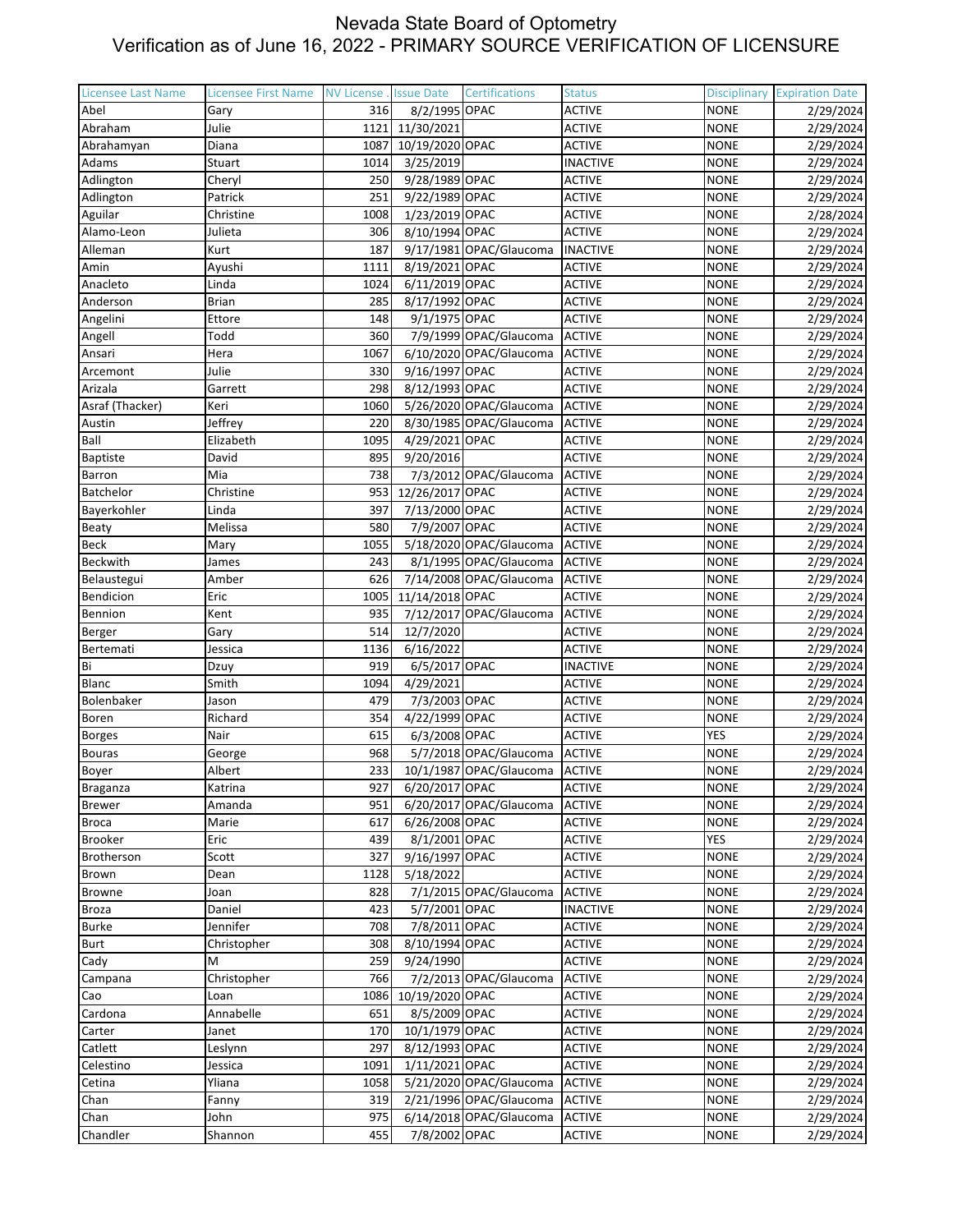| 2/29/2024 |
|-----------|
| 2/29/2024 |
| 2/29/2024 |
| 2/29/2024 |
| 2/29/2024 |
| 2/29/2024 |
| 2/29/2024 |
| 2/29/2024 |
| 2/29/2024 |
| 2/29/2024 |
|           |
| 2/29/2024 |
| 2/29/2024 |
| 2/29/2024 |
| 2/29/2024 |
| 2/29/2024 |
| 2/29/2024 |
| 2/29/2024 |
| 2/29/2024 |
| 2/29/2024 |
| 2/29/2024 |
|           |
| 2/29/2024 |
| 2/29/2024 |
| 2/29/2024 |
| 2/29/2024 |
| 2/29/2024 |
| 2/29/2024 |
| 2/29/2024 |
| 2/29/2024 |
| 2/29/2024 |
|           |
| 2/29/2024 |
| 2/29/2024 |
| 2/29/2024 |
| 2/29/2024 |
| 2/29/2024 |
| 2/29/2024 |
| 2/29/2024 |
| 2/29/2024 |
| 2/29/2024 |
| 2/29/2024 |
| 2/29/2024 |
| 2/29/2024 |
|           |
| 2/29/2024 |
| 2/29/2024 |
| 2/29/2024 |
| 2/29/2024 |
| 2/29/2024 |
| 2/29/2024 |
| 2/29/2024 |
| 2/29/2024 |
| 2/29/2024 |
| 2/29/2024 |
| 2/29/2024 |
| 2/29/2024 |
| 2/29/2024 |
|           |
| 2/29/2024 |
| 2/29/2024 |
| 2/29/2024 |
| 2/29/2024 |
| 2/29/2024 |
| 2/29/2024 |
| 2/29/2024 |
|           |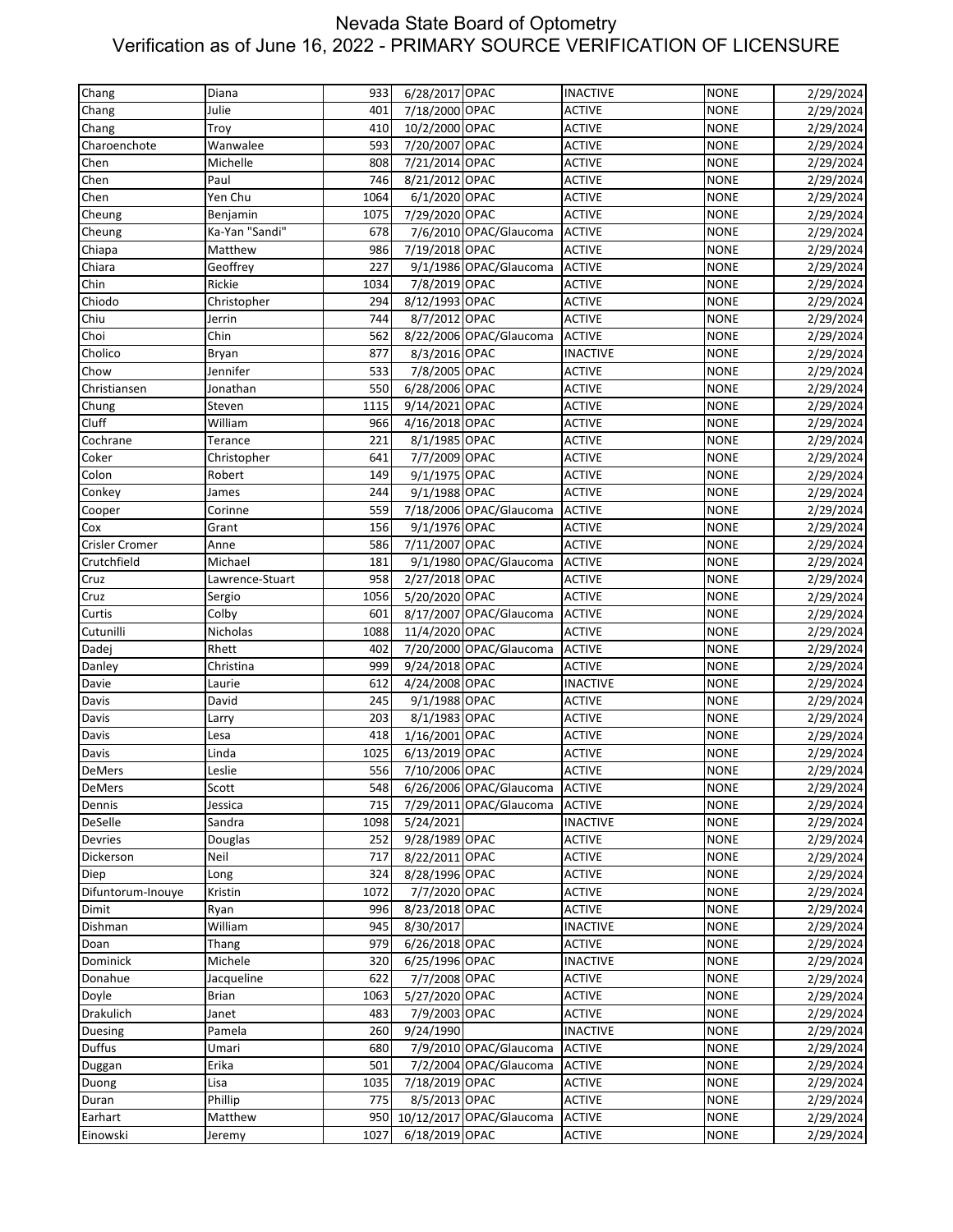| Eisley             | Corom        | 1011        |                           | 3/5/2019 OPAC/Glaucoma  | <b>ACTIVE</b>                  | <b>NONE</b>                | 2/29/2024 |
|--------------------|--------------|-------------|---------------------------|-------------------------|--------------------------------|----------------------------|-----------|
| Ellement (Hueftle) | Mary         | 772         | 12/4/2019 OPAC            |                         | <b>ACTIVE</b>                  | <b>NONE</b>                | 2/29/2024 |
| Enewold            | Taira        | 760         |                           | 6/24/2013 OPAC/Glaucoma | <b>ACTIVE</b>                  | <b>NONE</b>                | 2/29/2024 |
| Eng                | Joseph       | 461         | 7/15/2002 OPAC            |                         | <b>ACTIVE</b>                  | <b>NONE</b>                | 2/29/2024 |
| Erramouspe         | JC           | 561         | 7/21/2006 OPAC            |                         | <b>ACTIVE</b>                  | <b>NONE</b>                | 2/29/2024 |
| Estrella           | Angelica     | 1066        | 6/10/2020 OPAC            |                         | <b>ACTIVE</b>                  | <b>NONE</b>                | 2/29/2024 |
| Etchandy           | Jennifer     | 969         | 5/18/2018 OPAC            |                         | <b>INACTIVE</b>                | <b>NONE</b>                | 2/29/2024 |
| Eusebio            | Richard      | 801         | 7/16/2014 OPAC            |                         | <b>ACTIVE</b>                  | <b>NONE</b>                | 2/29/2024 |
| Evans              | Gregory      | 1050        | 3/30/2020                 |                         | <b>ACTIVE</b>                  | <b>NONE</b>                | 2/29/2024 |
| Evers              | Reeve        | 591         | 7/20/2007 OPAC            |                         | <b>ACTIVE</b>                  | <b>NONE</b>                | 2/29/2024 |
| Faccinto-Mayer     | Christina    | 500         | 7/1/2004 OPAC             |                         | <b>ACTIVE</b>                  | <b>NONE</b>                | 2/29/2024 |
| Fagan              | John         | 992         | 7/25/2018 OPAC            |                         | <b>ACTIVE</b>                  | <b>NONE</b>                | 2/29/2024 |
| Fakhra             | Sahba        | 913         |                           | 5/30/2017 OPAC/Glaucoma | <b>ACTIVE</b>                  | <b>NONE</b>                | 2/29/2024 |
| Faldowski          | Gregory      | 896         |                           | 9/20/2016 OPAC/Glaucoma | <b>ACTIVE</b>                  | <b>NONE</b>                | 2/29/2024 |
| Farnsworth         | Dennis       | 960         | 3/19/2018 OPAC            |                         | <b>ACTIVE</b>                  | <b>NONE</b>                | 2/29/2024 |
|                    |              | 938         | 8/1/2017 OPAC             |                         | <b>ACTIVE</b>                  | <b>NONE</b>                |           |
| Feinberg           | <b>Bruce</b> |             |                           |                         |                                |                            | 2/29/2024 |
| Felix              | Maria        | 1131<br>555 | 6/1/2022<br>7/5/2006 OPAC |                         | <b>ACTIVE</b><br><b>ACTIVE</b> | <b>NONE</b><br><b>NONE</b> | 2/29/2024 |
| Fermin             | Joseph       | 246         |                           |                         |                                | <b>NONE</b>                | 2/29/2024 |
| Ferris             | Jeffrey      |             | 9/8/1988 OPAC             |                         | <b>ACTIVE</b>                  |                            | 2/29/2024 |
| Fitzpatrick        | Shawn        | 1062        | 5/27/2020 OPAC            |                         | <b>ACTIVE</b>                  | <b>NONE</b>                | 2/29/2024 |
| Foster             | Summer       | 672         | 6/28/2010 OPAC            |                         | <b>ACTIVE</b>                  | <b>NONE</b>                | 2/29/2024 |
| Fournier           | Trisha       | 1046        | 10/30/2019 OPAC           |                         | <b>ACTIVE</b>                  | <b>NONE</b>                | 2/29/2024 |
| Frillarte          | Erin         | 768         | 7/3/2013 OPAC             |                         | <b>ACTIVE</b>                  | <b>NONE</b>                | 2/29/2024 |
| Fujimoto           | Lane         | 332         |                           | 9/16/1997 OPAC/Glaucoma | <b>ACTIVE</b>                  | <b>NONE</b>                | 2/29/2024 |
| Galantuomini       | Gail         | 287         | 8/17/1992 OPAC            |                         | <b>ACTIVE</b>                  | <b>NONE</b>                | 2/29/2024 |
| Gall               | Thomas       | 1004        | 11/8/2018 OPAC            |                         | <b>ACTIVE</b>                  | <b>NONE</b>                | 2/29/2024 |
| Gammoh             | Nataly       | 716         |                           | 8/9/2011 OPAC/Glaucoma  | <b>ACTIVE</b>                  | <b>NONE</b>                | 2/29/2024 |
| Garcia             | Jean         | 451         | 3/14/2002 OPAC            |                         | <b>ACTIVE</b>                  | <b>NONE</b>                | 2/29/2024 |
| Garrido            | Thomas       | 419         | 3/12/2001 OPAC            |                         | <b>ACTIVE</b>                  | <b>NONE</b>                | 2/29/2024 |
| Gassen             | Vincent      | 364         |                           | 7/12/1999 OPAC/Glaucoma | <b>ACTIVE</b>                  | <b>NONE</b>                | 2/29/2024 |
| Gaster             | <b>Brian</b> | 898         |                           | 12/6/2016 OPAC/Glaucoma | <b>ACTIVE</b>                  | <b>NONE</b>                | 2/29/2024 |
| Gaus (Mikkelson)   | Kristen      | 703         |                           | 9/1/2021 OPAC/Glaucoma  | <b>ACTIVE</b>                  | <b>NONE</b>                | 2/29/2024 |
| Gauthier           | Nancy        | 1108        | 7/29/2021 OPAC            |                         | <b>ACTIVE</b>                  | <b>NONE</b>                | 2/29/2024 |
| Giang              | Dennis       | 1026        |                           | 6/18/2019 OPAC/Glaucoma | <b>ACTIVE</b>                  | <b>NONE</b>                | 2/29/2024 |
| Gibbons            | Thomas       | 121         | 7/1/1970 OPAC             |                         | <b>ACTIVE</b>                  | <b>NONE</b>                | 2/29/2024 |
| Gill               | Kiran        | 976         | 6/5/2018 OPAC             |                         | <b>ACTIVE</b>                  | <b>NONE</b>                | 2/29/2024 |
| Girisgen           | Sefir        | 323         | 8/28/1996 OPAC            |                         | <b>ACTIVE</b>                  | <b>NONE</b>                | 2/29/2024 |
| Gnanakkan          | Selvin       | 959         | 2/27/2018                 |                         | <b>ACTIVE</b>                  | <b>NONE</b>                | 2/29/2024 |
| Goh                | Eeling       | 660         | 12/1/2009 OPAC            |                         | <b>ACTIVE</b>                  | <b>NONE</b>                | 2/29/2024 |
| Gonzalez           | Marilyn      | 375         | 3/14/2002 OPAC            |                         | <b>ACTIVE</b>                  | <b>NONE</b>                | 2/29/2024 |
| Gori               | Vincent      | 697         | 4/27/2011 OPAC            |                         | <b>ACTIVE</b>                  | <b>NONE</b>                | 2/29/2024 |
| Grant              | Mary         | 385         | 7/5/2000 OPAC             |                         | <b>ACTIVE</b>                  | <b>NONE</b>                | 2/29/2024 |
| Grant              | Steven       | 272         | 9/12/1991 OPAC            |                         | <b>ACTIVE</b>                  | <b>NONE</b>                | 2/29/2024 |
| Griffin            | Kyle         | 1071        | 7/7/2020 OPAC             |                         | <b>ACTIVE</b>                  | <b>NONE</b>                | 2/29/2024 |
| Griffith           | Robert       | 552         |                           | 6/29/2006 OPAC/Glaucoma | <b>ACTIVE</b>                  | <b>NONE</b>                | 2/29/2024 |
| Guerrero           | Lisa         | 588         | 7/17/2007 OPAC            |                         | <b>ACTIVE</b>                  | <b>NONE</b>                | 2/29/2024 |
| Gutierrez          | Tamara       | 484         |                           | 7/29/2003 OPAC/Glaucoma | <b>ACTIVE</b>                  | <b>NONE</b>                | 2/29/2024 |
| Gutowski           | David        | 1022        | 6/6/2019                  |                         | <b>ACTIVE</b>                  | <b>NONE</b>                | 2/29/2024 |
| Guzman             | Sergio       | 322         | 8/28/1996 OPAC            |                         | <b>ACTIVE</b>                  | <b>NONE</b>                | 2/29/2024 |
| Ha                 | Thomas       | 459         | 7/15/2002 OPAC            |                         | <b>ACTIVE</b>                  | <b>NONE</b>                | 2/29/2024 |
| Ha                 | Toan         | 521         | 11/4/2004 OPAC            |                         | <b>ACTIVE</b>                  | <b>NONE</b>                | 2/29/2024 |
| Haghani            | Sara         | 963         | 3/28/2018 OPAC            |                         | <b>ACTIVE</b>                  | <b>NONE</b>                | 2/29/2024 |
| Hahn               | Angela       | 394         | 7/12/2000 OPAC            |                         | <b>ACTIVE</b>                  | <b>NONE</b>                | 2/29/2024 |
| Halling            | Ricki-Lee    | 722         | 3/7/2012                  |                         | <b>ACTIVE</b>                  | <b>NONE</b>                | 2/29/2024 |
| Hamilton           | Craig        | 140         | 8/24/1974 OPAC            |                         | <b>ACTIVE</b>                  | <b>NONE</b>                | 2/29/2024 |
| Harsini            | David        | 998         |                           | 9/18/2018 OPAC/Glaucoma | <b>ACTIVE</b>                  | <b>NONE</b>                | 2/29/2024 |
| Hartman            | Todd         | 632         |                           | 10/9/2008 OPAC/Glaucoma | <b>ACTIVE</b>                  | <b>NONE</b>                | 2/29/2024 |
| Harvey             | William      | 160         |                           | 1/1/1977 OPAC/Glaucoma  | <b>ACTIVE</b>                  | <b>NONE</b>                | 2/29/2024 |
| Hebert             | Todd         | 943         | 9/21/2020                 |                         | <b>ACTIVE</b>                  | <b>NONE</b>                | 2/29/2024 |
| Heilman (Lee)      | Kristin      | 1029        | 6/20/2019 OPAC            |                         | <b>ACTIVE</b>                  | <b>NONE</b>                | 2/29/2024 |
| Helmick            | Kent         | 229         | 9/1/1988 OPAC             |                         | <b>ACTIVE</b>                  | <b>NONE</b>                | 2/29/2024 |
|                    |              |             |                           |                         |                                |                            |           |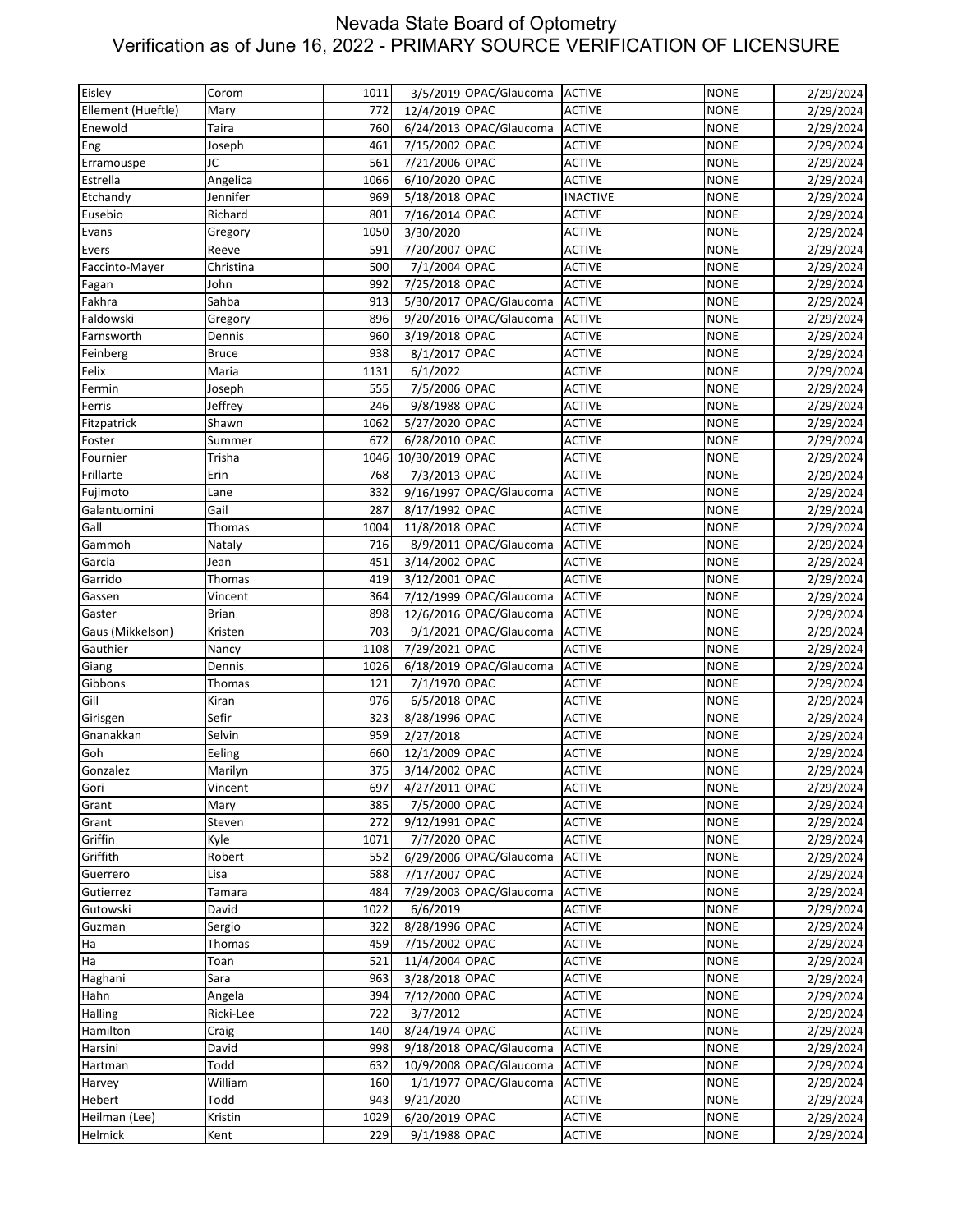| 7/14/2004 OPAC<br>Melanie<br>495<br><b>ACTIVE</b><br><b>NONE</b><br>2/29/2024<br>Hemmer<br>6/9/2021 OPAC<br>Henkel<br>Ashley<br>1100<br><b>ACTIVE</b><br><b>NONE</b><br>2/29/2024<br>7/18/2006 OPAC<br>557<br><b>ACTIVE</b><br><b>NONE</b><br>2/29/2024<br>Gabriel<br>Hernandez<br>7/7/1998 OPAC/Glaucoma<br><b>ACTIVE</b><br>James<br>343<br><b>NONE</b><br>2/29/2024<br>Herzman<br>9/24/1990 OPAC<br><b>ACTIVE</b><br>2/29/2024<br>Hillstead<br>261<br><b>NONE</b><br>Robert<br>8/8/2016 OPAC<br><b>ACTIVE</b><br>Hitzeman<br>884<br><b>NONE</b><br>2/29/2024<br>Amy<br>1125<br>3/23/2022 OPAC/Glaucoma<br><b>ACTIVE</b><br><b>NONE</b><br>2/29/2024<br>Ho<br>James<br>Hoffbuhr<br>911<br><b>INACTIVE</b><br><b>NONE</b><br>Lindsay<br>4/11/2017<br>2/29/2024<br>1/31/2013 OPAC<br>751<br><b>ACTIVE</b><br><b>NONE</b><br>2/29/2024<br>Horner<br>Robert<br>Hsueh<br>536<br>8/8/2005 OPAC<br><b>YES</b><br><b>ACTIVE</b><br>2/29/2024<br>Karen<br>1127<br>5/5/2022<br>Hu<br>Stacy<br><b>ACTIVE</b><br><b>NONE</b><br>2/29/2024<br>8/8/2017 OPAC/Glaucoma<br><b>ACTIVE</b><br><b>NONE</b><br>942<br>2/29/2024<br>Tonya<br><b>ACTIVE</b><br>Hui<br>Allen<br>569<br>10/24/2006 OPAC<br><b>NONE</b><br>2/29/2024<br>11/4/2004 OPAC<br>Hui<br>Jordan<br>520<br><b>ACTIVE</b><br><b>NONE</b><br>2/29/2024<br>6/22/2000 OPAC<br>Humphreys<br><b>ACTIVE</b><br><b>NONE</b><br>Becky<br>381<br>2/29/2024<br>8/1/1974 OPAC/Glaucoma<br>141<br><b>ACTIVE</b><br><b>NONE</b><br>Humphreys<br>Denis<br>2/29/2024<br>384<br>6/30/2000 OPAC/Glaucoma<br><b>ACTIVE</b><br><b>NONE</b><br>Humphreys<br>Troy<br>2/29/2024<br>Mark<br>7/12/1999 OPAC<br>361<br><b>ACTIVE</b><br><b>NONE</b><br>2/29/2024<br>Hunt<br>7/19/2018 OPAC<br><b>ACTIVE</b><br><b>NONE</b><br>2/29/2024<br>987<br>Huntting<br>Timothy<br>6/28/2006 OPAC<br><b>ACTIVE</b><br>Jensen<br>549<br><b>NONE</b><br>2/29/2024<br>Tony<br>Johnson<br>Curtiss<br>687<br>8/18/2010 OPAC<br><b>ACTIVE</b><br><b>NONE</b><br>2/29/2024<br>Johnson<br>Paul<br>413<br>12/29/2000 OPAC<br><b>ACTIVE</b><br><b>NONE</b><br>2/29/2024<br>728<br>6/11/2012 OPAC/Glaucoma<br><b>ACTIVE</b><br><b>NONE</b><br>Johnson<br>Stephanie<br>2/29/2024<br>Michael<br>376<br>1/25/2000 OPAC<br><b>ACTIVE</b><br><b>NONE</b><br>2/29/2024<br>Jones<br>6/18/2012 OPAC<br>731<br><b>ACTIVE</b><br><b>NONE</b><br>Frances-Lynn<br>2/29/2024<br>6/28/2010 OPAC/Glaucoma<br><b>ACTIVE</b><br>2/29/2024<br>Jordan<br>Wess<br>674<br><b>NONE</b><br>3/13/2017 OPAC<br><b>ACTIVE</b><br>Jotie<br>Jenalyn<br>907<br><b>NONE</b><br>2/29/2024<br>7/29/2019 OPAC/Glaucoma<br>Julio<br>Jacqueline Anne<br>1037<br><b>ACTIVE</b><br><b>NONE</b><br>2/29/2024<br>Kales<br>185<br>9/1/1980 OPAC<br><b>ACTIVE</b><br><b>NONE</b><br>Tyson<br>2/29/2024<br>8/30/2013 OPAC<br>Kalia<br>Sonia<br>780<br><b>ACTIVE</b><br><b>NONE</b><br>2/29/2024<br>9/12/2017<br>Samantha<br>946<br><b>ACTIVE</b><br><b>NONE</b><br>2/29/2024<br>Kamo<br>6/14/2018 OPAC/Glaucoma<br>Kallie<br>973<br><b>ACTIVE</b><br><b>NONE</b><br>2/29/2024<br>Kappes<br><b>ACTIVE</b><br><b>NONE</b><br>Kasden<br>Trevor<br>496<br>6/24/2004 OPAC<br>2/29/2024<br>Katschke<br>7/17/2007<br><b>INACTIVE</b><br>587<br><b>NONE</b><br>2/29/2024<br>Joseph<br>8/22/2016 OPAC<br><b>INACTIVE</b><br>2/29/2024<br>Kawakami<br>Scott<br>889<br><b>NONE</b><br>5/19/2008 OPAC/Glaucoma<br><b>ACTIVE</b><br>Kawasaki<br><b>Brian</b><br>614<br><b>NONE</b><br>2/29/2024<br>Danielle<br>798<br>6/13/2014 OPAC/Glaucoma<br><b>INACTIVE</b><br><b>NONE</b><br>Keel<br>2/29/2024<br>Kei<br>1104<br>6/21/2021 OPAC<br><b>ACTIVE</b><br><b>NONE</b><br>2/29/2024<br>Jeremy<br>Keller<br>174<br>10/1/1979 OPAC<br>2/29/2024<br><b>ACTIVE</b><br><b>NONE</b><br>James<br>9/1/1981 OPAC<br><b>NONE</b><br>Michael<br>189<br><b>ACTIVE</b><br>3/1/2014 OPAC<br><b>ACTIVE</b><br><b>NONE</b><br>2/29/2024<br>Angela<br>792<br><b>ACTIVE</b><br>Farnaz<br>590<br>7/17/2007 OPAC/Glaucoma<br><b>NONE</b><br>2/29/2024<br>7/7/1999 OPAC<br>Cynthia<br>357<br><b>ACTIVE</b><br><b>NONE</b><br>4/10/2017 OPAC<br>Heidi<br><b>ACTIVE</b><br><b>NONE</b><br>910<br>611<br>3/20/2008 OPAC<br><b>ACTIVE</b><br><b>NONE</b><br>2/29/2024<br>Jenny<br>Kim<br>Kylie<br>997<br>9/6/2018 OPAC<br><b>ACTIVE</b><br><b>NONE</b><br>2/29/2024<br>Kim<br>7/21/2000 OPAC<br>Richard<br><b>ACTIVE</b><br><b>NONE</b><br>2/29/2024<br>404<br>7/21/2000 OPAC<br>Kim<br>403<br><b>ACTIVE</b><br><b>NONE</b><br>2/29/2024<br>Vanessa<br>6/29/2015 OPAC<br>Kinjo<br>Colin<br>827<br><b>ACTIVE</b><br><b>NONE</b><br>2/29/2024<br>Klemens<br>1053<br>4/22/2020 OPAC/Glaucoma<br><b>ACTIVE</b><br><b>NONE</b><br>Susan<br>2/29/2024<br>7/8/2002 OPAC<br><b>ACTIVE</b><br><b>NONE</b><br>2/29/2024<br>Knisley<br>Helen<br>454<br>Knuckles<br>11/14/2012 OPAC<br>Rodney<br>748<br><b>ACTIVE</b><br><b>NONE</b><br>2/29/2024<br>8/28/1996 OPAC<br><b>ACTIVE</b><br><b>NONE</b><br>Koenig<br>321<br>2/29/2024<br>Gregory<br>9/28/1989 OPAC<br><b>ACTIVE</b><br>Kohorst<br>Keith<br>253<br><b>NONE</b><br>2/29/2024<br>9/12/1991 OPAC<br><b>ACTIVE</b><br><b>NONE</b><br>2/29/2024<br>Harlan<br>274<br>7/11/2007 OPAC<br><b>ACTIVE</b><br>Shana<br>584<br><b>NONE</b><br>2/29/2024<br>6/11/2012 OPAC/Glaucoma<br><b>ACTIVE</b><br>729<br><b>NONE</b><br>2/29/2024<br>Kara<br>9/1/1975 OPAC/Glaucoma<br><b>ACTIVE</b><br>Thomas<br>152<br><b>NONE</b><br>12/19/2016 OPAC/Glaucoma<br>Andrew<br><b>ACTIVE</b><br><b>NONE</b><br>901<br>Tiffanny<br>8/19/2021 OPAC/Glaucoma<br>1110<br><b>ACTIVE</b><br><b>NONE</b><br>2/29/2024 | Hemmer           | Aaron | 511 | 7/14/2004 OPAC | <b>ACTIVE</b> | <b>NONE</b> | 2/29/2024 |
|------------------------------------------------------------------------------------------------------------------------------------------------------------------------------------------------------------------------------------------------------------------------------------------------------------------------------------------------------------------------------------------------------------------------------------------------------------------------------------------------------------------------------------------------------------------------------------------------------------------------------------------------------------------------------------------------------------------------------------------------------------------------------------------------------------------------------------------------------------------------------------------------------------------------------------------------------------------------------------------------------------------------------------------------------------------------------------------------------------------------------------------------------------------------------------------------------------------------------------------------------------------------------------------------------------------------------------------------------------------------------------------------------------------------------------------------------------------------------------------------------------------------------------------------------------------------------------------------------------------------------------------------------------------------------------------------------------------------------------------------------------------------------------------------------------------------------------------------------------------------------------------------------------------------------------------------------------------------------------------------------------------------------------------------------------------------------------------------------------------------------------------------------------------------------------------------------------------------------------------------------------------------------------------------------------------------------------------------------------------------------------------------------------------------------------------------------------------------------------------------------------------------------------------------------------------------------------------------------------------------------------------------------------------------------------------------------------------------------------------------------------------------------------------------------------------------------------------------------------------------------------------------------------------------------------------------------------------------------------------------------------------------------------------------------------------------------------------------------------------------------------------------------------------------------------------------------------------------------------------------------------------------------------------------------------------------------------------------------------------------------------------------------------------------------------------------------------------------------------------------------------------------------------------------------------------------------------------------------------------------------------------------------------------------------------------------------------------------------------------------------------------------------------------------------------------------------------------------------------------------------------------------------------------------------------------------------------------------------------------------------------------------------------------------------------------------------------------------------------------------------------------------------------------------------------------------------------------------------------------------------------------------------------------------------------------------------------------------------------------------------------------------------------------------------------------------------------------------------------------------------------------------------------------------------------------------------------------------------------------------------------------------------------------------------------------------------------------------------------------------------------------------------------------------------------------------------------------------------------------------------------------------------------------------------------------------------------------------------------------------------------------------------------------------------------------------------------------------------------------------------------------------------------------------------------------------------------------------------------------------------------------------------------------------------------------------------------------------------------------------------------------------------------------------------------------------------------------------------------------------------------------------------------------------------|------------------|-------|-----|----------------|---------------|-------------|-----------|
|                                                                                                                                                                                                                                                                                                                                                                                                                                                                                                                                                                                                                                                                                                                                                                                                                                                                                                                                                                                                                                                                                                                                                                                                                                                                                                                                                                                                                                                                                                                                                                                                                                                                                                                                                                                                                                                                                                                                                                                                                                                                                                                                                                                                                                                                                                                                                                                                                                                                                                                                                                                                                                                                                                                                                                                                                                                                                                                                                                                                                                                                                                                                                                                                                                                                                                                                                                                                                                                                                                                                                                                                                                                                                                                                                                                                                                                                                                                                                                                                                                                                                                                                                                                                                                                                                                                                                                                                                                                                                                                                                                                                                                                                                                                                                                                                                                                                                                                                                                                                                                                                                                                                                                                                                                                                                                                                                                                                                                                                                                                                                      |                  |       |     |                |               |             |           |
|                                                                                                                                                                                                                                                                                                                                                                                                                                                                                                                                                                                                                                                                                                                                                                                                                                                                                                                                                                                                                                                                                                                                                                                                                                                                                                                                                                                                                                                                                                                                                                                                                                                                                                                                                                                                                                                                                                                                                                                                                                                                                                                                                                                                                                                                                                                                                                                                                                                                                                                                                                                                                                                                                                                                                                                                                                                                                                                                                                                                                                                                                                                                                                                                                                                                                                                                                                                                                                                                                                                                                                                                                                                                                                                                                                                                                                                                                                                                                                                                                                                                                                                                                                                                                                                                                                                                                                                                                                                                                                                                                                                                                                                                                                                                                                                                                                                                                                                                                                                                                                                                                                                                                                                                                                                                                                                                                                                                                                                                                                                                                      |                  |       |     |                |               |             |           |
|                                                                                                                                                                                                                                                                                                                                                                                                                                                                                                                                                                                                                                                                                                                                                                                                                                                                                                                                                                                                                                                                                                                                                                                                                                                                                                                                                                                                                                                                                                                                                                                                                                                                                                                                                                                                                                                                                                                                                                                                                                                                                                                                                                                                                                                                                                                                                                                                                                                                                                                                                                                                                                                                                                                                                                                                                                                                                                                                                                                                                                                                                                                                                                                                                                                                                                                                                                                                                                                                                                                                                                                                                                                                                                                                                                                                                                                                                                                                                                                                                                                                                                                                                                                                                                                                                                                                                                                                                                                                                                                                                                                                                                                                                                                                                                                                                                                                                                                                                                                                                                                                                                                                                                                                                                                                                                                                                                                                                                                                                                                                                      |                  |       |     |                |               |             |           |
|                                                                                                                                                                                                                                                                                                                                                                                                                                                                                                                                                                                                                                                                                                                                                                                                                                                                                                                                                                                                                                                                                                                                                                                                                                                                                                                                                                                                                                                                                                                                                                                                                                                                                                                                                                                                                                                                                                                                                                                                                                                                                                                                                                                                                                                                                                                                                                                                                                                                                                                                                                                                                                                                                                                                                                                                                                                                                                                                                                                                                                                                                                                                                                                                                                                                                                                                                                                                                                                                                                                                                                                                                                                                                                                                                                                                                                                                                                                                                                                                                                                                                                                                                                                                                                                                                                                                                                                                                                                                                                                                                                                                                                                                                                                                                                                                                                                                                                                                                                                                                                                                                                                                                                                                                                                                                                                                                                                                                                                                                                                                                      |                  |       |     |                |               |             |           |
|                                                                                                                                                                                                                                                                                                                                                                                                                                                                                                                                                                                                                                                                                                                                                                                                                                                                                                                                                                                                                                                                                                                                                                                                                                                                                                                                                                                                                                                                                                                                                                                                                                                                                                                                                                                                                                                                                                                                                                                                                                                                                                                                                                                                                                                                                                                                                                                                                                                                                                                                                                                                                                                                                                                                                                                                                                                                                                                                                                                                                                                                                                                                                                                                                                                                                                                                                                                                                                                                                                                                                                                                                                                                                                                                                                                                                                                                                                                                                                                                                                                                                                                                                                                                                                                                                                                                                                                                                                                                                                                                                                                                                                                                                                                                                                                                                                                                                                                                                                                                                                                                                                                                                                                                                                                                                                                                                                                                                                                                                                                                                      |                  |       |     |                |               |             |           |
|                                                                                                                                                                                                                                                                                                                                                                                                                                                                                                                                                                                                                                                                                                                                                                                                                                                                                                                                                                                                                                                                                                                                                                                                                                                                                                                                                                                                                                                                                                                                                                                                                                                                                                                                                                                                                                                                                                                                                                                                                                                                                                                                                                                                                                                                                                                                                                                                                                                                                                                                                                                                                                                                                                                                                                                                                                                                                                                                                                                                                                                                                                                                                                                                                                                                                                                                                                                                                                                                                                                                                                                                                                                                                                                                                                                                                                                                                                                                                                                                                                                                                                                                                                                                                                                                                                                                                                                                                                                                                                                                                                                                                                                                                                                                                                                                                                                                                                                                                                                                                                                                                                                                                                                                                                                                                                                                                                                                                                                                                                                                                      |                  |       |     |                |               |             |           |
|                                                                                                                                                                                                                                                                                                                                                                                                                                                                                                                                                                                                                                                                                                                                                                                                                                                                                                                                                                                                                                                                                                                                                                                                                                                                                                                                                                                                                                                                                                                                                                                                                                                                                                                                                                                                                                                                                                                                                                                                                                                                                                                                                                                                                                                                                                                                                                                                                                                                                                                                                                                                                                                                                                                                                                                                                                                                                                                                                                                                                                                                                                                                                                                                                                                                                                                                                                                                                                                                                                                                                                                                                                                                                                                                                                                                                                                                                                                                                                                                                                                                                                                                                                                                                                                                                                                                                                                                                                                                                                                                                                                                                                                                                                                                                                                                                                                                                                                                                                                                                                                                                                                                                                                                                                                                                                                                                                                                                                                                                                                                                      |                  |       |     |                |               |             |           |
|                                                                                                                                                                                                                                                                                                                                                                                                                                                                                                                                                                                                                                                                                                                                                                                                                                                                                                                                                                                                                                                                                                                                                                                                                                                                                                                                                                                                                                                                                                                                                                                                                                                                                                                                                                                                                                                                                                                                                                                                                                                                                                                                                                                                                                                                                                                                                                                                                                                                                                                                                                                                                                                                                                                                                                                                                                                                                                                                                                                                                                                                                                                                                                                                                                                                                                                                                                                                                                                                                                                                                                                                                                                                                                                                                                                                                                                                                                                                                                                                                                                                                                                                                                                                                                                                                                                                                                                                                                                                                                                                                                                                                                                                                                                                                                                                                                                                                                                                                                                                                                                                                                                                                                                                                                                                                                                                                                                                                                                                                                                                                      |                  |       |     |                |               |             |           |
|                                                                                                                                                                                                                                                                                                                                                                                                                                                                                                                                                                                                                                                                                                                                                                                                                                                                                                                                                                                                                                                                                                                                                                                                                                                                                                                                                                                                                                                                                                                                                                                                                                                                                                                                                                                                                                                                                                                                                                                                                                                                                                                                                                                                                                                                                                                                                                                                                                                                                                                                                                                                                                                                                                                                                                                                                                                                                                                                                                                                                                                                                                                                                                                                                                                                                                                                                                                                                                                                                                                                                                                                                                                                                                                                                                                                                                                                                                                                                                                                                                                                                                                                                                                                                                                                                                                                                                                                                                                                                                                                                                                                                                                                                                                                                                                                                                                                                                                                                                                                                                                                                                                                                                                                                                                                                                                                                                                                                                                                                                                                                      |                  |       |     |                |               |             |           |
|                                                                                                                                                                                                                                                                                                                                                                                                                                                                                                                                                                                                                                                                                                                                                                                                                                                                                                                                                                                                                                                                                                                                                                                                                                                                                                                                                                                                                                                                                                                                                                                                                                                                                                                                                                                                                                                                                                                                                                                                                                                                                                                                                                                                                                                                                                                                                                                                                                                                                                                                                                                                                                                                                                                                                                                                                                                                                                                                                                                                                                                                                                                                                                                                                                                                                                                                                                                                                                                                                                                                                                                                                                                                                                                                                                                                                                                                                                                                                                                                                                                                                                                                                                                                                                                                                                                                                                                                                                                                                                                                                                                                                                                                                                                                                                                                                                                                                                                                                                                                                                                                                                                                                                                                                                                                                                                                                                                                                                                                                                                                                      |                  |       |     |                |               |             |           |
|                                                                                                                                                                                                                                                                                                                                                                                                                                                                                                                                                                                                                                                                                                                                                                                                                                                                                                                                                                                                                                                                                                                                                                                                                                                                                                                                                                                                                                                                                                                                                                                                                                                                                                                                                                                                                                                                                                                                                                                                                                                                                                                                                                                                                                                                                                                                                                                                                                                                                                                                                                                                                                                                                                                                                                                                                                                                                                                                                                                                                                                                                                                                                                                                                                                                                                                                                                                                                                                                                                                                                                                                                                                                                                                                                                                                                                                                                                                                                                                                                                                                                                                                                                                                                                                                                                                                                                                                                                                                                                                                                                                                                                                                                                                                                                                                                                                                                                                                                                                                                                                                                                                                                                                                                                                                                                                                                                                                                                                                                                                                                      |                  |       |     |                |               |             |           |
|                                                                                                                                                                                                                                                                                                                                                                                                                                                                                                                                                                                                                                                                                                                                                                                                                                                                                                                                                                                                                                                                                                                                                                                                                                                                                                                                                                                                                                                                                                                                                                                                                                                                                                                                                                                                                                                                                                                                                                                                                                                                                                                                                                                                                                                                                                                                                                                                                                                                                                                                                                                                                                                                                                                                                                                                                                                                                                                                                                                                                                                                                                                                                                                                                                                                                                                                                                                                                                                                                                                                                                                                                                                                                                                                                                                                                                                                                                                                                                                                                                                                                                                                                                                                                                                                                                                                                                                                                                                                                                                                                                                                                                                                                                                                                                                                                                                                                                                                                                                                                                                                                                                                                                                                                                                                                                                                                                                                                                                                                                                                                      |                  |       |     |                |               |             |           |
|                                                                                                                                                                                                                                                                                                                                                                                                                                                                                                                                                                                                                                                                                                                                                                                                                                                                                                                                                                                                                                                                                                                                                                                                                                                                                                                                                                                                                                                                                                                                                                                                                                                                                                                                                                                                                                                                                                                                                                                                                                                                                                                                                                                                                                                                                                                                                                                                                                                                                                                                                                                                                                                                                                                                                                                                                                                                                                                                                                                                                                                                                                                                                                                                                                                                                                                                                                                                                                                                                                                                                                                                                                                                                                                                                                                                                                                                                                                                                                                                                                                                                                                                                                                                                                                                                                                                                                                                                                                                                                                                                                                                                                                                                                                                                                                                                                                                                                                                                                                                                                                                                                                                                                                                                                                                                                                                                                                                                                                                                                                                                      | Hubbard          |       |     |                |               |             |           |
|                                                                                                                                                                                                                                                                                                                                                                                                                                                                                                                                                                                                                                                                                                                                                                                                                                                                                                                                                                                                                                                                                                                                                                                                                                                                                                                                                                                                                                                                                                                                                                                                                                                                                                                                                                                                                                                                                                                                                                                                                                                                                                                                                                                                                                                                                                                                                                                                                                                                                                                                                                                                                                                                                                                                                                                                                                                                                                                                                                                                                                                                                                                                                                                                                                                                                                                                                                                                                                                                                                                                                                                                                                                                                                                                                                                                                                                                                                                                                                                                                                                                                                                                                                                                                                                                                                                                                                                                                                                                                                                                                                                                                                                                                                                                                                                                                                                                                                                                                                                                                                                                                                                                                                                                                                                                                                                                                                                                                                                                                                                                                      |                  |       |     |                |               |             |           |
|                                                                                                                                                                                                                                                                                                                                                                                                                                                                                                                                                                                                                                                                                                                                                                                                                                                                                                                                                                                                                                                                                                                                                                                                                                                                                                                                                                                                                                                                                                                                                                                                                                                                                                                                                                                                                                                                                                                                                                                                                                                                                                                                                                                                                                                                                                                                                                                                                                                                                                                                                                                                                                                                                                                                                                                                                                                                                                                                                                                                                                                                                                                                                                                                                                                                                                                                                                                                                                                                                                                                                                                                                                                                                                                                                                                                                                                                                                                                                                                                                                                                                                                                                                                                                                                                                                                                                                                                                                                                                                                                                                                                                                                                                                                                                                                                                                                                                                                                                                                                                                                                                                                                                                                                                                                                                                                                                                                                                                                                                                                                                      |                  |       |     |                |               |             |           |
|                                                                                                                                                                                                                                                                                                                                                                                                                                                                                                                                                                                                                                                                                                                                                                                                                                                                                                                                                                                                                                                                                                                                                                                                                                                                                                                                                                                                                                                                                                                                                                                                                                                                                                                                                                                                                                                                                                                                                                                                                                                                                                                                                                                                                                                                                                                                                                                                                                                                                                                                                                                                                                                                                                                                                                                                                                                                                                                                                                                                                                                                                                                                                                                                                                                                                                                                                                                                                                                                                                                                                                                                                                                                                                                                                                                                                                                                                                                                                                                                                                                                                                                                                                                                                                                                                                                                                                                                                                                                                                                                                                                                                                                                                                                                                                                                                                                                                                                                                                                                                                                                                                                                                                                                                                                                                                                                                                                                                                                                                                                                                      |                  |       |     |                |               |             |           |
|                                                                                                                                                                                                                                                                                                                                                                                                                                                                                                                                                                                                                                                                                                                                                                                                                                                                                                                                                                                                                                                                                                                                                                                                                                                                                                                                                                                                                                                                                                                                                                                                                                                                                                                                                                                                                                                                                                                                                                                                                                                                                                                                                                                                                                                                                                                                                                                                                                                                                                                                                                                                                                                                                                                                                                                                                                                                                                                                                                                                                                                                                                                                                                                                                                                                                                                                                                                                                                                                                                                                                                                                                                                                                                                                                                                                                                                                                                                                                                                                                                                                                                                                                                                                                                                                                                                                                                                                                                                                                                                                                                                                                                                                                                                                                                                                                                                                                                                                                                                                                                                                                                                                                                                                                                                                                                                                                                                                                                                                                                                                                      |                  |       |     |                |               |             |           |
|                                                                                                                                                                                                                                                                                                                                                                                                                                                                                                                                                                                                                                                                                                                                                                                                                                                                                                                                                                                                                                                                                                                                                                                                                                                                                                                                                                                                                                                                                                                                                                                                                                                                                                                                                                                                                                                                                                                                                                                                                                                                                                                                                                                                                                                                                                                                                                                                                                                                                                                                                                                                                                                                                                                                                                                                                                                                                                                                                                                                                                                                                                                                                                                                                                                                                                                                                                                                                                                                                                                                                                                                                                                                                                                                                                                                                                                                                                                                                                                                                                                                                                                                                                                                                                                                                                                                                                                                                                                                                                                                                                                                                                                                                                                                                                                                                                                                                                                                                                                                                                                                                                                                                                                                                                                                                                                                                                                                                                                                                                                                                      |                  |       |     |                |               |             |           |
|                                                                                                                                                                                                                                                                                                                                                                                                                                                                                                                                                                                                                                                                                                                                                                                                                                                                                                                                                                                                                                                                                                                                                                                                                                                                                                                                                                                                                                                                                                                                                                                                                                                                                                                                                                                                                                                                                                                                                                                                                                                                                                                                                                                                                                                                                                                                                                                                                                                                                                                                                                                                                                                                                                                                                                                                                                                                                                                                                                                                                                                                                                                                                                                                                                                                                                                                                                                                                                                                                                                                                                                                                                                                                                                                                                                                                                                                                                                                                                                                                                                                                                                                                                                                                                                                                                                                                                                                                                                                                                                                                                                                                                                                                                                                                                                                                                                                                                                                                                                                                                                                                                                                                                                                                                                                                                                                                                                                                                                                                                                                                      |                  |       |     |                |               |             |           |
|                                                                                                                                                                                                                                                                                                                                                                                                                                                                                                                                                                                                                                                                                                                                                                                                                                                                                                                                                                                                                                                                                                                                                                                                                                                                                                                                                                                                                                                                                                                                                                                                                                                                                                                                                                                                                                                                                                                                                                                                                                                                                                                                                                                                                                                                                                                                                                                                                                                                                                                                                                                                                                                                                                                                                                                                                                                                                                                                                                                                                                                                                                                                                                                                                                                                                                                                                                                                                                                                                                                                                                                                                                                                                                                                                                                                                                                                                                                                                                                                                                                                                                                                                                                                                                                                                                                                                                                                                                                                                                                                                                                                                                                                                                                                                                                                                                                                                                                                                                                                                                                                                                                                                                                                                                                                                                                                                                                                                                                                                                                                                      |                  |       |     |                |               |             |           |
|                                                                                                                                                                                                                                                                                                                                                                                                                                                                                                                                                                                                                                                                                                                                                                                                                                                                                                                                                                                                                                                                                                                                                                                                                                                                                                                                                                                                                                                                                                                                                                                                                                                                                                                                                                                                                                                                                                                                                                                                                                                                                                                                                                                                                                                                                                                                                                                                                                                                                                                                                                                                                                                                                                                                                                                                                                                                                                                                                                                                                                                                                                                                                                                                                                                                                                                                                                                                                                                                                                                                                                                                                                                                                                                                                                                                                                                                                                                                                                                                                                                                                                                                                                                                                                                                                                                                                                                                                                                                                                                                                                                                                                                                                                                                                                                                                                                                                                                                                                                                                                                                                                                                                                                                                                                                                                                                                                                                                                                                                                                                                      |                  |       |     |                |               |             |           |
|                                                                                                                                                                                                                                                                                                                                                                                                                                                                                                                                                                                                                                                                                                                                                                                                                                                                                                                                                                                                                                                                                                                                                                                                                                                                                                                                                                                                                                                                                                                                                                                                                                                                                                                                                                                                                                                                                                                                                                                                                                                                                                                                                                                                                                                                                                                                                                                                                                                                                                                                                                                                                                                                                                                                                                                                                                                                                                                                                                                                                                                                                                                                                                                                                                                                                                                                                                                                                                                                                                                                                                                                                                                                                                                                                                                                                                                                                                                                                                                                                                                                                                                                                                                                                                                                                                                                                                                                                                                                                                                                                                                                                                                                                                                                                                                                                                                                                                                                                                                                                                                                                                                                                                                                                                                                                                                                                                                                                                                                                                                                                      |                  |       |     |                |               |             |           |
|                                                                                                                                                                                                                                                                                                                                                                                                                                                                                                                                                                                                                                                                                                                                                                                                                                                                                                                                                                                                                                                                                                                                                                                                                                                                                                                                                                                                                                                                                                                                                                                                                                                                                                                                                                                                                                                                                                                                                                                                                                                                                                                                                                                                                                                                                                                                                                                                                                                                                                                                                                                                                                                                                                                                                                                                                                                                                                                                                                                                                                                                                                                                                                                                                                                                                                                                                                                                                                                                                                                                                                                                                                                                                                                                                                                                                                                                                                                                                                                                                                                                                                                                                                                                                                                                                                                                                                                                                                                                                                                                                                                                                                                                                                                                                                                                                                                                                                                                                                                                                                                                                                                                                                                                                                                                                                                                                                                                                                                                                                                                                      |                  |       |     |                |               |             |           |
|                                                                                                                                                                                                                                                                                                                                                                                                                                                                                                                                                                                                                                                                                                                                                                                                                                                                                                                                                                                                                                                                                                                                                                                                                                                                                                                                                                                                                                                                                                                                                                                                                                                                                                                                                                                                                                                                                                                                                                                                                                                                                                                                                                                                                                                                                                                                                                                                                                                                                                                                                                                                                                                                                                                                                                                                                                                                                                                                                                                                                                                                                                                                                                                                                                                                                                                                                                                                                                                                                                                                                                                                                                                                                                                                                                                                                                                                                                                                                                                                                                                                                                                                                                                                                                                                                                                                                                                                                                                                                                                                                                                                                                                                                                                                                                                                                                                                                                                                                                                                                                                                                                                                                                                                                                                                                                                                                                                                                                                                                                                                                      |                  |       |     |                |               |             |           |
|                                                                                                                                                                                                                                                                                                                                                                                                                                                                                                                                                                                                                                                                                                                                                                                                                                                                                                                                                                                                                                                                                                                                                                                                                                                                                                                                                                                                                                                                                                                                                                                                                                                                                                                                                                                                                                                                                                                                                                                                                                                                                                                                                                                                                                                                                                                                                                                                                                                                                                                                                                                                                                                                                                                                                                                                                                                                                                                                                                                                                                                                                                                                                                                                                                                                                                                                                                                                                                                                                                                                                                                                                                                                                                                                                                                                                                                                                                                                                                                                                                                                                                                                                                                                                                                                                                                                                                                                                                                                                                                                                                                                                                                                                                                                                                                                                                                                                                                                                                                                                                                                                                                                                                                                                                                                                                                                                                                                                                                                                                                                                      |                  |       |     |                |               |             |           |
|                                                                                                                                                                                                                                                                                                                                                                                                                                                                                                                                                                                                                                                                                                                                                                                                                                                                                                                                                                                                                                                                                                                                                                                                                                                                                                                                                                                                                                                                                                                                                                                                                                                                                                                                                                                                                                                                                                                                                                                                                                                                                                                                                                                                                                                                                                                                                                                                                                                                                                                                                                                                                                                                                                                                                                                                                                                                                                                                                                                                                                                                                                                                                                                                                                                                                                                                                                                                                                                                                                                                                                                                                                                                                                                                                                                                                                                                                                                                                                                                                                                                                                                                                                                                                                                                                                                                                                                                                                                                                                                                                                                                                                                                                                                                                                                                                                                                                                                                                                                                                                                                                                                                                                                                                                                                                                                                                                                                                                                                                                                                                      |                  |       |     |                |               |             |           |
|                                                                                                                                                                                                                                                                                                                                                                                                                                                                                                                                                                                                                                                                                                                                                                                                                                                                                                                                                                                                                                                                                                                                                                                                                                                                                                                                                                                                                                                                                                                                                                                                                                                                                                                                                                                                                                                                                                                                                                                                                                                                                                                                                                                                                                                                                                                                                                                                                                                                                                                                                                                                                                                                                                                                                                                                                                                                                                                                                                                                                                                                                                                                                                                                                                                                                                                                                                                                                                                                                                                                                                                                                                                                                                                                                                                                                                                                                                                                                                                                                                                                                                                                                                                                                                                                                                                                                                                                                                                                                                                                                                                                                                                                                                                                                                                                                                                                                                                                                                                                                                                                                                                                                                                                                                                                                                                                                                                                                                                                                                                                                      | Jones (Capulong) |       |     |                |               |             |           |
|                                                                                                                                                                                                                                                                                                                                                                                                                                                                                                                                                                                                                                                                                                                                                                                                                                                                                                                                                                                                                                                                                                                                                                                                                                                                                                                                                                                                                                                                                                                                                                                                                                                                                                                                                                                                                                                                                                                                                                                                                                                                                                                                                                                                                                                                                                                                                                                                                                                                                                                                                                                                                                                                                                                                                                                                                                                                                                                                                                                                                                                                                                                                                                                                                                                                                                                                                                                                                                                                                                                                                                                                                                                                                                                                                                                                                                                                                                                                                                                                                                                                                                                                                                                                                                                                                                                                                                                                                                                                                                                                                                                                                                                                                                                                                                                                                                                                                                                                                                                                                                                                                                                                                                                                                                                                                                                                                                                                                                                                                                                                                      |                  |       |     |                |               |             |           |
|                                                                                                                                                                                                                                                                                                                                                                                                                                                                                                                                                                                                                                                                                                                                                                                                                                                                                                                                                                                                                                                                                                                                                                                                                                                                                                                                                                                                                                                                                                                                                                                                                                                                                                                                                                                                                                                                                                                                                                                                                                                                                                                                                                                                                                                                                                                                                                                                                                                                                                                                                                                                                                                                                                                                                                                                                                                                                                                                                                                                                                                                                                                                                                                                                                                                                                                                                                                                                                                                                                                                                                                                                                                                                                                                                                                                                                                                                                                                                                                                                                                                                                                                                                                                                                                                                                                                                                                                                                                                                                                                                                                                                                                                                                                                                                                                                                                                                                                                                                                                                                                                                                                                                                                                                                                                                                                                                                                                                                                                                                                                                      |                  |       |     |                |               |             |           |
|                                                                                                                                                                                                                                                                                                                                                                                                                                                                                                                                                                                                                                                                                                                                                                                                                                                                                                                                                                                                                                                                                                                                                                                                                                                                                                                                                                                                                                                                                                                                                                                                                                                                                                                                                                                                                                                                                                                                                                                                                                                                                                                                                                                                                                                                                                                                                                                                                                                                                                                                                                                                                                                                                                                                                                                                                                                                                                                                                                                                                                                                                                                                                                                                                                                                                                                                                                                                                                                                                                                                                                                                                                                                                                                                                                                                                                                                                                                                                                                                                                                                                                                                                                                                                                                                                                                                                                                                                                                                                                                                                                                                                                                                                                                                                                                                                                                                                                                                                                                                                                                                                                                                                                                                                                                                                                                                                                                                                                                                                                                                                      |                  |       |     |                |               |             |           |
|                                                                                                                                                                                                                                                                                                                                                                                                                                                                                                                                                                                                                                                                                                                                                                                                                                                                                                                                                                                                                                                                                                                                                                                                                                                                                                                                                                                                                                                                                                                                                                                                                                                                                                                                                                                                                                                                                                                                                                                                                                                                                                                                                                                                                                                                                                                                                                                                                                                                                                                                                                                                                                                                                                                                                                                                                                                                                                                                                                                                                                                                                                                                                                                                                                                                                                                                                                                                                                                                                                                                                                                                                                                                                                                                                                                                                                                                                                                                                                                                                                                                                                                                                                                                                                                                                                                                                                                                                                                                                                                                                                                                                                                                                                                                                                                                                                                                                                                                                                                                                                                                                                                                                                                                                                                                                                                                                                                                                                                                                                                                                      |                  |       |     |                |               |             |           |
|                                                                                                                                                                                                                                                                                                                                                                                                                                                                                                                                                                                                                                                                                                                                                                                                                                                                                                                                                                                                                                                                                                                                                                                                                                                                                                                                                                                                                                                                                                                                                                                                                                                                                                                                                                                                                                                                                                                                                                                                                                                                                                                                                                                                                                                                                                                                                                                                                                                                                                                                                                                                                                                                                                                                                                                                                                                                                                                                                                                                                                                                                                                                                                                                                                                                                                                                                                                                                                                                                                                                                                                                                                                                                                                                                                                                                                                                                                                                                                                                                                                                                                                                                                                                                                                                                                                                                                                                                                                                                                                                                                                                                                                                                                                                                                                                                                                                                                                                                                                                                                                                                                                                                                                                                                                                                                                                                                                                                                                                                                                                                      |                  |       |     |                |               |             |           |
|                                                                                                                                                                                                                                                                                                                                                                                                                                                                                                                                                                                                                                                                                                                                                                                                                                                                                                                                                                                                                                                                                                                                                                                                                                                                                                                                                                                                                                                                                                                                                                                                                                                                                                                                                                                                                                                                                                                                                                                                                                                                                                                                                                                                                                                                                                                                                                                                                                                                                                                                                                                                                                                                                                                                                                                                                                                                                                                                                                                                                                                                                                                                                                                                                                                                                                                                                                                                                                                                                                                                                                                                                                                                                                                                                                                                                                                                                                                                                                                                                                                                                                                                                                                                                                                                                                                                                                                                                                                                                                                                                                                                                                                                                                                                                                                                                                                                                                                                                                                                                                                                                                                                                                                                                                                                                                                                                                                                                                                                                                                                                      |                  |       |     |                |               |             |           |
|                                                                                                                                                                                                                                                                                                                                                                                                                                                                                                                                                                                                                                                                                                                                                                                                                                                                                                                                                                                                                                                                                                                                                                                                                                                                                                                                                                                                                                                                                                                                                                                                                                                                                                                                                                                                                                                                                                                                                                                                                                                                                                                                                                                                                                                                                                                                                                                                                                                                                                                                                                                                                                                                                                                                                                                                                                                                                                                                                                                                                                                                                                                                                                                                                                                                                                                                                                                                                                                                                                                                                                                                                                                                                                                                                                                                                                                                                                                                                                                                                                                                                                                                                                                                                                                                                                                                                                                                                                                                                                                                                                                                                                                                                                                                                                                                                                                                                                                                                                                                                                                                                                                                                                                                                                                                                                                                                                                                                                                                                                                                                      |                  |       |     |                |               |             |           |
|                                                                                                                                                                                                                                                                                                                                                                                                                                                                                                                                                                                                                                                                                                                                                                                                                                                                                                                                                                                                                                                                                                                                                                                                                                                                                                                                                                                                                                                                                                                                                                                                                                                                                                                                                                                                                                                                                                                                                                                                                                                                                                                                                                                                                                                                                                                                                                                                                                                                                                                                                                                                                                                                                                                                                                                                                                                                                                                                                                                                                                                                                                                                                                                                                                                                                                                                                                                                                                                                                                                                                                                                                                                                                                                                                                                                                                                                                                                                                                                                                                                                                                                                                                                                                                                                                                                                                                                                                                                                                                                                                                                                                                                                                                                                                                                                                                                                                                                                                                                                                                                                                                                                                                                                                                                                                                                                                                                                                                                                                                                                                      |                  |       |     |                |               |             |           |
|                                                                                                                                                                                                                                                                                                                                                                                                                                                                                                                                                                                                                                                                                                                                                                                                                                                                                                                                                                                                                                                                                                                                                                                                                                                                                                                                                                                                                                                                                                                                                                                                                                                                                                                                                                                                                                                                                                                                                                                                                                                                                                                                                                                                                                                                                                                                                                                                                                                                                                                                                                                                                                                                                                                                                                                                                                                                                                                                                                                                                                                                                                                                                                                                                                                                                                                                                                                                                                                                                                                                                                                                                                                                                                                                                                                                                                                                                                                                                                                                                                                                                                                                                                                                                                                                                                                                                                                                                                                                                                                                                                                                                                                                                                                                                                                                                                                                                                                                                                                                                                                                                                                                                                                                                                                                                                                                                                                                                                                                                                                                                      |                  |       |     |                |               |             |           |
|                                                                                                                                                                                                                                                                                                                                                                                                                                                                                                                                                                                                                                                                                                                                                                                                                                                                                                                                                                                                                                                                                                                                                                                                                                                                                                                                                                                                                                                                                                                                                                                                                                                                                                                                                                                                                                                                                                                                                                                                                                                                                                                                                                                                                                                                                                                                                                                                                                                                                                                                                                                                                                                                                                                                                                                                                                                                                                                                                                                                                                                                                                                                                                                                                                                                                                                                                                                                                                                                                                                                                                                                                                                                                                                                                                                                                                                                                                                                                                                                                                                                                                                                                                                                                                                                                                                                                                                                                                                                                                                                                                                                                                                                                                                                                                                                                                                                                                                                                                                                                                                                                                                                                                                                                                                                                                                                                                                                                                                                                                                                                      |                  |       |     |                |               |             |           |
|                                                                                                                                                                                                                                                                                                                                                                                                                                                                                                                                                                                                                                                                                                                                                                                                                                                                                                                                                                                                                                                                                                                                                                                                                                                                                                                                                                                                                                                                                                                                                                                                                                                                                                                                                                                                                                                                                                                                                                                                                                                                                                                                                                                                                                                                                                                                                                                                                                                                                                                                                                                                                                                                                                                                                                                                                                                                                                                                                                                                                                                                                                                                                                                                                                                                                                                                                                                                                                                                                                                                                                                                                                                                                                                                                                                                                                                                                                                                                                                                                                                                                                                                                                                                                                                                                                                                                                                                                                                                                                                                                                                                                                                                                                                                                                                                                                                                                                                                                                                                                                                                                                                                                                                                                                                                                                                                                                                                                                                                                                                                                      |                  |       |     |                |               |             |           |
|                                                                                                                                                                                                                                                                                                                                                                                                                                                                                                                                                                                                                                                                                                                                                                                                                                                                                                                                                                                                                                                                                                                                                                                                                                                                                                                                                                                                                                                                                                                                                                                                                                                                                                                                                                                                                                                                                                                                                                                                                                                                                                                                                                                                                                                                                                                                                                                                                                                                                                                                                                                                                                                                                                                                                                                                                                                                                                                                                                                                                                                                                                                                                                                                                                                                                                                                                                                                                                                                                                                                                                                                                                                                                                                                                                                                                                                                                                                                                                                                                                                                                                                                                                                                                                                                                                                                                                                                                                                                                                                                                                                                                                                                                                                                                                                                                                                                                                                                                                                                                                                                                                                                                                                                                                                                                                                                                                                                                                                                                                                                                      |                  |       |     |                |               |             |           |
|                                                                                                                                                                                                                                                                                                                                                                                                                                                                                                                                                                                                                                                                                                                                                                                                                                                                                                                                                                                                                                                                                                                                                                                                                                                                                                                                                                                                                                                                                                                                                                                                                                                                                                                                                                                                                                                                                                                                                                                                                                                                                                                                                                                                                                                                                                                                                                                                                                                                                                                                                                                                                                                                                                                                                                                                                                                                                                                                                                                                                                                                                                                                                                                                                                                                                                                                                                                                                                                                                                                                                                                                                                                                                                                                                                                                                                                                                                                                                                                                                                                                                                                                                                                                                                                                                                                                                                                                                                                                                                                                                                                                                                                                                                                                                                                                                                                                                                                                                                                                                                                                                                                                                                                                                                                                                                                                                                                                                                                                                                                                                      |                  |       |     |                |               |             |           |
|                                                                                                                                                                                                                                                                                                                                                                                                                                                                                                                                                                                                                                                                                                                                                                                                                                                                                                                                                                                                                                                                                                                                                                                                                                                                                                                                                                                                                                                                                                                                                                                                                                                                                                                                                                                                                                                                                                                                                                                                                                                                                                                                                                                                                                                                                                                                                                                                                                                                                                                                                                                                                                                                                                                                                                                                                                                                                                                                                                                                                                                                                                                                                                                                                                                                                                                                                                                                                                                                                                                                                                                                                                                                                                                                                                                                                                                                                                                                                                                                                                                                                                                                                                                                                                                                                                                                                                                                                                                                                                                                                                                                                                                                                                                                                                                                                                                                                                                                                                                                                                                                                                                                                                                                                                                                                                                                                                                                                                                                                                                                                      |                  |       |     |                |               |             |           |
|                                                                                                                                                                                                                                                                                                                                                                                                                                                                                                                                                                                                                                                                                                                                                                                                                                                                                                                                                                                                                                                                                                                                                                                                                                                                                                                                                                                                                                                                                                                                                                                                                                                                                                                                                                                                                                                                                                                                                                                                                                                                                                                                                                                                                                                                                                                                                                                                                                                                                                                                                                                                                                                                                                                                                                                                                                                                                                                                                                                                                                                                                                                                                                                                                                                                                                                                                                                                                                                                                                                                                                                                                                                                                                                                                                                                                                                                                                                                                                                                                                                                                                                                                                                                                                                                                                                                                                                                                                                                                                                                                                                                                                                                                                                                                                                                                                                                                                                                                                                                                                                                                                                                                                                                                                                                                                                                                                                                                                                                                                                                                      |                  |       |     |                |               |             |           |
|                                                                                                                                                                                                                                                                                                                                                                                                                                                                                                                                                                                                                                                                                                                                                                                                                                                                                                                                                                                                                                                                                                                                                                                                                                                                                                                                                                                                                                                                                                                                                                                                                                                                                                                                                                                                                                                                                                                                                                                                                                                                                                                                                                                                                                                                                                                                                                                                                                                                                                                                                                                                                                                                                                                                                                                                                                                                                                                                                                                                                                                                                                                                                                                                                                                                                                                                                                                                                                                                                                                                                                                                                                                                                                                                                                                                                                                                                                                                                                                                                                                                                                                                                                                                                                                                                                                                                                                                                                                                                                                                                                                                                                                                                                                                                                                                                                                                                                                                                                                                                                                                                                                                                                                                                                                                                                                                                                                                                                                                                                                                                      | Keyes            |       |     |                |               |             | 2/29/2024 |
|                                                                                                                                                                                                                                                                                                                                                                                                                                                                                                                                                                                                                                                                                                                                                                                                                                                                                                                                                                                                                                                                                                                                                                                                                                                                                                                                                                                                                                                                                                                                                                                                                                                                                                                                                                                                                                                                                                                                                                                                                                                                                                                                                                                                                                                                                                                                                                                                                                                                                                                                                                                                                                                                                                                                                                                                                                                                                                                                                                                                                                                                                                                                                                                                                                                                                                                                                                                                                                                                                                                                                                                                                                                                                                                                                                                                                                                                                                                                                                                                                                                                                                                                                                                                                                                                                                                                                                                                                                                                                                                                                                                                                                                                                                                                                                                                                                                                                                                                                                                                                                                                                                                                                                                                                                                                                                                                                                                                                                                                                                                                                      | Khakshooy        |       |     |                |               |             |           |
|                                                                                                                                                                                                                                                                                                                                                                                                                                                                                                                                                                                                                                                                                                                                                                                                                                                                                                                                                                                                                                                                                                                                                                                                                                                                                                                                                                                                                                                                                                                                                                                                                                                                                                                                                                                                                                                                                                                                                                                                                                                                                                                                                                                                                                                                                                                                                                                                                                                                                                                                                                                                                                                                                                                                                                                                                                                                                                                                                                                                                                                                                                                                                                                                                                                                                                                                                                                                                                                                                                                                                                                                                                                                                                                                                                                                                                                                                                                                                                                                                                                                                                                                                                                                                                                                                                                                                                                                                                                                                                                                                                                                                                                                                                                                                                                                                                                                                                                                                                                                                                                                                                                                                                                                                                                                                                                                                                                                                                                                                                                                                      | Khankhanian      |       |     |                |               |             |           |
|                                                                                                                                                                                                                                                                                                                                                                                                                                                                                                                                                                                                                                                                                                                                                                                                                                                                                                                                                                                                                                                                                                                                                                                                                                                                                                                                                                                                                                                                                                                                                                                                                                                                                                                                                                                                                                                                                                                                                                                                                                                                                                                                                                                                                                                                                                                                                                                                                                                                                                                                                                                                                                                                                                                                                                                                                                                                                                                                                                                                                                                                                                                                                                                                                                                                                                                                                                                                                                                                                                                                                                                                                                                                                                                                                                                                                                                                                                                                                                                                                                                                                                                                                                                                                                                                                                                                                                                                                                                                                                                                                                                                                                                                                                                                                                                                                                                                                                                                                                                                                                                                                                                                                                                                                                                                                                                                                                                                                                                                                                                                                      | Kiernan          |       |     |                |               |             | 2/29/2024 |
|                                                                                                                                                                                                                                                                                                                                                                                                                                                                                                                                                                                                                                                                                                                                                                                                                                                                                                                                                                                                                                                                                                                                                                                                                                                                                                                                                                                                                                                                                                                                                                                                                                                                                                                                                                                                                                                                                                                                                                                                                                                                                                                                                                                                                                                                                                                                                                                                                                                                                                                                                                                                                                                                                                                                                                                                                                                                                                                                                                                                                                                                                                                                                                                                                                                                                                                                                                                                                                                                                                                                                                                                                                                                                                                                                                                                                                                                                                                                                                                                                                                                                                                                                                                                                                                                                                                                                                                                                                                                                                                                                                                                                                                                                                                                                                                                                                                                                                                                                                                                                                                                                                                                                                                                                                                                                                                                                                                                                                                                                                                                                      | Kim              |       |     |                |               |             | 2/29/2024 |
|                                                                                                                                                                                                                                                                                                                                                                                                                                                                                                                                                                                                                                                                                                                                                                                                                                                                                                                                                                                                                                                                                                                                                                                                                                                                                                                                                                                                                                                                                                                                                                                                                                                                                                                                                                                                                                                                                                                                                                                                                                                                                                                                                                                                                                                                                                                                                                                                                                                                                                                                                                                                                                                                                                                                                                                                                                                                                                                                                                                                                                                                                                                                                                                                                                                                                                                                                                                                                                                                                                                                                                                                                                                                                                                                                                                                                                                                                                                                                                                                                                                                                                                                                                                                                                                                                                                                                                                                                                                                                                                                                                                                                                                                                                                                                                                                                                                                                                                                                                                                                                                                                                                                                                                                                                                                                                                                                                                                                                                                                                                                                      | Kim              |       |     |                |               |             |           |
|                                                                                                                                                                                                                                                                                                                                                                                                                                                                                                                                                                                                                                                                                                                                                                                                                                                                                                                                                                                                                                                                                                                                                                                                                                                                                                                                                                                                                                                                                                                                                                                                                                                                                                                                                                                                                                                                                                                                                                                                                                                                                                                                                                                                                                                                                                                                                                                                                                                                                                                                                                                                                                                                                                                                                                                                                                                                                                                                                                                                                                                                                                                                                                                                                                                                                                                                                                                                                                                                                                                                                                                                                                                                                                                                                                                                                                                                                                                                                                                                                                                                                                                                                                                                                                                                                                                                                                                                                                                                                                                                                                                                                                                                                                                                                                                                                                                                                                                                                                                                                                                                                                                                                                                                                                                                                                                                                                                                                                                                                                                                                      |                  |       |     |                |               |             |           |
|                                                                                                                                                                                                                                                                                                                                                                                                                                                                                                                                                                                                                                                                                                                                                                                                                                                                                                                                                                                                                                                                                                                                                                                                                                                                                                                                                                                                                                                                                                                                                                                                                                                                                                                                                                                                                                                                                                                                                                                                                                                                                                                                                                                                                                                                                                                                                                                                                                                                                                                                                                                                                                                                                                                                                                                                                                                                                                                                                                                                                                                                                                                                                                                                                                                                                                                                                                                                                                                                                                                                                                                                                                                                                                                                                                                                                                                                                                                                                                                                                                                                                                                                                                                                                                                                                                                                                                                                                                                                                                                                                                                                                                                                                                                                                                                                                                                                                                                                                                                                                                                                                                                                                                                                                                                                                                                                                                                                                                                                                                                                                      |                  |       |     |                |               |             |           |
|                                                                                                                                                                                                                                                                                                                                                                                                                                                                                                                                                                                                                                                                                                                                                                                                                                                                                                                                                                                                                                                                                                                                                                                                                                                                                                                                                                                                                                                                                                                                                                                                                                                                                                                                                                                                                                                                                                                                                                                                                                                                                                                                                                                                                                                                                                                                                                                                                                                                                                                                                                                                                                                                                                                                                                                                                                                                                                                                                                                                                                                                                                                                                                                                                                                                                                                                                                                                                                                                                                                                                                                                                                                                                                                                                                                                                                                                                                                                                                                                                                                                                                                                                                                                                                                                                                                                                                                                                                                                                                                                                                                                                                                                                                                                                                                                                                                                                                                                                                                                                                                                                                                                                                                                                                                                                                                                                                                                                                                                                                                                                      |                  |       |     |                |               |             |           |
|                                                                                                                                                                                                                                                                                                                                                                                                                                                                                                                                                                                                                                                                                                                                                                                                                                                                                                                                                                                                                                                                                                                                                                                                                                                                                                                                                                                                                                                                                                                                                                                                                                                                                                                                                                                                                                                                                                                                                                                                                                                                                                                                                                                                                                                                                                                                                                                                                                                                                                                                                                                                                                                                                                                                                                                                                                                                                                                                                                                                                                                                                                                                                                                                                                                                                                                                                                                                                                                                                                                                                                                                                                                                                                                                                                                                                                                                                                                                                                                                                                                                                                                                                                                                                                                                                                                                                                                                                                                                                                                                                                                                                                                                                                                                                                                                                                                                                                                                                                                                                                                                                                                                                                                                                                                                                                                                                                                                                                                                                                                                                      |                  |       |     |                |               |             |           |
|                                                                                                                                                                                                                                                                                                                                                                                                                                                                                                                                                                                                                                                                                                                                                                                                                                                                                                                                                                                                                                                                                                                                                                                                                                                                                                                                                                                                                                                                                                                                                                                                                                                                                                                                                                                                                                                                                                                                                                                                                                                                                                                                                                                                                                                                                                                                                                                                                                                                                                                                                                                                                                                                                                                                                                                                                                                                                                                                                                                                                                                                                                                                                                                                                                                                                                                                                                                                                                                                                                                                                                                                                                                                                                                                                                                                                                                                                                                                                                                                                                                                                                                                                                                                                                                                                                                                                                                                                                                                                                                                                                                                                                                                                                                                                                                                                                                                                                                                                                                                                                                                                                                                                                                                                                                                                                                                                                                                                                                                                                                                                      |                  |       |     |                |               |             |           |
|                                                                                                                                                                                                                                                                                                                                                                                                                                                                                                                                                                                                                                                                                                                                                                                                                                                                                                                                                                                                                                                                                                                                                                                                                                                                                                                                                                                                                                                                                                                                                                                                                                                                                                                                                                                                                                                                                                                                                                                                                                                                                                                                                                                                                                                                                                                                                                                                                                                                                                                                                                                                                                                                                                                                                                                                                                                                                                                                                                                                                                                                                                                                                                                                                                                                                                                                                                                                                                                                                                                                                                                                                                                                                                                                                                                                                                                                                                                                                                                                                                                                                                                                                                                                                                                                                                                                                                                                                                                                                                                                                                                                                                                                                                                                                                                                                                                                                                                                                                                                                                                                                                                                                                                                                                                                                                                                                                                                                                                                                                                                                      |                  |       |     |                |               |             |           |
|                                                                                                                                                                                                                                                                                                                                                                                                                                                                                                                                                                                                                                                                                                                                                                                                                                                                                                                                                                                                                                                                                                                                                                                                                                                                                                                                                                                                                                                                                                                                                                                                                                                                                                                                                                                                                                                                                                                                                                                                                                                                                                                                                                                                                                                                                                                                                                                                                                                                                                                                                                                                                                                                                                                                                                                                                                                                                                                                                                                                                                                                                                                                                                                                                                                                                                                                                                                                                                                                                                                                                                                                                                                                                                                                                                                                                                                                                                                                                                                                                                                                                                                                                                                                                                                                                                                                                                                                                                                                                                                                                                                                                                                                                                                                                                                                                                                                                                                                                                                                                                                                                                                                                                                                                                                                                                                                                                                                                                                                                                                                                      |                  |       |     |                |               |             |           |
|                                                                                                                                                                                                                                                                                                                                                                                                                                                                                                                                                                                                                                                                                                                                                                                                                                                                                                                                                                                                                                                                                                                                                                                                                                                                                                                                                                                                                                                                                                                                                                                                                                                                                                                                                                                                                                                                                                                                                                                                                                                                                                                                                                                                                                                                                                                                                                                                                                                                                                                                                                                                                                                                                                                                                                                                                                                                                                                                                                                                                                                                                                                                                                                                                                                                                                                                                                                                                                                                                                                                                                                                                                                                                                                                                                                                                                                                                                                                                                                                                                                                                                                                                                                                                                                                                                                                                                                                                                                                                                                                                                                                                                                                                                                                                                                                                                                                                                                                                                                                                                                                                                                                                                                                                                                                                                                                                                                                                                                                                                                                                      |                  |       |     |                |               |             |           |
|                                                                                                                                                                                                                                                                                                                                                                                                                                                                                                                                                                                                                                                                                                                                                                                                                                                                                                                                                                                                                                                                                                                                                                                                                                                                                                                                                                                                                                                                                                                                                                                                                                                                                                                                                                                                                                                                                                                                                                                                                                                                                                                                                                                                                                                                                                                                                                                                                                                                                                                                                                                                                                                                                                                                                                                                                                                                                                                                                                                                                                                                                                                                                                                                                                                                                                                                                                                                                                                                                                                                                                                                                                                                                                                                                                                                                                                                                                                                                                                                                                                                                                                                                                                                                                                                                                                                                                                                                                                                                                                                                                                                                                                                                                                                                                                                                                                                                                                                                                                                                                                                                                                                                                                                                                                                                                                                                                                                                                                                                                                                                      |                  |       |     |                |               |             |           |
|                                                                                                                                                                                                                                                                                                                                                                                                                                                                                                                                                                                                                                                                                                                                                                                                                                                                                                                                                                                                                                                                                                                                                                                                                                                                                                                                                                                                                                                                                                                                                                                                                                                                                                                                                                                                                                                                                                                                                                                                                                                                                                                                                                                                                                                                                                                                                                                                                                                                                                                                                                                                                                                                                                                                                                                                                                                                                                                                                                                                                                                                                                                                                                                                                                                                                                                                                                                                                                                                                                                                                                                                                                                                                                                                                                                                                                                                                                                                                                                                                                                                                                                                                                                                                                                                                                                                                                                                                                                                                                                                                                                                                                                                                                                                                                                                                                                                                                                                                                                                                                                                                                                                                                                                                                                                                                                                                                                                                                                                                                                                                      |                  |       |     |                |               |             |           |
|                                                                                                                                                                                                                                                                                                                                                                                                                                                                                                                                                                                                                                                                                                                                                                                                                                                                                                                                                                                                                                                                                                                                                                                                                                                                                                                                                                                                                                                                                                                                                                                                                                                                                                                                                                                                                                                                                                                                                                                                                                                                                                                                                                                                                                                                                                                                                                                                                                                                                                                                                                                                                                                                                                                                                                                                                                                                                                                                                                                                                                                                                                                                                                                                                                                                                                                                                                                                                                                                                                                                                                                                                                                                                                                                                                                                                                                                                                                                                                                                                                                                                                                                                                                                                                                                                                                                                                                                                                                                                                                                                                                                                                                                                                                                                                                                                                                                                                                                                                                                                                                                                                                                                                                                                                                                                                                                                                                                                                                                                                                                                      | Kopolow          |       |     |                |               |             |           |
|                                                                                                                                                                                                                                                                                                                                                                                                                                                                                                                                                                                                                                                                                                                                                                                                                                                                                                                                                                                                                                                                                                                                                                                                                                                                                                                                                                                                                                                                                                                                                                                                                                                                                                                                                                                                                                                                                                                                                                                                                                                                                                                                                                                                                                                                                                                                                                                                                                                                                                                                                                                                                                                                                                                                                                                                                                                                                                                                                                                                                                                                                                                                                                                                                                                                                                                                                                                                                                                                                                                                                                                                                                                                                                                                                                                                                                                                                                                                                                                                                                                                                                                                                                                                                                                                                                                                                                                                                                                                                                                                                                                                                                                                                                                                                                                                                                                                                                                                                                                                                                                                                                                                                                                                                                                                                                                                                                                                                                                                                                                                                      | Korman           |       |     |                |               |             |           |
|                                                                                                                                                                                                                                                                                                                                                                                                                                                                                                                                                                                                                                                                                                                                                                                                                                                                                                                                                                                                                                                                                                                                                                                                                                                                                                                                                                                                                                                                                                                                                                                                                                                                                                                                                                                                                                                                                                                                                                                                                                                                                                                                                                                                                                                                                                                                                                                                                                                                                                                                                                                                                                                                                                                                                                                                                                                                                                                                                                                                                                                                                                                                                                                                                                                                                                                                                                                                                                                                                                                                                                                                                                                                                                                                                                                                                                                                                                                                                                                                                                                                                                                                                                                                                                                                                                                                                                                                                                                                                                                                                                                                                                                                                                                                                                                                                                                                                                                                                                                                                                                                                                                                                                                                                                                                                                                                                                                                                                                                                                                                                      | Kroll            |       |     |                |               |             |           |
|                                                                                                                                                                                                                                                                                                                                                                                                                                                                                                                                                                                                                                                                                                                                                                                                                                                                                                                                                                                                                                                                                                                                                                                                                                                                                                                                                                                                                                                                                                                                                                                                                                                                                                                                                                                                                                                                                                                                                                                                                                                                                                                                                                                                                                                                                                                                                                                                                                                                                                                                                                                                                                                                                                                                                                                                                                                                                                                                                                                                                                                                                                                                                                                                                                                                                                                                                                                                                                                                                                                                                                                                                                                                                                                                                                                                                                                                                                                                                                                                                                                                                                                                                                                                                                                                                                                                                                                                                                                                                                                                                                                                                                                                                                                                                                                                                                                                                                                                                                                                                                                                                                                                                                                                                                                                                                                                                                                                                                                                                                                                                      | Kroll            |       |     |                |               |             | 2/29/2024 |
|                                                                                                                                                                                                                                                                                                                                                                                                                                                                                                                                                                                                                                                                                                                                                                                                                                                                                                                                                                                                                                                                                                                                                                                                                                                                                                                                                                                                                                                                                                                                                                                                                                                                                                                                                                                                                                                                                                                                                                                                                                                                                                                                                                                                                                                                                                                                                                                                                                                                                                                                                                                                                                                                                                                                                                                                                                                                                                                                                                                                                                                                                                                                                                                                                                                                                                                                                                                                                                                                                                                                                                                                                                                                                                                                                                                                                                                                                                                                                                                                                                                                                                                                                                                                                                                                                                                                                                                                                                                                                                                                                                                                                                                                                                                                                                                                                                                                                                                                                                                                                                                                                                                                                                                                                                                                                                                                                                                                                                                                                                                                                      | Kwong            |       |     |                |               |             | 2/29/2024 |
|                                                                                                                                                                                                                                                                                                                                                                                                                                                                                                                                                                                                                                                                                                                                                                                                                                                                                                                                                                                                                                                                                                                                                                                                                                                                                                                                                                                                                                                                                                                                                                                                                                                                                                                                                                                                                                                                                                                                                                                                                                                                                                                                                                                                                                                                                                                                                                                                                                                                                                                                                                                                                                                                                                                                                                                                                                                                                                                                                                                                                                                                                                                                                                                                                                                                                                                                                                                                                                                                                                                                                                                                                                                                                                                                                                                                                                                                                                                                                                                                                                                                                                                                                                                                                                                                                                                                                                                                                                                                                                                                                                                                                                                                                                                                                                                                                                                                                                                                                                                                                                                                                                                                                                                                                                                                                                                                                                                                                                                                                                                                                      | Lai              |       |     |                |               |             |           |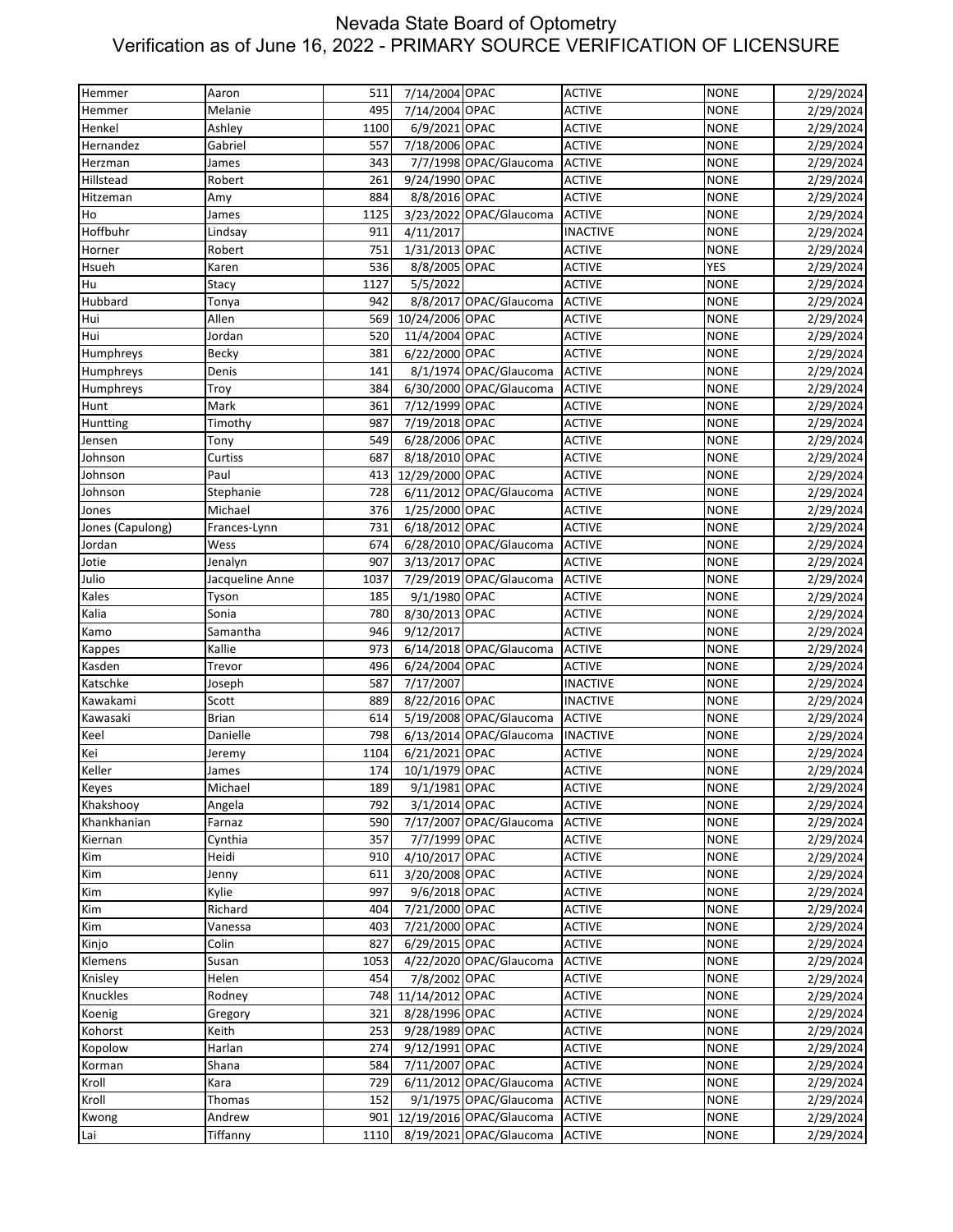| Lam                        | Jeanette   | 1051 | 3/30/2020 OPAC  |                               | <b>ACTIVE</b>   | <b>NONE</b> | 2/29/2024 |
|----------------------------|------------|------|-----------------|-------------------------------|-----------------|-------------|-----------|
| Langr                      | Kyle       | 1039 | 8/27/2019 OPAC  |                               | <b>ACTIVE</b>   | <b>NONE</b> | 2/29/2024 |
| Lao                        | Joseph     | 796  | 5/2/2014 OPAC   |                               | <b>ACTIVE</b>   | <b>NONE</b> | 2/29/2024 |
| Larsen                     | Eric       | 223  | 8/1/1985 OPAC   |                               | <b>ACTIVE</b>   | <b>NONE</b> | 2/29/2024 |
| Larsen                     | Karl       | 112  |                 | 7/1/1967 OPAC/Glaucoma        | <b>ACTIVE</b>   | <b>NONE</b> | 2/29/2024 |
| Lau                        | Stella     | 589  | 7/17/2007 OPAC  |                               | <b>ACTIVE</b>   | <b>NONE</b> | 2/29/2024 |
| Lavine                     | Alaina     | 791  | 1/14/2014 OPAC  |                               | <b>ACTIVE</b>   | <b>NONE</b> | 2/29/2024 |
| Lawyer                     | John       | 254  | 9/28/1989 OPAC  |                               | <b>ACTIVE</b>   | <b>NONE</b> | 2/29/2024 |
| Le                         | Anhton     | 462  | 7/22/2002 OPAC  |                               | <b>ACTIVE</b>   | <b>NONE</b> |           |
|                            |            |      |                 |                               |                 |             | 2/29/2024 |
| Le                         | Kimberly   | 1019 | 6/3/2019 OPAC   |                               | <b>ACTIVE</b>   | <b>NONE</b> | 2/29/2024 |
| Le                         | Susie      | 644  | 7/14/2009 OPAC  |                               | <b>ACTIVE</b>   | <b>NONE</b> | 2/29/2024 |
| Le                         | Tami       | 701  | 6/24/2011 OPAC  |                               | <b>ACTIVE</b>   | <b>NONE</b> | 2/29/2024 |
| Leaks                      | George     | 224  |                 | 8/1/1985 OPAC/Glaucoma        | <b>ACTIVE</b>   | <b>NONE</b> | 2/29/2024 |
| Lee                        | Helen      | 842  | 11/2/2015       |                               | <b>ACTIVE</b>   | <b>NONE</b> | 2/29/2024 |
| Lee                        | Johanna    | 1090 |                 | 12/22/2020 OPAC/Glaucoma      | <b>ACTIVE</b>   | <b>NONE</b> | 2/29/2024 |
| Lee                        | Juliane    | 1107 | 7/21/2021 OPAC  |                               | <b>ACTIVE</b>   | <b>NONE</b> | 2/29/2024 |
| Lee                        | Mark       | 390  | 7/7/2000 OPAC   |                               | <b>ACTIVE</b>   | <b>NONE</b> | 2/29/2024 |
| Lee                        | Stephanie  | 289  | 8/17/1992 OPAC  |                               | <b>ACTIVE</b>   | <b>NONE</b> | 2/29/2024 |
| Lee                        | Suzanne    | 255  | 9/28/1989 OPAC  |                               | <b>INACTIVE</b> | <b>NONE</b> | 2/29/2024 |
| Lee/Wong                   | Claire     | 736  | 6/26/2012 OPAC  |                               | <b>INACTIVE</b> | <b>NONE</b> | 2/29/2024 |
| Lehmann                    | Mark       | 452  | 4/8/2002 OPAC   |                               | <b>INACTIVE</b> | <b>NONE</b> |           |
|                            |            |      |                 |                               |                 |             | 2/29/2024 |
| Le-Huynh                   | Quy-Anh    | 1105 | 7/15/2021 OPAC  |                               | <b>ACTIVE</b>   | <b>NONE</b> | 2/29/2024 |
| Lemus                      | Jesica     | 1080 | 8/17/2020 OPAC  |                               | <b>ACTIVE</b>   | <b>NONE</b> | 2/29/2024 |
| Leonard                    | David      | 344  | 7/7/1998 OPAC   |                               | <b>ACTIVE</b>   | <b>NONE</b> | 2/29/2024 |
| Levin                      | Arthur     | 897  | 10/31/2016 OPAC |                               | <b>INACTIVE</b> | <b>NONE</b> | 2/29/2024 |
| Levine                     | David      | 1065 | 6/9/2020 OPAC   |                               | <b>ACTIVE</b>   | <b>NONE</b> | 2/29/2024 |
| Lewandowski-Walker         | Kimberly   | 334  | 9/16/1997 OPAC  |                               | <b>INACTIVE</b> | <b>NONE</b> | 2/29/2024 |
| Lewis                      | Hersel     | 939  | 8/1/2017 OPAC   |                               | <b>ACTIVE</b>   | <b>NONE</b> | 2/29/2024 |
| Licina                     | Tina       | 915  |                 | 5/31/2017 OPAC/Glaucoma       | <b>ACTIVE</b>   | <b>NONE</b> | 2/29/2024 |
| Lighthouse                 | Christy    | 356  |                 | 6/30/1999 OPAC/Glaucoma       | <b>ACTIVE</b>   | <b>NONE</b> | 2/29/2024 |
| Lipparelli                 | Matthew    | 265  | 9/24/1990 OPAC  |                               | <b>ACTIVE</b>   | <b>NONE</b> | 2/29/2024 |
| Lochner                    | Conrad III | 256  | 9/28/1989 OPAC  |                               |                 |             |           |
|                            |            |      |                 |                               | <b>ACTIVE</b>   | <b>NONE</b> | 2/29/2024 |
| Long                       | Sharon     | 1018 | 5/28/2019 OPAC  |                               | <b>ACTIVE</b>   | <b>NONE</b> | 2/29/2024 |
| Lum                        | Cindy      | 613  | 5/19/2008 OPAC  |                               | <b>ACTIVE</b>   | <b>NONE</b> | 2/29/2024 |
| Lum                        | Michael    | 904  | 1/25/2017 OPAC  |                               | <b>ACTIVE</b>   | <b>NONE</b> | 2/28/2024 |
| Luu                        | Shirlene   | 1082 | 9/15/2020 OPAC  |                               | <b>ACTIVE</b>   | <b>NONE</b> | 2/29/2024 |
| Ly                         | Danny      | 1113 |                 | 9/1/2021 OPAC/Glaucoma        | <b>ACTIVE</b>   | <b>NONE</b> | 2/29/2024 |
| Lyons                      | Robert     | 542  |                 | 12/16/2005 OPAC/Glaucoma      | <b>ACTIVE</b>   | <b>NONE</b> | 2/29/2024 |
| Lyons                      | Somer      | 489  | 11/3/2003 OPAC  |                               | <b>ACTIVE</b>   | <b>NONE</b> | 2/29/2024 |
| Macco                      | Melissa    | 1012 |                 | 3/5/2019 OPAC/Glaucoma ACTIVE |                 | <b>NONE</b> | 2/29/2024 |
| Macintyre                  | Mackenzie  |      |                 | 843 11/12/2015 OPAC/Glaucoma  | <b>ACTIVE</b>   | <b>NONE</b> | 2/29/2024 |
| Magdato                    | Jeimelie   | 572  | 12/5/2006 OPAC  |                               | <b>ACTIVE</b>   | <b>NONE</b> | 2/29/2024 |
| Mai                        | Thuytien   | 947  |                 | 10/4/2017 OPAC/Glaucoma       | <b>ACTIVE</b>   | <b>NONE</b> | 2/29/2024 |
| Maldonado                  | Andrea     | 1033 | 7/2/2019 OPAC   |                               | <b>ACTIVE</b>   | <b>NONE</b> | 2/29/2024 |
|                            |            |      |                 |                               |                 |             |           |
| Malik                      | Edward     | 236  | 10/1/1987 OPAC  |                               | <b>ACTIVE</b>   | <b>NONE</b> | 2/29/2024 |
| <b>Mallinger McCormick</b> | Jennifer   | 328  | 9/16/1997 OPAC  |                               | <b>ACTIVE</b>   | <b>NONE</b> | 2/29/2024 |
| Maloney                    | Laura      | 326  | 3/5/1997 OPAC   |                               | <b>ACTIVE</b>   | <b>NONE</b> | 2/29/2024 |
| Mancuso                    | Aaron      | 237  |                 | 10/10/1987 OPAC/Glaucoma      | <b>ACTIVE</b>   | <b>NONE</b> | 2/29/2024 |
| Manos                      | Chrys      | 369  | 8/3/1999 OPAC   |                               | <b>ACTIVE</b>   | <b>NONE</b> | 2/29/2024 |
| Mar                        | Victoria   | 414  | 1/2/2001 OPAC   |                               | <b>ACTIVE</b>   | <b>NONE</b> | 2/29/2024 |
| Marable                    | Madison    | 1135 | 6/8/2022 OPAC   |                               | <b>ACTIVE</b>   | <b>NONE</b> | 2/29/2024 |
| Marchant                   | Evan       | 277  | 9/12/1991 OPAC  |                               | <b>ACTIVE</b>   | <b>NONE</b> | 2/29/2024 |
| Marquez                    | Mark       | 912  |                 | 5/30/2017 OPAC/Glaucoma       | <b>ACTIVE</b>   | <b>NONE</b> | 2/29/2024 |
| Martin                     | Sarah      | 1002 | 10/8/2018 OPAC  |                               | <b>ACTIVE</b>   | <b>NONE</b> | 2/29/2024 |
| Martinez                   | Jesus      | 1010 | 3/1/2019 OPAC   |                               | <b>ACTIVE</b>   | <b>NONE</b> | 2/29/2024 |
| Mateossian                 | Roger      | 126  | 7/1/1971 OPAC   |                               | <b>ACTIVE</b>   | <b>NONE</b> | 2/29/2024 |
|                            |            |      |                 |                               |                 |             |           |
| Mather                     | Jonathan   | 776  | 8/13/2013 OPAC  |                               | <b>ACTIVE</b>   | <b>NONE</b> | 2/29/2024 |
| Matson                     | Michelle   | 670  |                 | 5/13/2010 OPAC/Glaucoma       | <b>ACTIVE</b>   | <b>NONE</b> | 2/29/2024 |
| Maxon                      | Tyler      | 914  | 5/30/2017       |                               | <b>ACTIVE</b>   | <b>NONE</b> | 2/29/2024 |
| Mayer                      | Michael    | 499  | 7/1/2004 OPAC   |                               | <b>ACTIVE</b>   | <b>NONE</b> | 2/29/2024 |
| McAllister                 | Bennett    | 339  | 2/9/1998 OPAC   |                               | <b>ACTIVE</b>   | <b>NONE</b> | 2/29/2024 |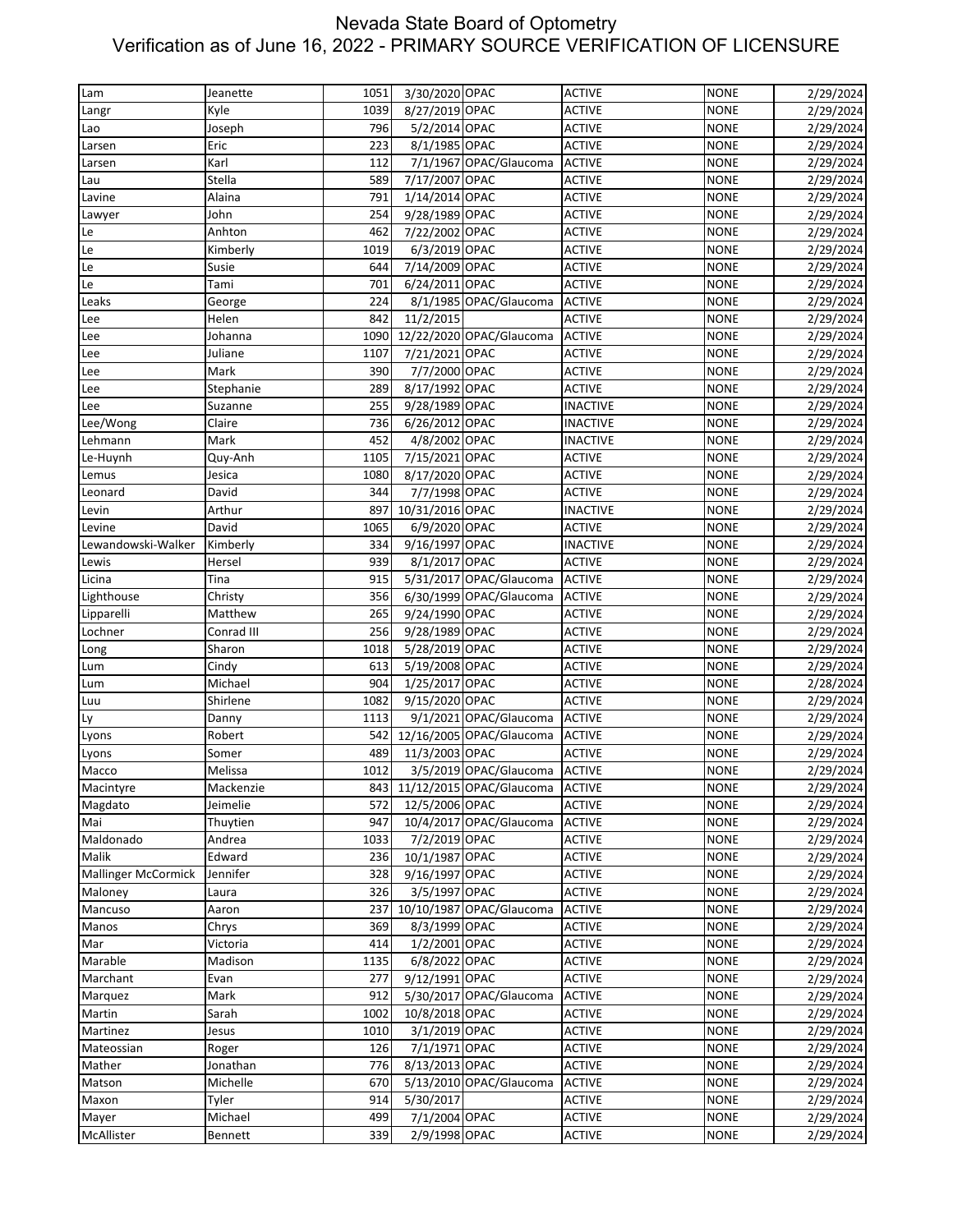| McCaffrey          | Civia           | 551  | 6/28/2006 OPAC |                                | <b>ACTIVE</b>   | <b>NONE</b> | 2/29/2024 |
|--------------------|-----------------|------|----------------|--------------------------------|-----------------|-------------|-----------|
|                    |                 |      |                |                                |                 |             |           |
| <b>McCandless</b>  | Kenneth         | 553  |                | 7/5/2006 OPAC/Glaucoma         | <b>ACTIVE</b>   | <b>NONE</b> | 2/29/2024 |
| McConkie           | Spencer         | 1052 |                | 4/8/2020 OPAC/Glaucoma         | <b>ACTIVE</b>   | <b>NONE</b> | 2/29/2024 |
| McKnight           | Lara            | 481  |                | 7/8/2003 OPAC/Glaucoma         | <b>ACTIVE</b>   | <b>NONE</b> | 2/29/2024 |
| McLaughlin         | Kelli           | 453  | 7/2/2002 OPAC  |                                | <b>ACTIVE</b>   | <b>NONE</b> | 2/29/2024 |
| Meier              | Richard         | 175  |                | 10/1/1979 OPAC/Glaucoma        | <b>ACTIVE</b>   | <b>NONE</b> | 2/29/2024 |
| Mendez             | Jaime           | 930  |                | 6/19/2017 OPAC/Glaucoma        | <b>ACTIVE</b>   | <b>NONE</b> | 2/29/2024 |
| Mendoza            | Billy           | 671  | 6/25/2010 OPAC |                                | <b>ACTIVE</b>   | <b>NONE</b> | 2/29/2024 |
| Merkin             | Ellen           | 219  | 8/1/1985 OPAC  |                                | <b>ACTIVE</b>   | <b>NONE</b> | 2/29/2024 |
| Michitsch          | Mark            | 278  | 9/12/1991 OPAC |                                | <b>ACTIVE</b>   | <b>NONE</b> | 2/29/2024 |
| Mietzner           | David           | 665  |                | 12/15/2009 OPAC/Glaucoma       | <b>ACTIVE</b>   | <b>NONE</b> | 2/29/2024 |
| Mijares Landin     | Silvia          | 1021 | 6/4/2019 OPAC  |                                | <b>ACTIVE</b>   | <b>NONE</b> | 2/29/2024 |
| Miller             | <b>Brian</b>    | 304  |                | 8/12/1993 OPAC/Glaucoma        | <b>ACTIVE</b>   | <b>NONE</b> | 2/29/2024 |
| Miller             | Mark            | 279  | 9/12/1991 OPAC |                                | <b>ACTIVE</b>   | <b>NONE</b> | 2/29/2024 |
| Miller             | Michelle        | 290  |                | 8/17/1992 OPAC/Glaucoma        | <b>INACTIVE</b> | <b>NONE</b> | 2/29/2024 |
| Minnix             | Julie           | 880  | 8/4/2016 OPAC  |                                | <b>ACTIVE</b>   | <b>NONE</b> | 2/29/2024 |
|                    | Nissa           | 809  | 7/21/2014 OPAC |                                |                 |             |           |
| Miranda<br>Mirbaha |                 |      |                |                                | <b>ACTIVE</b>   | <b>NONE</b> | 2/29/2024 |
|                    | Leyla           | 634  |                | 12/1/2008 OPAC/Glaucoma        | <b>ACTIVE</b>   | <b>NONE</b> | 2/29/2024 |
| Miro               | Leonardo        | 916  |                | 5/31/2017 OPAC/Glaucoma        | <b>ACTIVE</b>   | <b>NONE</b> | 2/29/2024 |
| Mitman             | Mariah          | 1016 |                | 4/18/2019 OPAC/Glaucoma        | <b>ACTIVE</b>   | <b>NONE</b> | 2/29/2024 |
| Moallem            | Marjan          | 1083 | 9/28/2020      |                                | <b>ACTIVE</b>   | <b>NONE</b> | 2/29/2024 |
| Moerdick           | Matthew         | 1032 | 6/20/2019 OPAC |                                | <b>ACTIVE</b>   | <b>NONE</b> | 2/29/2024 |
| Mok                | Amy             | 373  | 9/3/1999 OPAC  |                                | <b>INACTIVE</b> | <b>NONE</b> | 2/29/2024 |
| Monahan            | Trevor          | 988  | 7/19/2018 OPAC |                                | <b>ACTIVE</b>   | <b>NONE</b> | 2/29/2024 |
| Monarrez           | Jennifer        | 702  |                | 6/27/2011 OPAC/Glaucoma        | <b>ACTIVE</b>   | <b>NONE</b> | 2/29/2024 |
| Moore              | Timothy         | 811  | 8/11/2014 OPAC |                                | <b>ACTIVE</b>   | <b>NONE</b> | 2/29/2024 |
| Morris             | Dexter          | 239  | 10/6/1987 OPAC |                                | <b>ACTIVE</b>   | <b>NONE</b> | 2/29/2024 |
| Mosiman            | Corwyn          | 835  | 9/1/2015 OPAC  |                                | <b>ACTIVE</b>   | <b>NONE</b> | 2/29/2024 |
| Mosley             | Megan           | 1117 | 9/27/2021      |                                | <b>ACTIVE</b>   | <b>NONE</b> | 2/29/2024 |
| Motola             | Abraham         | 978  |                | 6/26/2018 OPAC/Glaucoma        | <b>ACTIVE</b>   | <b>NONE</b> | 2/29/2024 |
| Mu                 | Andy            | 793  |                | 3/1/2014 OPAC/Glaucoma         | <b>ACTIVE</b>   | <b>NONE</b> | 2/29/2024 |
| Muniz              | Dorothea        | 970  | 6/5/2018 OPAC  |                                | <b>ACTIVE</b>   | <b>NONE</b> | 2/29/2024 |
| Murphy             | Rory            | 688  | 8/16/2010 OPAC |                                | <b>ACTIVE</b>   | <b>NONE</b> | 2/29/2024 |
| Murray             | Rodney          | 329  | 9/16/1997 OPAC |                                | <b>ACTIVE</b>   | <b>NONE</b> |           |
|                    |                 |      |                |                                | <b>ACTIVE</b>   |             | 2/29/2024 |
| <b>Myers</b>       | Stephen         | 280  | 9/12/1991 OPAC |                                |                 | <b>NONE</b> | 2/29/2024 |
| Nagel              | Alissa          | 603  |                | 8/17/2007 OPAC/Glaucoma        | <b>ACTIVE</b>   | <b>NONE</b> | 2/29/2024 |
| Nakano             | Greyson         | 818  | 3/23/2015 OPAC |                                | <b>ACTIVE</b>   | <b>NONE</b> | 2/29/2024 |
| Nakatani           | Dennis          | 881  | 8/4/2016       |                                | <b>ACTIVE</b>   | <b>NONE</b> | 2/29/2024 |
| Nannini            | <b>Brittany</b> | 681  | 7/9/2010 OPAC  |                                | <b>ACTIVE</b>   | <b>NONE</b> | 2/29/2024 |
| Nannini            | Christopher     | 741  |                | 7/11/2012 OPAC/Glaucoma ACTIVE |                 | <b>NONE</b> | 2/29/2024 |
| Narayan            | Sonam           | 1017 | 4/23/2019 OPAC |                                | <b>ACTIVE</b>   | <b>NONE</b> | 2/29/2024 |
| Nass               | Mitchell        | 1092 | 3/16/2021 OPAC |                                | <b>ACTIVE</b>   | <b>NONE</b> | 2/29/2024 |
| Nassar             | Joanne          | 433  | 7/16/2001 OPAC |                                | <b>ACTIVE</b>   | <b>NONE</b> | 2/29/2024 |
| Nasser             | <b>Brian</b>    | 1054 | 4/27/2020 OPAC |                                | <b>ACTIVE</b>   | <b>NONE</b> | 2/29/2024 |
| Nathani            | Nidha           | 1118 | 10/25/2021     |                                | <b>ACTIVE</b>   | <b>NONE</b> | 2/29/2024 |
| Ng                 | Justin          | 1074 |                | 7/29/2020 OPAC/Glaucoma        | <b>ACTIVE</b>   | <b>NONE</b> | 2/29/2024 |
| <b>Ng</b>          | Kant            | 503  | 7/2/2004 OPAC  |                                | <b>ACTIVE</b>   | <b>NONE</b> | 2/29/2024 |
| Ngo                | Julie           | 765  |                | 7/2/2013 OPAC/Glaucoma         | <b>ACTIVE</b>   | <b>NONE</b> | 2/29/2024 |
| Ngo                | Trang           | 1096 |                | 4/29/2021 OPAC/Glaucoma        | <b>ACTIVE</b>   | <b>NONE</b> | 2/29/2024 |
| Nguyen             | Daniel          | 1061 | 5/27/2020 OPAC |                                | <b>ACTIVE</b>   | <b>NONE</b> | 2/29/2024 |
| Nguyen             | Huyen           | 993  | 7/25/2018 OPAC |                                | <b>ACTIVE</b>   | <b>NONE</b> | 2/29/2024 |
| Nguyen             | Katherine       | 1106 | 7/21/2021      |                                | <b>ACTIVE</b>   | <b>NONE</b> | 2/29/2024 |
| Nguyen             | Kenneth         | 832  | 8/3/2015 OPAC  |                                | <b>ACTIVE</b>   | <b>NONE</b> | 2/29/2024 |
|                    | Lynh            | 531  | 7/6/2005       |                                | <b>ACTIVE</b>   | <b>NONE</b> |           |
| Nguyen             |                 |      |                |                                |                 |             | 2/29/2024 |
| Nguyen             | Mindy           | 1047 | 11/4/2019 OPAC |                                | <b>ACTIVE</b>   | <b>NONE</b> | 2/29/2024 |
| Nguyen             | Pierre          | 1103 | 6/16/2021 OPAC |                                | <b>ACTIVE</b>   | <b>NONE</b> | 2/29/2024 |
| Nguyen             | Richard         | 1057 | 5/20/2020 OPAC |                                | <b>ACTIVE</b>   | <b>NONE</b> | 2/29/2024 |
| Nguyen             | Steve           | 417  | 1/11/2002 OPAC |                                | <b>ACTIVE</b>   | <b>NONE</b> | 2/29/2024 |
| Nguyen             | Tiffany         | 1132 | 6/8/2022       |                                | <b>ACTIVE</b>   | <b>NONE</b> | 2/29/2024 |
| Nguyen             | Wendy           | 882  | 8/8/2016 OPAC  |                                | <b>ACTIVE</b>   | <b>NONE</b> | 2/29/2024 |
| Nissinoff          | Jordan          | 1134 | 6/8/2022       |                                | <b>ACTIVE</b>   | <b>NONE</b> | 2/29/2024 |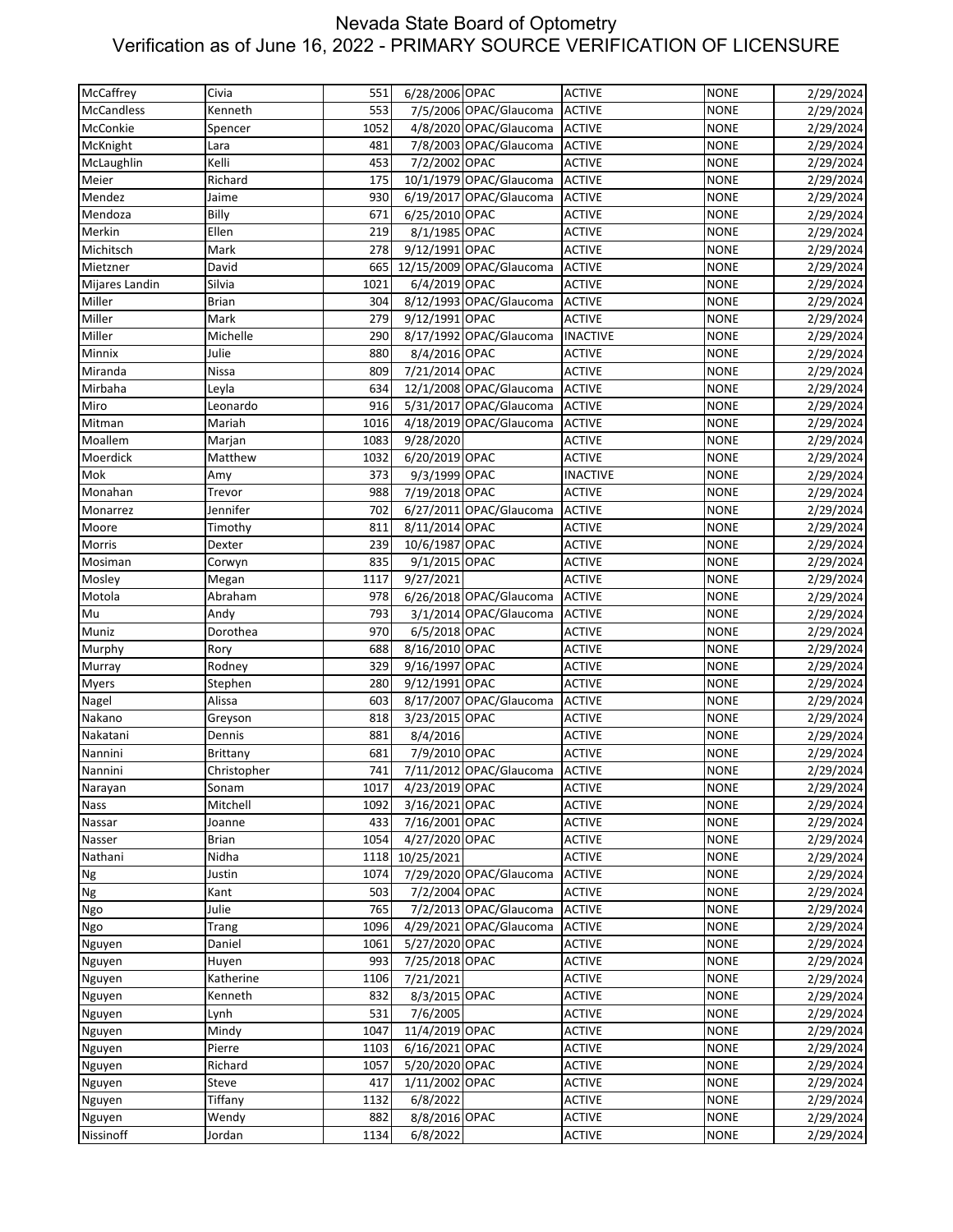| Noll          | Aimee        | 850  |                 | 5/13/2016 OPAC/Glaucoma        | <b>ACTIVE</b>         | <b>NONE</b> | 2/29/2024 |
|---------------|--------------|------|-----------------|--------------------------------|-----------------------|-------------|-----------|
| Nyon          | Jie          | 1031 | 6/20/2019 OPAC  |                                | <b>ACTIVE</b>         | <b>NONE</b> | 2/29/2024 |
| Nyon          | Pamela       | 505  | 7/6/2004 OPAC   |                                | <b>ACTIVE</b>         | <b>NONE</b> | 2/29/2024 |
| O'Brien       | Erin         | 752  |                 | 1/31/2013 OPAC/Glaucoma        | <b>ACTIVE</b>         | <b>NONE</b> | 2/29/2024 |
| Ogden         | Troy         | 782  | 9/30/2013 OPAC  |                                | <b>ACTIVE</b>         | <b>NONE</b> | 2/29/2024 |
| Oh            |              | 1085 |                 | 10/6/2020 OPAC/Glaucoma        | <b>ACTIVE</b>         | <b>NONE</b> | 2/29/2024 |
|               | Stephanie    |      |                 |                                |                       |             |           |
| Ohriner       | Harvey       | 120  | 7/1/1970 OPAC   |                                | DECEASED May 31, 2022 | <b>NONE</b> | 2/29/2024 |
| Ohriner       | Mark         | 249  | 12/1/1988 OPAC  |                                | <b>ACTIVE</b>         | <b>NONE</b> | 2/29/2024 |
| Old           | Tamara       | 415  |                 | 1/8/2001 OPAC/Glaucoma         | <b>ACTIVE</b>         | <b>NONE</b> | 2/29/2024 |
| Orgill        | Matthew      | 972  | 6/14/2018 OPAC  |                                | <b>ACTIVE</b>         | <b>NONE</b> | 2/29/2024 |
| Ortiz         | Isaac        | 831  |                 | 7/20/2015 OPAC/Glaucoma        | <b>ACTIVE</b>         | <b>NONE</b> | 2/29/2024 |
| Orton         | Douglas      | 282  |                 | 9/12/1991 OPAC/Glaucoma        | <b>ACTIVE</b>         | <b>NONE</b> | 2/29/2024 |
| O'Saurus      | Jeanine      | 1116 | 9/20/2021 OPAC  |                                | <b>ACTIVE</b>         | <b>NONE</b> | 2/29/2024 |
| O'Shea        | Timothy      | 633  | 10/22/2008 OPAC |                                | <b>ACTIVE</b>         | <b>NONE</b> | 2/29/2024 |
| Padolina      | Jennifer     | 971  |                 | 6/5/2018 OPAC/Glaucoma         | <b>ACTIVE</b>         | <b>NONE</b> | 2/29/2024 |
| Palazzolo     | Stephen      | 225  | 8/1/1985 OPAC   |                                | <b>ACTIVE</b>         | <b>NONE</b> | 2/29/2024 |
| Park          | Peter        | 422  | 4/24/2001 OPAC  |                                | <b>ACTIVE</b>         | <b>NONE</b> | 2/29/2024 |
| Park          | Romy         | 522  |                 | 11/30/2004 OPAC/Glaucoma       | <b>ACTIVE</b>         | <b>NONE</b> | 2/29/2024 |
| Park          | Silvia       | 819  | 4/21/2015 OPAC  |                                | <b>ACTIVE</b>         | <b>NONE</b> | 2/29/2024 |
| Patel         | Beena        | 1043 | 10/15/2019 OPAC |                                | <b>ACTIVE</b>         | <b>NONE</b> | 2/29/2024 |
| Patel         | Jemini       | 794  | 3/27/2014 OPAC  |                                | <b>ACTIVE</b>         | <b>NONE</b> | 2/29/2024 |
| Patterson     | Laura        | 528  | 6/28/2005 OPAC  |                                | <b>ACTIVE</b>         | <b>NONE</b> | 2/29/2024 |
| Payne         | Cynthia      | 574  | 3/8/2007 OPAC   |                                | <b>ACTIVE</b>         | <b>NONE</b> | 2/29/2024 |
| Pearson       | Robert       | 232  |                 | 9/1/1986 OPAC/Glaucoma         | <b>ACTIVE</b>         | <b>NONE</b> | 2/29/2024 |
| Peguese       | Elizabeth    | 820  | 6/15/2015 OPAC  |                                | <b>ACTIVE</b>         | <b>NONE</b> | 2/29/2024 |
| Perez         | Larry        | 616  | 6/3/2008 OPAC   |                                | <b>ACTIVE</b>         | <b>NONE</b> | 2/29/2024 |
| Peterson      | Jennifer     | 486  | 9/2/2003 OPAC   |                                | <b>ACTIVE</b>         | <b>NONE</b> | 2/29/2024 |
| Peterson      | Ryan         | 532  |                 | 7/6/2005 OPAC/Glaucoma         | <b>ACTIVE</b>         | <b>NONE</b> | 2/29/2024 |
| Pfondevida    | Joseph       | 342  | 7/7/1998 OPAC   |                                | <b>ACTIVE</b>         | <b>NONE</b> | 2/29/2024 |
| Pham          | Andrea       | 1112 | 8/30/2021       |                                | <b>ACTIVE</b>         | <b>NONE</b> | 2/29/2024 |
| Pinon         | Monica       | 692  | 10/1/2010 OPAC  |                                | <b>ACTIVE</b>         | <b>NONE</b> | 2/29/2024 |
|               |              |      | 6/20/2017 OPAC  |                                |                       |             |           |
| Pittman       | James        | 925  |                 |                                | <b>ACTIVE</b>         | <b>NONE</b> | 2/29/2024 |
| Podloski      | Anthony      | 448  | 12/14/2001 OPAC |                                | <b>ACTIVE</b>         | <b>NONE</b> | 2/29/2024 |
| Polatis       | Steven       | 749  | 11/27/2012      |                                | <b>ACTIVE</b>         | <b>NONE</b> | 2/29/2024 |
| Polukoshko    | Erin         | 463  | 7/24/2002 OPAC  |                                | <b>ACTIVE</b>         | <b>NONE</b> | 2/29/2024 |
| Pressley      | Hilaire      | 457  | 7/9/2002 OPAC   |                                | <b>ACTIVE</b>         | <b>NONE</b> | 2/29/2024 |
| Qadeer        | Kashif       | 625  |                 | 7/14/2008 OPAC/Glaucoma        | <b>INACTIVE</b>       | <b>NONE</b> | 2/29/2024 |
| Qualls        | Christopher  | 985  | 7/19/2018 OPAC  |                                | <b>ACTIVE</b>         | <b>NONE</b> | 2/29/2024 |
| Quinton       | Spencer      | 362  |                 | 7/12/1999 OPAC/Glaucoma        | <b>ACTIVE</b>         | <b>NONE</b> | 2/29/2024 |
| Radtke        | Andrea       | 675  |                 | 6/28/2010 OPAC/Glaucoma ACTIVE |                       | <b>NONE</b> | 2/29/2024 |
| Rastegar-Lari | Nazanin      | 1070 | 7/1/2020 OPAC   |                                | <b>ACTIVE</b>         | <b>NONE</b> | 2/29/2024 |
| Rath          | Denis        | 359  | 7/9/1999 OPAC   |                                | <b>ACTIVE</b>         | <b>NONE</b> | 2/29/2024 |
| Raulino       | James        | 994  | 8/21/2018 OPAC  |                                | <b>INACTIVE</b>       | <b>NONE</b> | 2/29/2024 |
| Raulino       | Margaret     | 677  |                 | 7/1/2010 OPAC/Glaucoma         | <b>ACTIVE</b>         | <b>NONE</b> | 2/29/2024 |
| Rearwin       | David        | 416  | 1/8/2001        |                                | <b>INACTIVE</b>       | <b>NONE</b> | 2/29/2024 |
| Reed          | Courtney     | 473  | 5/14/2003 OPAC  |                                | <b>ACTIVE</b>         | <b>NONE</b> | 2/29/2024 |
| Reed          | Kelly        | 1020 | 6/4/2019        |                                | <b>INACTIVE</b>       | <b>NONE</b> | 2/29/2024 |
| Rehal         | Manpreet     | 936  | 7/19/2017 OPAC  |                                | <b>ACTIVE</b>         | <b>NONE</b> | 2/29/2024 |
| Reinholdt     | Renee        | 900  |                 | 12/6/2016 OPAC/Glaucoma        | <b>ACTIVE</b>         | <b>NONE</b> | 2/29/2024 |
| Rhodes        | Kristina     | 686  | 7/26/2010 OPAC  |                                | <b>ACTIVE</b>         | <b>NONE</b> | 2/29/2024 |
| Richardson    | <b>Brett</b> | 918  | 5/31/2017 OPAC  |                                | <b>ACTIVE</b>         | <b>NONE</b> | 2/29/2024 |
| Richardson    | Stuart       | 176  | 10/1/1979 OPAC  |                                | <b>ACTIVE</b>         | <b>NONE</b> | 2/29/2024 |
| Riffel        | Suzanne      | 450  | 3/5/2002 OPAC   |                                | <b>ACTIVE</b>         | <b>NONE</b> | 2/29/2024 |
| Ritter        | Emilie       | 291  | 8/17/1992 OPAC  |                                | <b>ACTIVE</b>         | <b>NONE</b> | 2/29/2024 |
| Robertson     | Carl         | 292  | 8/17/1992 OPAC  |                                | <b>ACTIVE</b>         | <b>NONE</b> | 2/29/2024 |
| Robertson     | Kent         | 257  | 9/28/1989 OPAC  |                                | <b>ACTIVE</b>         | <b>NONE</b> | 2/29/2024 |
| Robertson     | Tyler        | 924  | 6/9/2017 OPAC   |                                | <b>ACTIVE</b>         | <b>NONE</b> |           |
|               |              |      |                 |                                |                       |             | 2/29/2024 |
| Roter         | Glenn        | 411  | 12/21/2000 OPAC |                                | <b>ACTIVE</b>         | <b>NONE</b> | 2/29/2024 |
| Roth          | Michael      | 1001 |                 | 9/27/2018 OPAC/Glaucoma        | <b>ACTIVE</b>         | <b>NONE</b> | 2/29/2024 |
| Rowan         | Daniel       | 437  | 7/26/2001 OPAC  |                                | <b>ACTIVE</b>         | <b>NONE</b> | 2/29/2024 |
| Rowe          | Kevin        | 352  | 1/21/1999 OPAC  |                                | <b>INACTIVE</b>       | <b>YES</b>  | 2/29/2024 |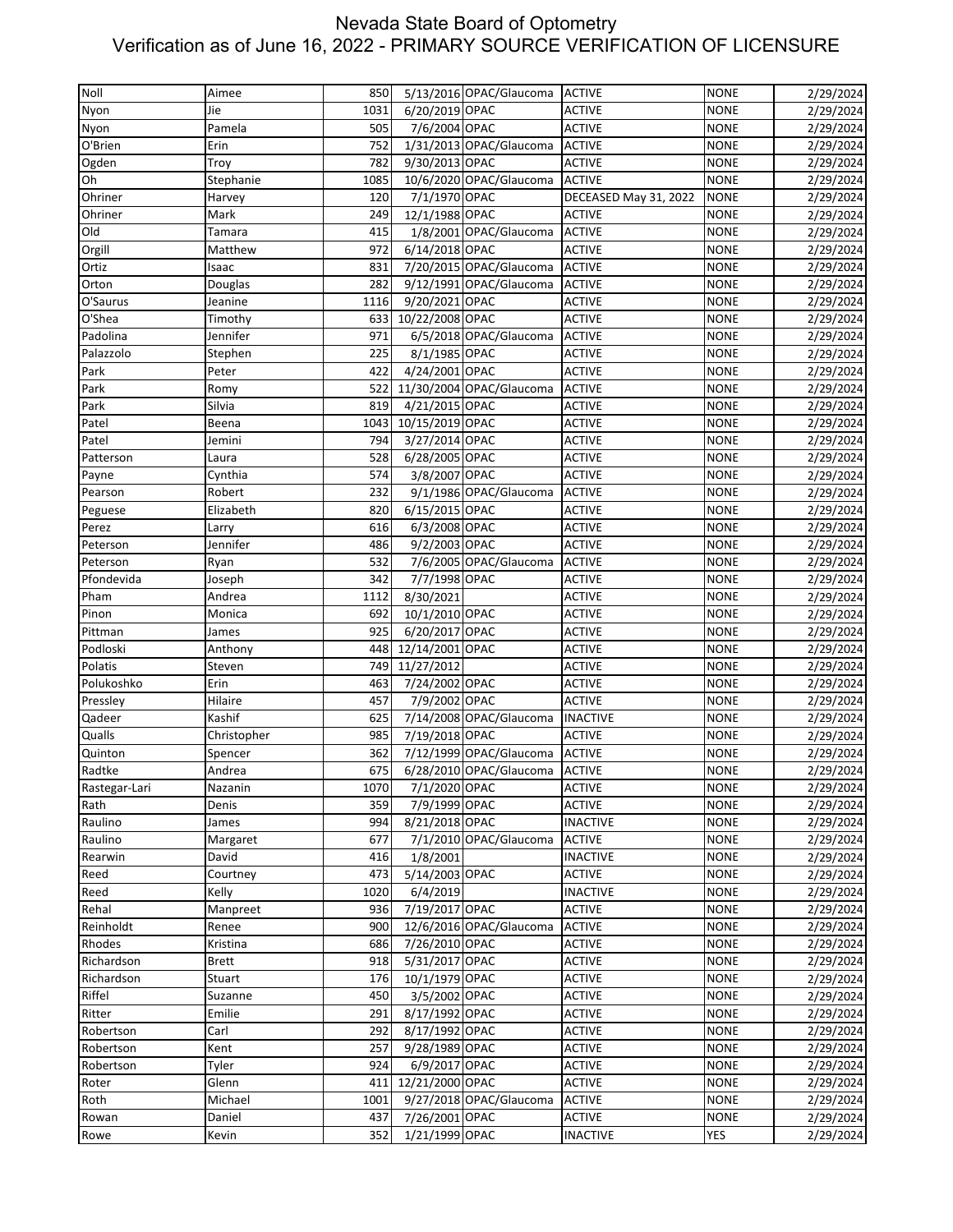| 7/3/2013 OPAC/Glaucoma ACTIVE<br>5/18/2009 OPAC/Glaucoma<br>Ruckman<br>638<br><b>ACTIVE</b><br><b>NONE</b><br>2/29/2024<br>Raymond<br>Saboo<br>477<br>6/5/2003 OPAC<br><b>ACTIVE</b><br><b>NONE</b><br>2/29/2024<br>Frances<br>Saldivar<br>6/8/2022<br>Daniela<br><b>ACTIVE</b><br><b>NONE</b><br>2/29/2024<br>1133<br>Sands<br>Keisha<br>974<br>6/14/2018 OPAC<br><b>ACTIVE</b><br><b>NONE</b><br>2/29/2024<br>10/10/1987<br><b>NONE</b><br>2/29/2024<br>Savery<br>240<br><b>INACTIVE</b><br>Douglas<br>Schneider<br>623<br>7/14/2008 OPAC<br><b>ACTIVE</b><br>2/29/2024<br>Carmen<br><b>NONE</b><br>1/4/2018<br>Schore<br>Donald<br>955<br><b>ACTIVE</b><br><b>NONE</b><br>2/29/2024<br>6/26/2000 OPAC/Glaucoma<br>Schwartz<br>Adam<br>382<br><b>ACTIVE</b><br><b>NONE</b><br>2/29/2024<br>11/5/2003 OPAC/Glaucoma<br>Seljestad<br>490<br><b>ACTIVE</b><br><b>NONE</b><br>2/29/2024<br>Benjamin<br>3/15/2022<br><b>ACTIVE</b><br>Seymour<br>Shannon<br>1123<br><b>NONE</b><br>2/29/2024<br>Shelvi<br>5/11/2021 OPAC<br>1097<br><b>ACTIVE</b><br><b>NONE</b><br>2/29/2024<br>Shane<br>Jennifer<br><b>NONE</b><br>379<br>3/13/2000 OPAC<br><b>ACTIVE</b><br>2/29/2024<br>Shih<br>878<br><b>Brian</b><br>8/3/2016 OPAC<br><b>ACTIVE</b><br><b>NONE</b><br>2/29/2024<br>Shimizu<br>Keith<br>7/16/2014 OPAC<br>803<br><b>ACTIVE</b><br><b>NONE</b><br>2/29/2024<br>Shiraishi<br>757<br>5/7/2013 OPAC<br>Kimberly<br><b>ACTIVE</b><br><b>NONE</b><br>2/29/2024<br>Siciliano<br>10/11/2018 OPAC<br>1003<br><b>ACTIVE</b><br><b>NONE</b><br>2/29/2024<br>Antonia<br>9/1/1981 OPAC<br><b>INACTIVE</b><br>Ronald<br>192<br><b>NONE</b><br>Singer<br>2/29/2024<br>8/1/1994 OPAC/Glaucoma<br>Singleton<br>Isaac<br>311<br><b>ACTIVE</b><br><b>NONE</b><br>2/29/2024<br>11/19/2013 OPAC<br><b>ACTIVE</b><br><b>NONE</b><br>2/29/2024<br>Sirintr<br>Neesha<br>788<br>4/25/2022 OPAC/Glaucoma<br><b>ACTIVE</b><br>2/29/2024<br>Sisson<br>Matthew<br>812<br><b>NONE</b><br>Smith<br>David<br>128<br><b>NONE</b><br>7/1/1971 OPAC<br><b>ACTIVE</b><br>2/29/2024<br>Smith<br>9/4/1990 OPAC<br>Jonathan<br>267<br><b>ACTIVE</b><br><b>NONE</b><br>2/29/2024<br>6/12/2012 OPAC/Glaucoma<br>Smith<br>Mariah<br>730<br><b>ACTIVE</b><br><b>NONE</b><br>2/29/2024<br>6/16/2020 OPAC<br>Lilian<br>1069<br><b>ACTIVE</b><br><b>NONE</b><br>2/29/2024<br>Solberg<br>Cynthia<br>468<br>10/15/2002 OPAC<br><b>ACTIVE</b><br><b>NONE</b><br>2/29/2024<br>1129<br>6/1/2022<br><b>ACTIVE</b><br><b>NONE</b><br>2/29/2024<br>Sorensen<br><b>Braden</b><br>4/16/2018 OPAC<br>2/29/2024<br>Sorgentoni<br>Vincent<br>965<br><b>ACTIVE</b><br><b>NONE</b><br>Southam<br>779<br>8/27/2013 OPAC/Glaucoma<br><b>ACTIVE</b><br><b>NONE</b><br>2/29/2024<br><b>Brant</b><br>Speakman<br>Paul<br>169<br>10/6/1997 OPAC<br><b>ACTIVE</b><br><b>NONE</b><br>2/29/2024<br>9/23/1997 OPAC<br>Squire<br>Jeffrey<br>248<br><b>NONE</b><br>2/29/2024<br><b>INACTIVE</b><br>Maria<br>8/10/1994 OPAC<br>Stanley<br>312<br><b>ACTIVE</b><br><b>NONE</b><br>2/29/2024<br>9/28/1989 OPAC<br>Starlin<br>Herbert<br>258<br><b>ACTIVE</b><br><b>NONE</b><br>2/29/2024<br>168<br>9/1/1978 OPAC<br><b>INACTIVE</b><br><b>NONE</b><br>Donald<br>2/29/2024<br>Staten<br>8/3/2001 OPAC/Glaucoma<br>Steed<br>440<br><b>ACTIVE</b><br><b>NONE</b><br>2/29/2024<br>Cory<br>11/1/2004 OPAC<br>Kelly<br><b>ACTIVE</b><br><b>NONE</b><br>2/29/2024<br>Stetson<br>519<br>9/24/1984 OPAC/Glaucoma<br><b>ACTIVE</b><br>Stewart<br><b>Brad</b><br>217<br><b>NONE</b><br>2/29/2024<br>Lori<br>313<br>8/10/1994 OPAC<br><b>ACTIVE</b><br><b>NONE</b><br>2/29/2024<br>Steyn<br>Streifel<br>682<br>7/9/2010 OPAC<br><b>INACTIVE</b><br><b>NONE</b><br>Norman<br>2/29/2024<br>Stubbs<br>962<br>3/22/2018 OPAC<br>2/29/2024<br>Kade<br><b>ACTIVE</b><br><b>NONE</b><br>7/16/2014 OPAC<br><b>NONE</b><br>Elizabeth<br>802<br><b>ACTIVE</b><br>6/24/2014 OPAC<br><b>ACTIVE</b><br><b>NONE</b><br>2/29/2024<br>Dong<br>800<br><b>ACTIVE</b><br><b>NONE</b><br>Amy<br>797<br>6/10/2014 OPAC<br>2/29/2024<br>John<br>8/1/1974 OPAC<br><b>ACTIVE</b><br><b>NONE</b><br>146<br>8/17/1992 OPAC<br>Elisabeth<br>293<br><b>INACTIVE</b><br><b>NONE</b><br>2/29/2024<br>Swan<br>458<br>7/10/2002 OPAC<br><b>ACTIVE</b><br><b>NONE</b><br>2/29/2024<br>James<br>Ellen<br><b>ACTIVE</b><br><b>NONE</b><br>838<br>9/15/2015<br>Sy<br>2/29/2024<br>Szymanowicz<br>Dora<br>836<br>9/8/2015<br><b>INACTIVE</b><br><b>NONE</b><br>2/29/2024<br>11/23/2021<br><b>NONE</b><br>April<br>1120<br><b>ACTIVE</b><br>2/29/2024<br>Tan<br>6/26/2001 OPAC<br><b>ACTIVE</b><br>Esther<br>428<br><b>NONE</b><br>2/29/2024<br>Tan<br>Tchang<br>Noelle<br>1109<br><b>ACTIVE</b><br><b>NONE</b><br>8/5/2021<br>2/29/2024<br>7/25/2007 OPAC/Glaucoma<br>Joshua<br><b>ACTIVE</b><br><b>NONE</b><br>2/29/2024<br>Terry<br>596<br>6/15/2015 OPAC<br>Thanos<br>Crystal<br>821<br><b>ACTIVE</b><br><b>NONE</b><br>2/29/2024<br>12/2/1997 OPAC/Glaucoma<br><b>ACTIVE</b><br><b>NONE</b><br>Thomas<br>Jonathon<br>336<br>2/29/2024<br>1/21/1999 OPAC/Glaucoma<br><b>INACTIVE</b><br>Thomas<br>Lindy<br>350<br><b>NONE</b><br>2/29/2024<br>Paul<br>7/7/2000 OPAC<br><b>NONE</b><br>2/29/2024<br>391<br><b>ACTIVE</b><br>Thompson<br><b>ACTIVE</b><br>Vorapas<br>447<br>11/28/2001 OPAC<br><b>NONE</b><br>2/29/2024<br>Christopher<br>1023<br>6/11/2019 OPAC<br><b>ACTIVE</b><br><b>NONE</b><br>2/29/2024<br>Tom<br>Sharon<br>921<br>6/8/2017 OPAC<br><b>ACTIVE</b><br><b>NONE</b><br>Tong<br>Nicole<br>595<br>7/23/2007 OPAC/Glaucoma<br><b>ACTIVE</b><br><b>NONE</b><br>Eric<br>1038<br>8/5/2019 OPAC<br><b>ACTIVE</b><br><b>NONE</b><br>2/29/2024 | Ruckman     | David | 767 |  | <b>NONE</b> | 2/29/2024 |
|--------------------------------------------------------------------------------------------------------------------------------------------------------------------------------------------------------------------------------------------------------------------------------------------------------------------------------------------------------------------------------------------------------------------------------------------------------------------------------------------------------------------------------------------------------------------------------------------------------------------------------------------------------------------------------------------------------------------------------------------------------------------------------------------------------------------------------------------------------------------------------------------------------------------------------------------------------------------------------------------------------------------------------------------------------------------------------------------------------------------------------------------------------------------------------------------------------------------------------------------------------------------------------------------------------------------------------------------------------------------------------------------------------------------------------------------------------------------------------------------------------------------------------------------------------------------------------------------------------------------------------------------------------------------------------------------------------------------------------------------------------------------------------------------------------------------------------------------------------------------------------------------------------------------------------------------------------------------------------------------------------------------------------------------------------------------------------------------------------------------------------------------------------------------------------------------------------------------------------------------------------------------------------------------------------------------------------------------------------------------------------------------------------------------------------------------------------------------------------------------------------------------------------------------------------------------------------------------------------------------------------------------------------------------------------------------------------------------------------------------------------------------------------------------------------------------------------------------------------------------------------------------------------------------------------------------------------------------------------------------------------------------------------------------------------------------------------------------------------------------------------------------------------------------------------------------------------------------------------------------------------------------------------------------------------------------------------------------------------------------------------------------------------------------------------------------------------------------------------------------------------------------------------------------------------------------------------------------------------------------------------------------------------------------------------------------------------------------------------------------------------------------------------------------------------------------------------------------------------------------------------------------------------------------------------------------------------------------------------------------------------------------------------------------------------------------------------------------------------------------------------------------------------------------------------------------------------------------------------------------------------------------------------------------------------------------------------------------------------------------------------------------------------------------------------------------------------------------------------------------------------------------------------------------------------------------------------------------------------------------------------------------------------------------------------------------------------------------------------------------------------------------------------------------------------------------------------------------------------------------------------------------------------------------------------------------------------------------------------------------------------------------------------------------------------------------------------------------------------------------------------------------------------------------------------------------------------------------------------------------------------------------------------------------------------------------------------------------------------------------------------------------------------------------------------------------------------------------------------------------------------------------------------------------------------------------------------------------------------------------------------|-------------|-------|-----|--|-------------|-----------|
|                                                                                                                                                                                                                                                                                                                                                                                                                                                                                                                                                                                                                                                                                                                                                                                                                                                                                                                                                                                                                                                                                                                                                                                                                                                                                                                                                                                                                                                                                                                                                                                                                                                                                                                                                                                                                                                                                                                                                                                                                                                                                                                                                                                                                                                                                                                                                                                                                                                                                                                                                                                                                                                                                                                                                                                                                                                                                                                                                                                                                                                                                                                                                                                                                                                                                                                                                                                                                                                                                                                                                                                                                                                                                                                                                                                                                                                                                                                                                                                                                                                                                                                                                                                                                                                                                                                                                                                                                                                                                                                                                                                                                                                                                                                                                                                                                                                                                                                                                                                                                                                                                                                                                                                                                                                                                                                                                                                                                                                                                                                                                                                                                                |             |       |     |  |             |           |
|                                                                                                                                                                                                                                                                                                                                                                                                                                                                                                                                                                                                                                                                                                                                                                                                                                                                                                                                                                                                                                                                                                                                                                                                                                                                                                                                                                                                                                                                                                                                                                                                                                                                                                                                                                                                                                                                                                                                                                                                                                                                                                                                                                                                                                                                                                                                                                                                                                                                                                                                                                                                                                                                                                                                                                                                                                                                                                                                                                                                                                                                                                                                                                                                                                                                                                                                                                                                                                                                                                                                                                                                                                                                                                                                                                                                                                                                                                                                                                                                                                                                                                                                                                                                                                                                                                                                                                                                                                                                                                                                                                                                                                                                                                                                                                                                                                                                                                                                                                                                                                                                                                                                                                                                                                                                                                                                                                                                                                                                                                                                                                                                                                |             |       |     |  |             |           |
|                                                                                                                                                                                                                                                                                                                                                                                                                                                                                                                                                                                                                                                                                                                                                                                                                                                                                                                                                                                                                                                                                                                                                                                                                                                                                                                                                                                                                                                                                                                                                                                                                                                                                                                                                                                                                                                                                                                                                                                                                                                                                                                                                                                                                                                                                                                                                                                                                                                                                                                                                                                                                                                                                                                                                                                                                                                                                                                                                                                                                                                                                                                                                                                                                                                                                                                                                                                                                                                                                                                                                                                                                                                                                                                                                                                                                                                                                                                                                                                                                                                                                                                                                                                                                                                                                                                                                                                                                                                                                                                                                                                                                                                                                                                                                                                                                                                                                                                                                                                                                                                                                                                                                                                                                                                                                                                                                                                                                                                                                                                                                                                                                                |             |       |     |  |             |           |
|                                                                                                                                                                                                                                                                                                                                                                                                                                                                                                                                                                                                                                                                                                                                                                                                                                                                                                                                                                                                                                                                                                                                                                                                                                                                                                                                                                                                                                                                                                                                                                                                                                                                                                                                                                                                                                                                                                                                                                                                                                                                                                                                                                                                                                                                                                                                                                                                                                                                                                                                                                                                                                                                                                                                                                                                                                                                                                                                                                                                                                                                                                                                                                                                                                                                                                                                                                                                                                                                                                                                                                                                                                                                                                                                                                                                                                                                                                                                                                                                                                                                                                                                                                                                                                                                                                                                                                                                                                                                                                                                                                                                                                                                                                                                                                                                                                                                                                                                                                                                                                                                                                                                                                                                                                                                                                                                                                                                                                                                                                                                                                                                                                |             |       |     |  |             |           |
|                                                                                                                                                                                                                                                                                                                                                                                                                                                                                                                                                                                                                                                                                                                                                                                                                                                                                                                                                                                                                                                                                                                                                                                                                                                                                                                                                                                                                                                                                                                                                                                                                                                                                                                                                                                                                                                                                                                                                                                                                                                                                                                                                                                                                                                                                                                                                                                                                                                                                                                                                                                                                                                                                                                                                                                                                                                                                                                                                                                                                                                                                                                                                                                                                                                                                                                                                                                                                                                                                                                                                                                                                                                                                                                                                                                                                                                                                                                                                                                                                                                                                                                                                                                                                                                                                                                                                                                                                                                                                                                                                                                                                                                                                                                                                                                                                                                                                                                                                                                                                                                                                                                                                                                                                                                                                                                                                                                                                                                                                                                                                                                                                                |             |       |     |  |             |           |
|                                                                                                                                                                                                                                                                                                                                                                                                                                                                                                                                                                                                                                                                                                                                                                                                                                                                                                                                                                                                                                                                                                                                                                                                                                                                                                                                                                                                                                                                                                                                                                                                                                                                                                                                                                                                                                                                                                                                                                                                                                                                                                                                                                                                                                                                                                                                                                                                                                                                                                                                                                                                                                                                                                                                                                                                                                                                                                                                                                                                                                                                                                                                                                                                                                                                                                                                                                                                                                                                                                                                                                                                                                                                                                                                                                                                                                                                                                                                                                                                                                                                                                                                                                                                                                                                                                                                                                                                                                                                                                                                                                                                                                                                                                                                                                                                                                                                                                                                                                                                                                                                                                                                                                                                                                                                                                                                                                                                                                                                                                                                                                                                                                |             |       |     |  |             |           |
|                                                                                                                                                                                                                                                                                                                                                                                                                                                                                                                                                                                                                                                                                                                                                                                                                                                                                                                                                                                                                                                                                                                                                                                                                                                                                                                                                                                                                                                                                                                                                                                                                                                                                                                                                                                                                                                                                                                                                                                                                                                                                                                                                                                                                                                                                                                                                                                                                                                                                                                                                                                                                                                                                                                                                                                                                                                                                                                                                                                                                                                                                                                                                                                                                                                                                                                                                                                                                                                                                                                                                                                                                                                                                                                                                                                                                                                                                                                                                                                                                                                                                                                                                                                                                                                                                                                                                                                                                                                                                                                                                                                                                                                                                                                                                                                                                                                                                                                                                                                                                                                                                                                                                                                                                                                                                                                                                                                                                                                                                                                                                                                                                                |             |       |     |  |             |           |
|                                                                                                                                                                                                                                                                                                                                                                                                                                                                                                                                                                                                                                                                                                                                                                                                                                                                                                                                                                                                                                                                                                                                                                                                                                                                                                                                                                                                                                                                                                                                                                                                                                                                                                                                                                                                                                                                                                                                                                                                                                                                                                                                                                                                                                                                                                                                                                                                                                                                                                                                                                                                                                                                                                                                                                                                                                                                                                                                                                                                                                                                                                                                                                                                                                                                                                                                                                                                                                                                                                                                                                                                                                                                                                                                                                                                                                                                                                                                                                                                                                                                                                                                                                                                                                                                                                                                                                                                                                                                                                                                                                                                                                                                                                                                                                                                                                                                                                                                                                                                                                                                                                                                                                                                                                                                                                                                                                                                                                                                                                                                                                                                                                |             |       |     |  |             |           |
|                                                                                                                                                                                                                                                                                                                                                                                                                                                                                                                                                                                                                                                                                                                                                                                                                                                                                                                                                                                                                                                                                                                                                                                                                                                                                                                                                                                                                                                                                                                                                                                                                                                                                                                                                                                                                                                                                                                                                                                                                                                                                                                                                                                                                                                                                                                                                                                                                                                                                                                                                                                                                                                                                                                                                                                                                                                                                                                                                                                                                                                                                                                                                                                                                                                                                                                                                                                                                                                                                                                                                                                                                                                                                                                                                                                                                                                                                                                                                                                                                                                                                                                                                                                                                                                                                                                                                                                                                                                                                                                                                                                                                                                                                                                                                                                                                                                                                                                                                                                                                                                                                                                                                                                                                                                                                                                                                                                                                                                                                                                                                                                                                                |             |       |     |  |             |           |
|                                                                                                                                                                                                                                                                                                                                                                                                                                                                                                                                                                                                                                                                                                                                                                                                                                                                                                                                                                                                                                                                                                                                                                                                                                                                                                                                                                                                                                                                                                                                                                                                                                                                                                                                                                                                                                                                                                                                                                                                                                                                                                                                                                                                                                                                                                                                                                                                                                                                                                                                                                                                                                                                                                                                                                                                                                                                                                                                                                                                                                                                                                                                                                                                                                                                                                                                                                                                                                                                                                                                                                                                                                                                                                                                                                                                                                                                                                                                                                                                                                                                                                                                                                                                                                                                                                                                                                                                                                                                                                                                                                                                                                                                                                                                                                                                                                                                                                                                                                                                                                                                                                                                                                                                                                                                                                                                                                                                                                                                                                                                                                                                                                |             |       |     |  |             |           |
|                                                                                                                                                                                                                                                                                                                                                                                                                                                                                                                                                                                                                                                                                                                                                                                                                                                                                                                                                                                                                                                                                                                                                                                                                                                                                                                                                                                                                                                                                                                                                                                                                                                                                                                                                                                                                                                                                                                                                                                                                                                                                                                                                                                                                                                                                                                                                                                                                                                                                                                                                                                                                                                                                                                                                                                                                                                                                                                                                                                                                                                                                                                                                                                                                                                                                                                                                                                                                                                                                                                                                                                                                                                                                                                                                                                                                                                                                                                                                                                                                                                                                                                                                                                                                                                                                                                                                                                                                                                                                                                                                                                                                                                                                                                                                                                                                                                                                                                                                                                                                                                                                                                                                                                                                                                                                                                                                                                                                                                                                                                                                                                                                                |             |       |     |  |             |           |
|                                                                                                                                                                                                                                                                                                                                                                                                                                                                                                                                                                                                                                                                                                                                                                                                                                                                                                                                                                                                                                                                                                                                                                                                                                                                                                                                                                                                                                                                                                                                                                                                                                                                                                                                                                                                                                                                                                                                                                                                                                                                                                                                                                                                                                                                                                                                                                                                                                                                                                                                                                                                                                                                                                                                                                                                                                                                                                                                                                                                                                                                                                                                                                                                                                                                                                                                                                                                                                                                                                                                                                                                                                                                                                                                                                                                                                                                                                                                                                                                                                                                                                                                                                                                                                                                                                                                                                                                                                                                                                                                                                                                                                                                                                                                                                                                                                                                                                                                                                                                                                                                                                                                                                                                                                                                                                                                                                                                                                                                                                                                                                                                                                | Shah        |       |     |  |             |           |
|                                                                                                                                                                                                                                                                                                                                                                                                                                                                                                                                                                                                                                                                                                                                                                                                                                                                                                                                                                                                                                                                                                                                                                                                                                                                                                                                                                                                                                                                                                                                                                                                                                                                                                                                                                                                                                                                                                                                                                                                                                                                                                                                                                                                                                                                                                                                                                                                                                                                                                                                                                                                                                                                                                                                                                                                                                                                                                                                                                                                                                                                                                                                                                                                                                                                                                                                                                                                                                                                                                                                                                                                                                                                                                                                                                                                                                                                                                                                                                                                                                                                                                                                                                                                                                                                                                                                                                                                                                                                                                                                                                                                                                                                                                                                                                                                                                                                                                                                                                                                                                                                                                                                                                                                                                                                                                                                                                                                                                                                                                                                                                                                                                |             |       |     |  |             |           |
|                                                                                                                                                                                                                                                                                                                                                                                                                                                                                                                                                                                                                                                                                                                                                                                                                                                                                                                                                                                                                                                                                                                                                                                                                                                                                                                                                                                                                                                                                                                                                                                                                                                                                                                                                                                                                                                                                                                                                                                                                                                                                                                                                                                                                                                                                                                                                                                                                                                                                                                                                                                                                                                                                                                                                                                                                                                                                                                                                                                                                                                                                                                                                                                                                                                                                                                                                                                                                                                                                                                                                                                                                                                                                                                                                                                                                                                                                                                                                                                                                                                                                                                                                                                                                                                                                                                                                                                                                                                                                                                                                                                                                                                                                                                                                                                                                                                                                                                                                                                                                                                                                                                                                                                                                                                                                                                                                                                                                                                                                                                                                                                                                                |             |       |     |  |             |           |
|                                                                                                                                                                                                                                                                                                                                                                                                                                                                                                                                                                                                                                                                                                                                                                                                                                                                                                                                                                                                                                                                                                                                                                                                                                                                                                                                                                                                                                                                                                                                                                                                                                                                                                                                                                                                                                                                                                                                                                                                                                                                                                                                                                                                                                                                                                                                                                                                                                                                                                                                                                                                                                                                                                                                                                                                                                                                                                                                                                                                                                                                                                                                                                                                                                                                                                                                                                                                                                                                                                                                                                                                                                                                                                                                                                                                                                                                                                                                                                                                                                                                                                                                                                                                                                                                                                                                                                                                                                                                                                                                                                                                                                                                                                                                                                                                                                                                                                                                                                                                                                                                                                                                                                                                                                                                                                                                                                                                                                                                                                                                                                                                                                |             |       |     |  |             |           |
|                                                                                                                                                                                                                                                                                                                                                                                                                                                                                                                                                                                                                                                                                                                                                                                                                                                                                                                                                                                                                                                                                                                                                                                                                                                                                                                                                                                                                                                                                                                                                                                                                                                                                                                                                                                                                                                                                                                                                                                                                                                                                                                                                                                                                                                                                                                                                                                                                                                                                                                                                                                                                                                                                                                                                                                                                                                                                                                                                                                                                                                                                                                                                                                                                                                                                                                                                                                                                                                                                                                                                                                                                                                                                                                                                                                                                                                                                                                                                                                                                                                                                                                                                                                                                                                                                                                                                                                                                                                                                                                                                                                                                                                                                                                                                                                                                                                                                                                                                                                                                                                                                                                                                                                                                                                                                                                                                                                                                                                                                                                                                                                                                                |             |       |     |  |             |           |
|                                                                                                                                                                                                                                                                                                                                                                                                                                                                                                                                                                                                                                                                                                                                                                                                                                                                                                                                                                                                                                                                                                                                                                                                                                                                                                                                                                                                                                                                                                                                                                                                                                                                                                                                                                                                                                                                                                                                                                                                                                                                                                                                                                                                                                                                                                                                                                                                                                                                                                                                                                                                                                                                                                                                                                                                                                                                                                                                                                                                                                                                                                                                                                                                                                                                                                                                                                                                                                                                                                                                                                                                                                                                                                                                                                                                                                                                                                                                                                                                                                                                                                                                                                                                                                                                                                                                                                                                                                                                                                                                                                                                                                                                                                                                                                                                                                                                                                                                                                                                                                                                                                                                                                                                                                                                                                                                                                                                                                                                                                                                                                                                                                |             |       |     |  |             |           |
|                                                                                                                                                                                                                                                                                                                                                                                                                                                                                                                                                                                                                                                                                                                                                                                                                                                                                                                                                                                                                                                                                                                                                                                                                                                                                                                                                                                                                                                                                                                                                                                                                                                                                                                                                                                                                                                                                                                                                                                                                                                                                                                                                                                                                                                                                                                                                                                                                                                                                                                                                                                                                                                                                                                                                                                                                                                                                                                                                                                                                                                                                                                                                                                                                                                                                                                                                                                                                                                                                                                                                                                                                                                                                                                                                                                                                                                                                                                                                                                                                                                                                                                                                                                                                                                                                                                                                                                                                                                                                                                                                                                                                                                                                                                                                                                                                                                                                                                                                                                                                                                                                                                                                                                                                                                                                                                                                                                                                                                                                                                                                                                                                                |             |       |     |  |             |           |
|                                                                                                                                                                                                                                                                                                                                                                                                                                                                                                                                                                                                                                                                                                                                                                                                                                                                                                                                                                                                                                                                                                                                                                                                                                                                                                                                                                                                                                                                                                                                                                                                                                                                                                                                                                                                                                                                                                                                                                                                                                                                                                                                                                                                                                                                                                                                                                                                                                                                                                                                                                                                                                                                                                                                                                                                                                                                                                                                                                                                                                                                                                                                                                                                                                                                                                                                                                                                                                                                                                                                                                                                                                                                                                                                                                                                                                                                                                                                                                                                                                                                                                                                                                                                                                                                                                                                                                                                                                                                                                                                                                                                                                                                                                                                                                                                                                                                                                                                                                                                                                                                                                                                                                                                                                                                                                                                                                                                                                                                                                                                                                                                                                |             |       |     |  |             |           |
|                                                                                                                                                                                                                                                                                                                                                                                                                                                                                                                                                                                                                                                                                                                                                                                                                                                                                                                                                                                                                                                                                                                                                                                                                                                                                                                                                                                                                                                                                                                                                                                                                                                                                                                                                                                                                                                                                                                                                                                                                                                                                                                                                                                                                                                                                                                                                                                                                                                                                                                                                                                                                                                                                                                                                                                                                                                                                                                                                                                                                                                                                                                                                                                                                                                                                                                                                                                                                                                                                                                                                                                                                                                                                                                                                                                                                                                                                                                                                                                                                                                                                                                                                                                                                                                                                                                                                                                                                                                                                                                                                                                                                                                                                                                                                                                                                                                                                                                                                                                                                                                                                                                                                                                                                                                                                                                                                                                                                                                                                                                                                                                                                                |             |       |     |  |             |           |
|                                                                                                                                                                                                                                                                                                                                                                                                                                                                                                                                                                                                                                                                                                                                                                                                                                                                                                                                                                                                                                                                                                                                                                                                                                                                                                                                                                                                                                                                                                                                                                                                                                                                                                                                                                                                                                                                                                                                                                                                                                                                                                                                                                                                                                                                                                                                                                                                                                                                                                                                                                                                                                                                                                                                                                                                                                                                                                                                                                                                                                                                                                                                                                                                                                                                                                                                                                                                                                                                                                                                                                                                                                                                                                                                                                                                                                                                                                                                                                                                                                                                                                                                                                                                                                                                                                                                                                                                                                                                                                                                                                                                                                                                                                                                                                                                                                                                                                                                                                                                                                                                                                                                                                                                                                                                                                                                                                                                                                                                                                                                                                                                                                |             |       |     |  |             |           |
|                                                                                                                                                                                                                                                                                                                                                                                                                                                                                                                                                                                                                                                                                                                                                                                                                                                                                                                                                                                                                                                                                                                                                                                                                                                                                                                                                                                                                                                                                                                                                                                                                                                                                                                                                                                                                                                                                                                                                                                                                                                                                                                                                                                                                                                                                                                                                                                                                                                                                                                                                                                                                                                                                                                                                                                                                                                                                                                                                                                                                                                                                                                                                                                                                                                                                                                                                                                                                                                                                                                                                                                                                                                                                                                                                                                                                                                                                                                                                                                                                                                                                                                                                                                                                                                                                                                                                                                                                                                                                                                                                                                                                                                                                                                                                                                                                                                                                                                                                                                                                                                                                                                                                                                                                                                                                                                                                                                                                                                                                                                                                                                                                                |             |       |     |  |             |           |
|                                                                                                                                                                                                                                                                                                                                                                                                                                                                                                                                                                                                                                                                                                                                                                                                                                                                                                                                                                                                                                                                                                                                                                                                                                                                                                                                                                                                                                                                                                                                                                                                                                                                                                                                                                                                                                                                                                                                                                                                                                                                                                                                                                                                                                                                                                                                                                                                                                                                                                                                                                                                                                                                                                                                                                                                                                                                                                                                                                                                                                                                                                                                                                                                                                                                                                                                                                                                                                                                                                                                                                                                                                                                                                                                                                                                                                                                                                                                                                                                                                                                                                                                                                                                                                                                                                                                                                                                                                                                                                                                                                                                                                                                                                                                                                                                                                                                                                                                                                                                                                                                                                                                                                                                                                                                                                                                                                                                                                                                                                                                                                                                                                |             |       |     |  |             |           |
|                                                                                                                                                                                                                                                                                                                                                                                                                                                                                                                                                                                                                                                                                                                                                                                                                                                                                                                                                                                                                                                                                                                                                                                                                                                                                                                                                                                                                                                                                                                                                                                                                                                                                                                                                                                                                                                                                                                                                                                                                                                                                                                                                                                                                                                                                                                                                                                                                                                                                                                                                                                                                                                                                                                                                                                                                                                                                                                                                                                                                                                                                                                                                                                                                                                                                                                                                                                                                                                                                                                                                                                                                                                                                                                                                                                                                                                                                                                                                                                                                                                                                                                                                                                                                                                                                                                                                                                                                                                                                                                                                                                                                                                                                                                                                                                                                                                                                                                                                                                                                                                                                                                                                                                                                                                                                                                                                                                                                                                                                                                                                                                                                                |             |       |     |  |             |           |
|                                                                                                                                                                                                                                                                                                                                                                                                                                                                                                                                                                                                                                                                                                                                                                                                                                                                                                                                                                                                                                                                                                                                                                                                                                                                                                                                                                                                                                                                                                                                                                                                                                                                                                                                                                                                                                                                                                                                                                                                                                                                                                                                                                                                                                                                                                                                                                                                                                                                                                                                                                                                                                                                                                                                                                                                                                                                                                                                                                                                                                                                                                                                                                                                                                                                                                                                                                                                                                                                                                                                                                                                                                                                                                                                                                                                                                                                                                                                                                                                                                                                                                                                                                                                                                                                                                                                                                                                                                                                                                                                                                                                                                                                                                                                                                                                                                                                                                                                                                                                                                                                                                                                                                                                                                                                                                                                                                                                                                                                                                                                                                                                                                |             |       |     |  |             |           |
|                                                                                                                                                                                                                                                                                                                                                                                                                                                                                                                                                                                                                                                                                                                                                                                                                                                                                                                                                                                                                                                                                                                                                                                                                                                                                                                                                                                                                                                                                                                                                                                                                                                                                                                                                                                                                                                                                                                                                                                                                                                                                                                                                                                                                                                                                                                                                                                                                                                                                                                                                                                                                                                                                                                                                                                                                                                                                                                                                                                                                                                                                                                                                                                                                                                                                                                                                                                                                                                                                                                                                                                                                                                                                                                                                                                                                                                                                                                                                                                                                                                                                                                                                                                                                                                                                                                                                                                                                                                                                                                                                                                                                                                                                                                                                                                                                                                                                                                                                                                                                                                                                                                                                                                                                                                                                                                                                                                                                                                                                                                                                                                                                                | So          |       |     |  |             |           |
|                                                                                                                                                                                                                                                                                                                                                                                                                                                                                                                                                                                                                                                                                                                                                                                                                                                                                                                                                                                                                                                                                                                                                                                                                                                                                                                                                                                                                                                                                                                                                                                                                                                                                                                                                                                                                                                                                                                                                                                                                                                                                                                                                                                                                                                                                                                                                                                                                                                                                                                                                                                                                                                                                                                                                                                                                                                                                                                                                                                                                                                                                                                                                                                                                                                                                                                                                                                                                                                                                                                                                                                                                                                                                                                                                                                                                                                                                                                                                                                                                                                                                                                                                                                                                                                                                                                                                                                                                                                                                                                                                                                                                                                                                                                                                                                                                                                                                                                                                                                                                                                                                                                                                                                                                                                                                                                                                                                                                                                                                                                                                                                                                                |             |       |     |  |             |           |
|                                                                                                                                                                                                                                                                                                                                                                                                                                                                                                                                                                                                                                                                                                                                                                                                                                                                                                                                                                                                                                                                                                                                                                                                                                                                                                                                                                                                                                                                                                                                                                                                                                                                                                                                                                                                                                                                                                                                                                                                                                                                                                                                                                                                                                                                                                                                                                                                                                                                                                                                                                                                                                                                                                                                                                                                                                                                                                                                                                                                                                                                                                                                                                                                                                                                                                                                                                                                                                                                                                                                                                                                                                                                                                                                                                                                                                                                                                                                                                                                                                                                                                                                                                                                                                                                                                                                                                                                                                                                                                                                                                                                                                                                                                                                                                                                                                                                                                                                                                                                                                                                                                                                                                                                                                                                                                                                                                                                                                                                                                                                                                                                                                |             |       |     |  |             |           |
|                                                                                                                                                                                                                                                                                                                                                                                                                                                                                                                                                                                                                                                                                                                                                                                                                                                                                                                                                                                                                                                                                                                                                                                                                                                                                                                                                                                                                                                                                                                                                                                                                                                                                                                                                                                                                                                                                                                                                                                                                                                                                                                                                                                                                                                                                                                                                                                                                                                                                                                                                                                                                                                                                                                                                                                                                                                                                                                                                                                                                                                                                                                                                                                                                                                                                                                                                                                                                                                                                                                                                                                                                                                                                                                                                                                                                                                                                                                                                                                                                                                                                                                                                                                                                                                                                                                                                                                                                                                                                                                                                                                                                                                                                                                                                                                                                                                                                                                                                                                                                                                                                                                                                                                                                                                                                                                                                                                                                                                                                                                                                                                                                                |             |       |     |  |             |           |
|                                                                                                                                                                                                                                                                                                                                                                                                                                                                                                                                                                                                                                                                                                                                                                                                                                                                                                                                                                                                                                                                                                                                                                                                                                                                                                                                                                                                                                                                                                                                                                                                                                                                                                                                                                                                                                                                                                                                                                                                                                                                                                                                                                                                                                                                                                                                                                                                                                                                                                                                                                                                                                                                                                                                                                                                                                                                                                                                                                                                                                                                                                                                                                                                                                                                                                                                                                                                                                                                                                                                                                                                                                                                                                                                                                                                                                                                                                                                                                                                                                                                                                                                                                                                                                                                                                                                                                                                                                                                                                                                                                                                                                                                                                                                                                                                                                                                                                                                                                                                                                                                                                                                                                                                                                                                                                                                                                                                                                                                                                                                                                                                                                |             |       |     |  |             |           |
|                                                                                                                                                                                                                                                                                                                                                                                                                                                                                                                                                                                                                                                                                                                                                                                                                                                                                                                                                                                                                                                                                                                                                                                                                                                                                                                                                                                                                                                                                                                                                                                                                                                                                                                                                                                                                                                                                                                                                                                                                                                                                                                                                                                                                                                                                                                                                                                                                                                                                                                                                                                                                                                                                                                                                                                                                                                                                                                                                                                                                                                                                                                                                                                                                                                                                                                                                                                                                                                                                                                                                                                                                                                                                                                                                                                                                                                                                                                                                                                                                                                                                                                                                                                                                                                                                                                                                                                                                                                                                                                                                                                                                                                                                                                                                                                                                                                                                                                                                                                                                                                                                                                                                                                                                                                                                                                                                                                                                                                                                                                                                                                                                                |             |       |     |  |             |           |
|                                                                                                                                                                                                                                                                                                                                                                                                                                                                                                                                                                                                                                                                                                                                                                                                                                                                                                                                                                                                                                                                                                                                                                                                                                                                                                                                                                                                                                                                                                                                                                                                                                                                                                                                                                                                                                                                                                                                                                                                                                                                                                                                                                                                                                                                                                                                                                                                                                                                                                                                                                                                                                                                                                                                                                                                                                                                                                                                                                                                                                                                                                                                                                                                                                                                                                                                                                                                                                                                                                                                                                                                                                                                                                                                                                                                                                                                                                                                                                                                                                                                                                                                                                                                                                                                                                                                                                                                                                                                                                                                                                                                                                                                                                                                                                                                                                                                                                                                                                                                                                                                                                                                                                                                                                                                                                                                                                                                                                                                                                                                                                                                                                |             |       |     |  |             |           |
|                                                                                                                                                                                                                                                                                                                                                                                                                                                                                                                                                                                                                                                                                                                                                                                                                                                                                                                                                                                                                                                                                                                                                                                                                                                                                                                                                                                                                                                                                                                                                                                                                                                                                                                                                                                                                                                                                                                                                                                                                                                                                                                                                                                                                                                                                                                                                                                                                                                                                                                                                                                                                                                                                                                                                                                                                                                                                                                                                                                                                                                                                                                                                                                                                                                                                                                                                                                                                                                                                                                                                                                                                                                                                                                                                                                                                                                                                                                                                                                                                                                                                                                                                                                                                                                                                                                                                                                                                                                                                                                                                                                                                                                                                                                                                                                                                                                                                                                                                                                                                                                                                                                                                                                                                                                                                                                                                                                                                                                                                                                                                                                                                                |             |       |     |  |             |           |
|                                                                                                                                                                                                                                                                                                                                                                                                                                                                                                                                                                                                                                                                                                                                                                                                                                                                                                                                                                                                                                                                                                                                                                                                                                                                                                                                                                                                                                                                                                                                                                                                                                                                                                                                                                                                                                                                                                                                                                                                                                                                                                                                                                                                                                                                                                                                                                                                                                                                                                                                                                                                                                                                                                                                                                                                                                                                                                                                                                                                                                                                                                                                                                                                                                                                                                                                                                                                                                                                                                                                                                                                                                                                                                                                                                                                                                                                                                                                                                                                                                                                                                                                                                                                                                                                                                                                                                                                                                                                                                                                                                                                                                                                                                                                                                                                                                                                                                                                                                                                                                                                                                                                                                                                                                                                                                                                                                                                                                                                                                                                                                                                                                |             |       |     |  |             |           |
|                                                                                                                                                                                                                                                                                                                                                                                                                                                                                                                                                                                                                                                                                                                                                                                                                                                                                                                                                                                                                                                                                                                                                                                                                                                                                                                                                                                                                                                                                                                                                                                                                                                                                                                                                                                                                                                                                                                                                                                                                                                                                                                                                                                                                                                                                                                                                                                                                                                                                                                                                                                                                                                                                                                                                                                                                                                                                                                                                                                                                                                                                                                                                                                                                                                                                                                                                                                                                                                                                                                                                                                                                                                                                                                                                                                                                                                                                                                                                                                                                                                                                                                                                                                                                                                                                                                                                                                                                                                                                                                                                                                                                                                                                                                                                                                                                                                                                                                                                                                                                                                                                                                                                                                                                                                                                                                                                                                                                                                                                                                                                                                                                                |             |       |     |  |             |           |
|                                                                                                                                                                                                                                                                                                                                                                                                                                                                                                                                                                                                                                                                                                                                                                                                                                                                                                                                                                                                                                                                                                                                                                                                                                                                                                                                                                                                                                                                                                                                                                                                                                                                                                                                                                                                                                                                                                                                                                                                                                                                                                                                                                                                                                                                                                                                                                                                                                                                                                                                                                                                                                                                                                                                                                                                                                                                                                                                                                                                                                                                                                                                                                                                                                                                                                                                                                                                                                                                                                                                                                                                                                                                                                                                                                                                                                                                                                                                                                                                                                                                                                                                                                                                                                                                                                                                                                                                                                                                                                                                                                                                                                                                                                                                                                                                                                                                                                                                                                                                                                                                                                                                                                                                                                                                                                                                                                                                                                                                                                                                                                                                                                |             |       |     |  |             |           |
|                                                                                                                                                                                                                                                                                                                                                                                                                                                                                                                                                                                                                                                                                                                                                                                                                                                                                                                                                                                                                                                                                                                                                                                                                                                                                                                                                                                                                                                                                                                                                                                                                                                                                                                                                                                                                                                                                                                                                                                                                                                                                                                                                                                                                                                                                                                                                                                                                                                                                                                                                                                                                                                                                                                                                                                                                                                                                                                                                                                                                                                                                                                                                                                                                                                                                                                                                                                                                                                                                                                                                                                                                                                                                                                                                                                                                                                                                                                                                                                                                                                                                                                                                                                                                                                                                                                                                                                                                                                                                                                                                                                                                                                                                                                                                                                                                                                                                                                                                                                                                                                                                                                                                                                                                                                                                                                                                                                                                                                                                                                                                                                                                                |             |       |     |  |             |           |
|                                                                                                                                                                                                                                                                                                                                                                                                                                                                                                                                                                                                                                                                                                                                                                                                                                                                                                                                                                                                                                                                                                                                                                                                                                                                                                                                                                                                                                                                                                                                                                                                                                                                                                                                                                                                                                                                                                                                                                                                                                                                                                                                                                                                                                                                                                                                                                                                                                                                                                                                                                                                                                                                                                                                                                                                                                                                                                                                                                                                                                                                                                                                                                                                                                                                                                                                                                                                                                                                                                                                                                                                                                                                                                                                                                                                                                                                                                                                                                                                                                                                                                                                                                                                                                                                                                                                                                                                                                                                                                                                                                                                                                                                                                                                                                                                                                                                                                                                                                                                                                                                                                                                                                                                                                                                                                                                                                                                                                                                                                                                                                                                                                |             |       |     |  |             |           |
|                                                                                                                                                                                                                                                                                                                                                                                                                                                                                                                                                                                                                                                                                                                                                                                                                                                                                                                                                                                                                                                                                                                                                                                                                                                                                                                                                                                                                                                                                                                                                                                                                                                                                                                                                                                                                                                                                                                                                                                                                                                                                                                                                                                                                                                                                                                                                                                                                                                                                                                                                                                                                                                                                                                                                                                                                                                                                                                                                                                                                                                                                                                                                                                                                                                                                                                                                                                                                                                                                                                                                                                                                                                                                                                                                                                                                                                                                                                                                                                                                                                                                                                                                                                                                                                                                                                                                                                                                                                                                                                                                                                                                                                                                                                                                                                                                                                                                                                                                                                                                                                                                                                                                                                                                                                                                                                                                                                                                                                                                                                                                                                                                                |             |       |     |  |             |           |
|                                                                                                                                                                                                                                                                                                                                                                                                                                                                                                                                                                                                                                                                                                                                                                                                                                                                                                                                                                                                                                                                                                                                                                                                                                                                                                                                                                                                                                                                                                                                                                                                                                                                                                                                                                                                                                                                                                                                                                                                                                                                                                                                                                                                                                                                                                                                                                                                                                                                                                                                                                                                                                                                                                                                                                                                                                                                                                                                                                                                                                                                                                                                                                                                                                                                                                                                                                                                                                                                                                                                                                                                                                                                                                                                                                                                                                                                                                                                                                                                                                                                                                                                                                                                                                                                                                                                                                                                                                                                                                                                                                                                                                                                                                                                                                                                                                                                                                                                                                                                                                                                                                                                                                                                                                                                                                                                                                                                                                                                                                                                                                                                                                |             |       |     |  |             |           |
|                                                                                                                                                                                                                                                                                                                                                                                                                                                                                                                                                                                                                                                                                                                                                                                                                                                                                                                                                                                                                                                                                                                                                                                                                                                                                                                                                                                                                                                                                                                                                                                                                                                                                                                                                                                                                                                                                                                                                                                                                                                                                                                                                                                                                                                                                                                                                                                                                                                                                                                                                                                                                                                                                                                                                                                                                                                                                                                                                                                                                                                                                                                                                                                                                                                                                                                                                                                                                                                                                                                                                                                                                                                                                                                                                                                                                                                                                                                                                                                                                                                                                                                                                                                                                                                                                                                                                                                                                                                                                                                                                                                                                                                                                                                                                                                                                                                                                                                                                                                                                                                                                                                                                                                                                                                                                                                                                                                                                                                                                                                                                                                                                                |             |       |     |  |             |           |
|                                                                                                                                                                                                                                                                                                                                                                                                                                                                                                                                                                                                                                                                                                                                                                                                                                                                                                                                                                                                                                                                                                                                                                                                                                                                                                                                                                                                                                                                                                                                                                                                                                                                                                                                                                                                                                                                                                                                                                                                                                                                                                                                                                                                                                                                                                                                                                                                                                                                                                                                                                                                                                                                                                                                                                                                                                                                                                                                                                                                                                                                                                                                                                                                                                                                                                                                                                                                                                                                                                                                                                                                                                                                                                                                                                                                                                                                                                                                                                                                                                                                                                                                                                                                                                                                                                                                                                                                                                                                                                                                                                                                                                                                                                                                                                                                                                                                                                                                                                                                                                                                                                                                                                                                                                                                                                                                                                                                                                                                                                                                                                                                                                |             |       |     |  |             |           |
|                                                                                                                                                                                                                                                                                                                                                                                                                                                                                                                                                                                                                                                                                                                                                                                                                                                                                                                                                                                                                                                                                                                                                                                                                                                                                                                                                                                                                                                                                                                                                                                                                                                                                                                                                                                                                                                                                                                                                                                                                                                                                                                                                                                                                                                                                                                                                                                                                                                                                                                                                                                                                                                                                                                                                                                                                                                                                                                                                                                                                                                                                                                                                                                                                                                                                                                                                                                                                                                                                                                                                                                                                                                                                                                                                                                                                                                                                                                                                                                                                                                                                                                                                                                                                                                                                                                                                                                                                                                                                                                                                                                                                                                                                                                                                                                                                                                                                                                                                                                                                                                                                                                                                                                                                                                                                                                                                                                                                                                                                                                                                                                                                                | Suh         |       |     |  |             | 2/29/2024 |
|                                                                                                                                                                                                                                                                                                                                                                                                                                                                                                                                                                                                                                                                                                                                                                                                                                                                                                                                                                                                                                                                                                                                                                                                                                                                                                                                                                                                                                                                                                                                                                                                                                                                                                                                                                                                                                                                                                                                                                                                                                                                                                                                                                                                                                                                                                                                                                                                                                                                                                                                                                                                                                                                                                                                                                                                                                                                                                                                                                                                                                                                                                                                                                                                                                                                                                                                                                                                                                                                                                                                                                                                                                                                                                                                                                                                                                                                                                                                                                                                                                                                                                                                                                                                                                                                                                                                                                                                                                                                                                                                                                                                                                                                                                                                                                                                                                                                                                                                                                                                                                                                                                                                                                                                                                                                                                                                                                                                                                                                                                                                                                                                                                | Suk         |       |     |  |             |           |
|                                                                                                                                                                                                                                                                                                                                                                                                                                                                                                                                                                                                                                                                                                                                                                                                                                                                                                                                                                                                                                                                                                                                                                                                                                                                                                                                                                                                                                                                                                                                                                                                                                                                                                                                                                                                                                                                                                                                                                                                                                                                                                                                                                                                                                                                                                                                                                                                                                                                                                                                                                                                                                                                                                                                                                                                                                                                                                                                                                                                                                                                                                                                                                                                                                                                                                                                                                                                                                                                                                                                                                                                                                                                                                                                                                                                                                                                                                                                                                                                                                                                                                                                                                                                                                                                                                                                                                                                                                                                                                                                                                                                                                                                                                                                                                                                                                                                                                                                                                                                                                                                                                                                                                                                                                                                                                                                                                                                                                                                                                                                                                                                                                | Sullivan    |       |     |  |             |           |
|                                                                                                                                                                                                                                                                                                                                                                                                                                                                                                                                                                                                                                                                                                                                                                                                                                                                                                                                                                                                                                                                                                                                                                                                                                                                                                                                                                                                                                                                                                                                                                                                                                                                                                                                                                                                                                                                                                                                                                                                                                                                                                                                                                                                                                                                                                                                                                                                                                                                                                                                                                                                                                                                                                                                                                                                                                                                                                                                                                                                                                                                                                                                                                                                                                                                                                                                                                                                                                                                                                                                                                                                                                                                                                                                                                                                                                                                                                                                                                                                                                                                                                                                                                                                                                                                                                                                                                                                                                                                                                                                                                                                                                                                                                                                                                                                                                                                                                                                                                                                                                                                                                                                                                                                                                                                                                                                                                                                                                                                                                                                                                                                                                | Sutton      |       |     |  |             | 2/29/2024 |
|                                                                                                                                                                                                                                                                                                                                                                                                                                                                                                                                                                                                                                                                                                                                                                                                                                                                                                                                                                                                                                                                                                                                                                                                                                                                                                                                                                                                                                                                                                                                                                                                                                                                                                                                                                                                                                                                                                                                                                                                                                                                                                                                                                                                                                                                                                                                                                                                                                                                                                                                                                                                                                                                                                                                                                                                                                                                                                                                                                                                                                                                                                                                                                                                                                                                                                                                                                                                                                                                                                                                                                                                                                                                                                                                                                                                                                                                                                                                                                                                                                                                                                                                                                                                                                                                                                                                                                                                                                                                                                                                                                                                                                                                                                                                                                                                                                                                                                                                                                                                                                                                                                                                                                                                                                                                                                                                                                                                                                                                                                                                                                                                                                |             |       |     |  |             |           |
|                                                                                                                                                                                                                                                                                                                                                                                                                                                                                                                                                                                                                                                                                                                                                                                                                                                                                                                                                                                                                                                                                                                                                                                                                                                                                                                                                                                                                                                                                                                                                                                                                                                                                                                                                                                                                                                                                                                                                                                                                                                                                                                                                                                                                                                                                                                                                                                                                                                                                                                                                                                                                                                                                                                                                                                                                                                                                                                                                                                                                                                                                                                                                                                                                                                                                                                                                                                                                                                                                                                                                                                                                                                                                                                                                                                                                                                                                                                                                                                                                                                                                                                                                                                                                                                                                                                                                                                                                                                                                                                                                                                                                                                                                                                                                                                                                                                                                                                                                                                                                                                                                                                                                                                                                                                                                                                                                                                                                                                                                                                                                                                                                                | Swedberg    |       |     |  |             |           |
|                                                                                                                                                                                                                                                                                                                                                                                                                                                                                                                                                                                                                                                                                                                                                                                                                                                                                                                                                                                                                                                                                                                                                                                                                                                                                                                                                                                                                                                                                                                                                                                                                                                                                                                                                                                                                                                                                                                                                                                                                                                                                                                                                                                                                                                                                                                                                                                                                                                                                                                                                                                                                                                                                                                                                                                                                                                                                                                                                                                                                                                                                                                                                                                                                                                                                                                                                                                                                                                                                                                                                                                                                                                                                                                                                                                                                                                                                                                                                                                                                                                                                                                                                                                                                                                                                                                                                                                                                                                                                                                                                                                                                                                                                                                                                                                                                                                                                                                                                                                                                                                                                                                                                                                                                                                                                                                                                                                                                                                                                                                                                                                                                                |             |       |     |  |             |           |
|                                                                                                                                                                                                                                                                                                                                                                                                                                                                                                                                                                                                                                                                                                                                                                                                                                                                                                                                                                                                                                                                                                                                                                                                                                                                                                                                                                                                                                                                                                                                                                                                                                                                                                                                                                                                                                                                                                                                                                                                                                                                                                                                                                                                                                                                                                                                                                                                                                                                                                                                                                                                                                                                                                                                                                                                                                                                                                                                                                                                                                                                                                                                                                                                                                                                                                                                                                                                                                                                                                                                                                                                                                                                                                                                                                                                                                                                                                                                                                                                                                                                                                                                                                                                                                                                                                                                                                                                                                                                                                                                                                                                                                                                                                                                                                                                                                                                                                                                                                                                                                                                                                                                                                                                                                                                                                                                                                                                                                                                                                                                                                                                                                |             |       |     |  |             |           |
|                                                                                                                                                                                                                                                                                                                                                                                                                                                                                                                                                                                                                                                                                                                                                                                                                                                                                                                                                                                                                                                                                                                                                                                                                                                                                                                                                                                                                                                                                                                                                                                                                                                                                                                                                                                                                                                                                                                                                                                                                                                                                                                                                                                                                                                                                                                                                                                                                                                                                                                                                                                                                                                                                                                                                                                                                                                                                                                                                                                                                                                                                                                                                                                                                                                                                                                                                                                                                                                                                                                                                                                                                                                                                                                                                                                                                                                                                                                                                                                                                                                                                                                                                                                                                                                                                                                                                                                                                                                                                                                                                                                                                                                                                                                                                                                                                                                                                                                                                                                                                                                                                                                                                                                                                                                                                                                                                                                                                                                                                                                                                                                                                                |             |       |     |  |             |           |
|                                                                                                                                                                                                                                                                                                                                                                                                                                                                                                                                                                                                                                                                                                                                                                                                                                                                                                                                                                                                                                                                                                                                                                                                                                                                                                                                                                                                                                                                                                                                                                                                                                                                                                                                                                                                                                                                                                                                                                                                                                                                                                                                                                                                                                                                                                                                                                                                                                                                                                                                                                                                                                                                                                                                                                                                                                                                                                                                                                                                                                                                                                                                                                                                                                                                                                                                                                                                                                                                                                                                                                                                                                                                                                                                                                                                                                                                                                                                                                                                                                                                                                                                                                                                                                                                                                                                                                                                                                                                                                                                                                                                                                                                                                                                                                                                                                                                                                                                                                                                                                                                                                                                                                                                                                                                                                                                                                                                                                                                                                                                                                                                                                |             |       |     |  |             |           |
|                                                                                                                                                                                                                                                                                                                                                                                                                                                                                                                                                                                                                                                                                                                                                                                                                                                                                                                                                                                                                                                                                                                                                                                                                                                                                                                                                                                                                                                                                                                                                                                                                                                                                                                                                                                                                                                                                                                                                                                                                                                                                                                                                                                                                                                                                                                                                                                                                                                                                                                                                                                                                                                                                                                                                                                                                                                                                                                                                                                                                                                                                                                                                                                                                                                                                                                                                                                                                                                                                                                                                                                                                                                                                                                                                                                                                                                                                                                                                                                                                                                                                                                                                                                                                                                                                                                                                                                                                                                                                                                                                                                                                                                                                                                                                                                                                                                                                                                                                                                                                                                                                                                                                                                                                                                                                                                                                                                                                                                                                                                                                                                                                                |             |       |     |  |             |           |
|                                                                                                                                                                                                                                                                                                                                                                                                                                                                                                                                                                                                                                                                                                                                                                                                                                                                                                                                                                                                                                                                                                                                                                                                                                                                                                                                                                                                                                                                                                                                                                                                                                                                                                                                                                                                                                                                                                                                                                                                                                                                                                                                                                                                                                                                                                                                                                                                                                                                                                                                                                                                                                                                                                                                                                                                                                                                                                                                                                                                                                                                                                                                                                                                                                                                                                                                                                                                                                                                                                                                                                                                                                                                                                                                                                                                                                                                                                                                                                                                                                                                                                                                                                                                                                                                                                                                                                                                                                                                                                                                                                                                                                                                                                                                                                                                                                                                                                                                                                                                                                                                                                                                                                                                                                                                                                                                                                                                                                                                                                                                                                                                                                |             |       |     |  |             |           |
|                                                                                                                                                                                                                                                                                                                                                                                                                                                                                                                                                                                                                                                                                                                                                                                                                                                                                                                                                                                                                                                                                                                                                                                                                                                                                                                                                                                                                                                                                                                                                                                                                                                                                                                                                                                                                                                                                                                                                                                                                                                                                                                                                                                                                                                                                                                                                                                                                                                                                                                                                                                                                                                                                                                                                                                                                                                                                                                                                                                                                                                                                                                                                                                                                                                                                                                                                                                                                                                                                                                                                                                                                                                                                                                                                                                                                                                                                                                                                                                                                                                                                                                                                                                                                                                                                                                                                                                                                                                                                                                                                                                                                                                                                                                                                                                                                                                                                                                                                                                                                                                                                                                                                                                                                                                                                                                                                                                                                                                                                                                                                                                                                                |             |       |     |  |             |           |
|                                                                                                                                                                                                                                                                                                                                                                                                                                                                                                                                                                                                                                                                                                                                                                                                                                                                                                                                                                                                                                                                                                                                                                                                                                                                                                                                                                                                                                                                                                                                                                                                                                                                                                                                                                                                                                                                                                                                                                                                                                                                                                                                                                                                                                                                                                                                                                                                                                                                                                                                                                                                                                                                                                                                                                                                                                                                                                                                                                                                                                                                                                                                                                                                                                                                                                                                                                                                                                                                                                                                                                                                                                                                                                                                                                                                                                                                                                                                                                                                                                                                                                                                                                                                                                                                                                                                                                                                                                                                                                                                                                                                                                                                                                                                                                                                                                                                                                                                                                                                                                                                                                                                                                                                                                                                                                                                                                                                                                                                                                                                                                                                                                |             |       |     |  |             |           |
|                                                                                                                                                                                                                                                                                                                                                                                                                                                                                                                                                                                                                                                                                                                                                                                                                                                                                                                                                                                                                                                                                                                                                                                                                                                                                                                                                                                                                                                                                                                                                                                                                                                                                                                                                                                                                                                                                                                                                                                                                                                                                                                                                                                                                                                                                                                                                                                                                                                                                                                                                                                                                                                                                                                                                                                                                                                                                                                                                                                                                                                                                                                                                                                                                                                                                                                                                                                                                                                                                                                                                                                                                                                                                                                                                                                                                                                                                                                                                                                                                                                                                                                                                                                                                                                                                                                                                                                                                                                                                                                                                                                                                                                                                                                                                                                                                                                                                                                                                                                                                                                                                                                                                                                                                                                                                                                                                                                                                                                                                                                                                                                                                                |             |       |     |  |             |           |
|                                                                                                                                                                                                                                                                                                                                                                                                                                                                                                                                                                                                                                                                                                                                                                                                                                                                                                                                                                                                                                                                                                                                                                                                                                                                                                                                                                                                                                                                                                                                                                                                                                                                                                                                                                                                                                                                                                                                                                                                                                                                                                                                                                                                                                                                                                                                                                                                                                                                                                                                                                                                                                                                                                                                                                                                                                                                                                                                                                                                                                                                                                                                                                                                                                                                                                                                                                                                                                                                                                                                                                                                                                                                                                                                                                                                                                                                                                                                                                                                                                                                                                                                                                                                                                                                                                                                                                                                                                                                                                                                                                                                                                                                                                                                                                                                                                                                                                                                                                                                                                                                                                                                                                                                                                                                                                                                                                                                                                                                                                                                                                                                                                |             |       |     |  |             |           |
|                                                                                                                                                                                                                                                                                                                                                                                                                                                                                                                                                                                                                                                                                                                                                                                                                                                                                                                                                                                                                                                                                                                                                                                                                                                                                                                                                                                                                                                                                                                                                                                                                                                                                                                                                                                                                                                                                                                                                                                                                                                                                                                                                                                                                                                                                                                                                                                                                                                                                                                                                                                                                                                                                                                                                                                                                                                                                                                                                                                                                                                                                                                                                                                                                                                                                                                                                                                                                                                                                                                                                                                                                                                                                                                                                                                                                                                                                                                                                                                                                                                                                                                                                                                                                                                                                                                                                                                                                                                                                                                                                                                                                                                                                                                                                                                                                                                                                                                                                                                                                                                                                                                                                                                                                                                                                                                                                                                                                                                                                                                                                                                                                                |             |       |     |  |             |           |
|                                                                                                                                                                                                                                                                                                                                                                                                                                                                                                                                                                                                                                                                                                                                                                                                                                                                                                                                                                                                                                                                                                                                                                                                                                                                                                                                                                                                                                                                                                                                                                                                                                                                                                                                                                                                                                                                                                                                                                                                                                                                                                                                                                                                                                                                                                                                                                                                                                                                                                                                                                                                                                                                                                                                                                                                                                                                                                                                                                                                                                                                                                                                                                                                                                                                                                                                                                                                                                                                                                                                                                                                                                                                                                                                                                                                                                                                                                                                                                                                                                                                                                                                                                                                                                                                                                                                                                                                                                                                                                                                                                                                                                                                                                                                                                                                                                                                                                                                                                                                                                                                                                                                                                                                                                                                                                                                                                                                                                                                                                                                                                                                                                | Thunyalukul |       |     |  |             |           |
|                                                                                                                                                                                                                                                                                                                                                                                                                                                                                                                                                                                                                                                                                                                                                                                                                                                                                                                                                                                                                                                                                                                                                                                                                                                                                                                                                                                                                                                                                                                                                                                                                                                                                                                                                                                                                                                                                                                                                                                                                                                                                                                                                                                                                                                                                                                                                                                                                                                                                                                                                                                                                                                                                                                                                                                                                                                                                                                                                                                                                                                                                                                                                                                                                                                                                                                                                                                                                                                                                                                                                                                                                                                                                                                                                                                                                                                                                                                                                                                                                                                                                                                                                                                                                                                                                                                                                                                                                                                                                                                                                                                                                                                                                                                                                                                                                                                                                                                                                                                                                                                                                                                                                                                                                                                                                                                                                                                                                                                                                                                                                                                                                                |             |       |     |  |             |           |
|                                                                                                                                                                                                                                                                                                                                                                                                                                                                                                                                                                                                                                                                                                                                                                                                                                                                                                                                                                                                                                                                                                                                                                                                                                                                                                                                                                                                                                                                                                                                                                                                                                                                                                                                                                                                                                                                                                                                                                                                                                                                                                                                                                                                                                                                                                                                                                                                                                                                                                                                                                                                                                                                                                                                                                                                                                                                                                                                                                                                                                                                                                                                                                                                                                                                                                                                                                                                                                                                                                                                                                                                                                                                                                                                                                                                                                                                                                                                                                                                                                                                                                                                                                                                                                                                                                                                                                                                                                                                                                                                                                                                                                                                                                                                                                                                                                                                                                                                                                                                                                                                                                                                                                                                                                                                                                                                                                                                                                                                                                                                                                                                                                |             |       |     |  |             | 2/29/2024 |
|                                                                                                                                                                                                                                                                                                                                                                                                                                                                                                                                                                                                                                                                                                                                                                                                                                                                                                                                                                                                                                                                                                                                                                                                                                                                                                                                                                                                                                                                                                                                                                                                                                                                                                                                                                                                                                                                                                                                                                                                                                                                                                                                                                                                                                                                                                                                                                                                                                                                                                                                                                                                                                                                                                                                                                                                                                                                                                                                                                                                                                                                                                                                                                                                                                                                                                                                                                                                                                                                                                                                                                                                                                                                                                                                                                                                                                                                                                                                                                                                                                                                                                                                                                                                                                                                                                                                                                                                                                                                                                                                                                                                                                                                                                                                                                                                                                                                                                                                                                                                                                                                                                                                                                                                                                                                                                                                                                                                                                                                                                                                                                                                                                | Tradup      |       |     |  |             | 2/29/2024 |
|                                                                                                                                                                                                                                                                                                                                                                                                                                                                                                                                                                                                                                                                                                                                                                                                                                                                                                                                                                                                                                                                                                                                                                                                                                                                                                                                                                                                                                                                                                                                                                                                                                                                                                                                                                                                                                                                                                                                                                                                                                                                                                                                                                                                                                                                                                                                                                                                                                                                                                                                                                                                                                                                                                                                                                                                                                                                                                                                                                                                                                                                                                                                                                                                                                                                                                                                                                                                                                                                                                                                                                                                                                                                                                                                                                                                                                                                                                                                                                                                                                                                                                                                                                                                                                                                                                                                                                                                                                                                                                                                                                                                                                                                                                                                                                                                                                                                                                                                                                                                                                                                                                                                                                                                                                                                                                                                                                                                                                                                                                                                                                                                                                | Tran        |       |     |  |             |           |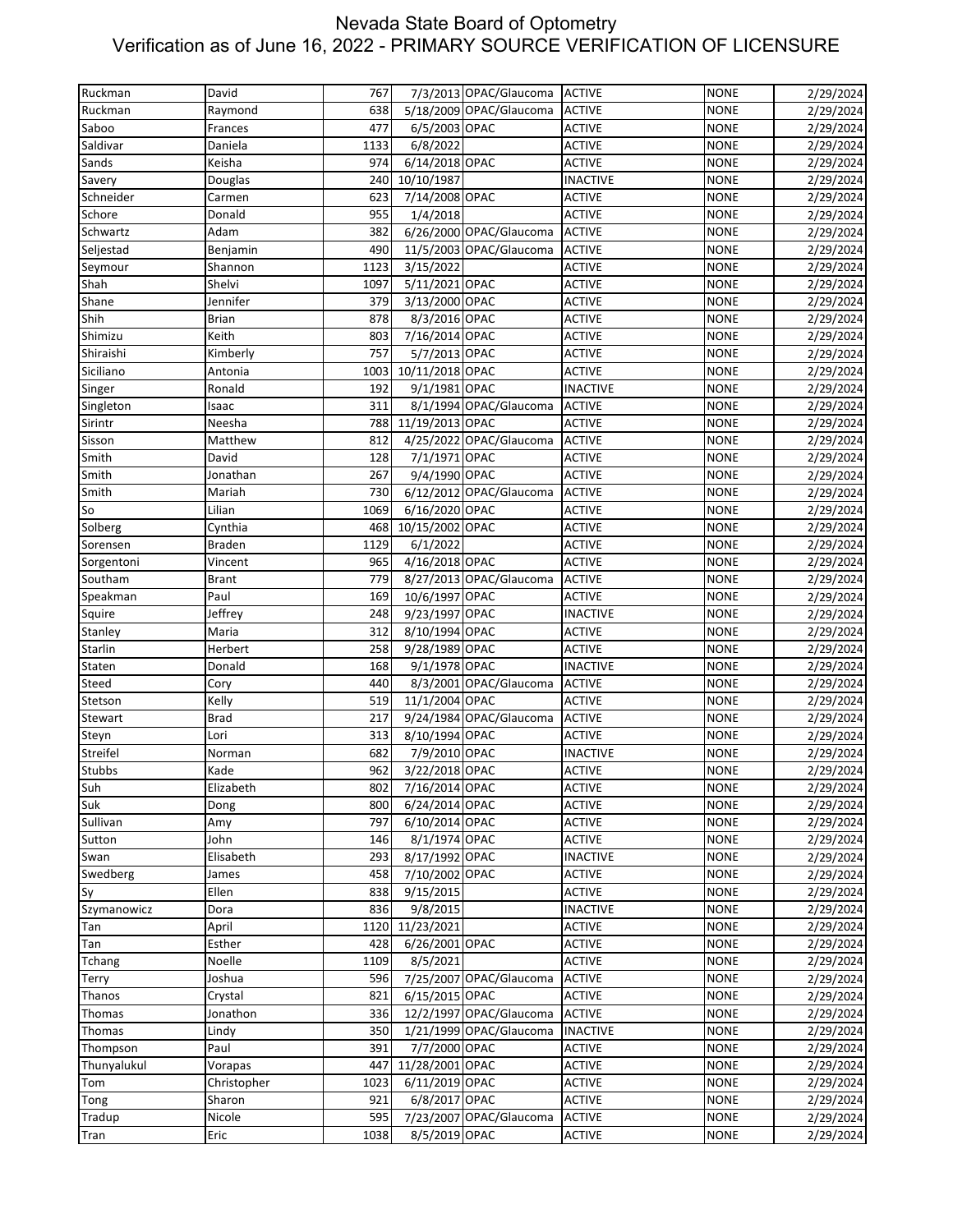| Tran              | Hai            | 386  | 7/5/2000 OPAC   |                          | <b>ACTIVE</b>   | <b>NONE</b> | 2/29/2024 |
|-------------------|----------------|------|-----------------|--------------------------|-----------------|-------------|-----------|
|                   |                |      |                 |                          |                 |             |           |
| Tran              | Janet          | 371  | 8/12/1999 OPAC  |                          | <b>ACTIVE</b>   | <b>NONE</b> | 2/29/2024 |
| Tran              | Jenny          | 886  | 8/16/2016 OPAC  |                          | <b>ACTIVE</b>   | <b>NONE</b> | 2/29/2024 |
| Tran              | Jessica        | 1119 | 11/15/2021      |                          | <b>ACTIVE</b>   | <b>NONE</b> | 2/29/2024 |
| Tran              | Sandy          | 1137 | 6/16/2022       |                          | <b>ACTIVE</b>   | <b>NONE</b> | 2/29/2024 |
| Tran              | Tracy          | 1093 | 4/6/2021 OPAC   |                          | <b>ACTIVE</b>   | <b>NONE</b> | 2/29/2024 |
| Tran              | Trang          | 378  | 3/13/2000 OPAC  |                          | <b>ACTIVE</b>   | <b>NONE</b> | 2/29/2024 |
| Tran              | Van            | 363  | 7/12/1999 OPAC  |                          | <b>ACTIVE</b>   | <b>NONE</b> | 2/29/2024 |
| Trinh             | Cindy          | 984  | 7/10/2018 OPAC  |                          | <b>ACTIVE</b>   | <b>NONE</b> | 2/29/2024 |
| Truong            | Daniel         | 1126 |                 | 4/26/2022 OPAC/Glaucoma  | <b>ACTIVE</b>   | <b>NONE</b> | 2/29/2024 |
| Truong            | Henry          | 839  | 9/16/2015 OPAC  |                          | <b>ACTIVE</b>   | <b>NONE</b> | 2/29/2024 |
| Ueshiro           | Lynn           | 333  | 9/16/1997 OPAC  |                          | <b>INACTIVE</b> | <b>NONE</b> | 2/29/2024 |
| Uy                | Anthony        | 1102 | 6/16/2021 OPAC  |                          | <b>ACTIVE</b>   | <b>NONE</b> | 2/29/2024 |
| Valdez            | Anne           | 977  | 6/26/2018 OPAC  |                          | <b>ACTIVE</b>   | <b>NONE</b> | 2/29/2024 |
| Valdivia          |                | 990  |                 |                          |                 |             |           |
|                   | Chau           |      | 8/1/2018 OPAC   |                          | <b>ACTIVE</b>   | <b>NONE</b> | 2/29/2024 |
| Van Patten        | Katrina        | 200  | 8/1/1983 OPAC   |                          | <b>ACTIVE</b>   | <b>NONE</b> | 2/29/2024 |
| Vander Veldt      | David          | 509  |                 | 7/12/2004 OPAC/Glaucoma  | <b>ACTIVE</b>   | <b>NONE</b> | 2/29/2024 |
| Vathanasaynee     | Michael        | 609  | 12/20/2007 OPAC |                          | <b>ACTIVE</b>   | <b>NONE</b> | 2/29/2024 |
| Velasco           | Vivienne       | 543  |                 | 12/29/2005 OPAC/Glaucoma | <b>ACTIVE</b>   | <b>NONE</b> | 2/29/2024 |
| Vicuna            | Emma           | 599  | 8/6/2007 OPAC   |                          | <b>ACTIVE</b>   | <b>NONE</b> | 2/29/2024 |
| Vidacic           | Sandra         | 844  |                 | 12/2/2015 OPAC/Glaucoma  | <b>INACTIVE</b> | <b>NONE</b> | 2/29/2024 |
| Vo                | Dana           | 516  | 9/13/2004 OPAC  |                          | <b>ACTIVE</b>   | <b>NONE</b> | 2/29/2024 |
| Vong              | Quan           | 1030 |                 | 6/20/2019 OPAC/Glaucoma  | <b>ACTIVE</b>   | <b>NONE</b> | 2/28/2024 |
| Vu                | Tan            | 502  | 7/2/2004 OPAC   |                          | <b>INACTIVE</b> | <b>NONE</b> | 2/29/2024 |
| Vuong             | My             | 558  | 7/18/2006 OPAC  |                          | <b>ACTIVE</b>   | <b>NONE</b> | 2/29/2024 |
| Wachter           | James          | 1013 | 3/11/2019       |                          | <b>ACTIVE</b>   | <b>NONE</b> | 2/29/2024 |
| Wadoski           | Joseph         | 310  | 8/10/1994 OPAC  |                          | <b>ACTIVE</b>   | <b>NONE</b> | 2/29/2024 |
|                   |                |      |                 |                          |                 |             |           |
| Waite             | <b>Bradley</b> | 764  | 7/2/2013 OPAC   |                          | <b>ACTIVE</b>   | <b>NONE</b> | 2/29/2024 |
| Wallace           | Shaune         | 931  | 6/28/2017 OPAC  |                          | <b>ACTIVE</b>   | <b>NONE</b> | 2/29/2024 |
| Wang              | Jacquelyn      | 1124 | 3/16/2022 OPAC  |                          | <b>ACTIVE</b>   | <b>NONE</b> | 2/29/2024 |
| Wang              | Jason          | 1059 | 5/26/2020 OPAC  |                          | <b>ACTIVE</b>   | <b>NONE</b> | 2/29/2024 |
| Wang              | Lawrence       | 392  | 7/7/2000 OPAC   |                          | <b>ACTIVE</b>   | <b>NONE</b> | 2/29/2024 |
| Ward              | Deborah        | 309  | 8/10/1994 OPAC  |                          | <b>ACTIVE</b>   | <b>NONE</b> | 2/29/2024 |
| Washington        | Stacy          | 732  | 6/25/2012 OPAC  |                          | <b>ACTIVE</b>   | <b>NONE</b> | 2/29/2024 |
| Wells             | Tascha         | 648  | 7/20/2009 OPAC  |                          | <b>ACTIVE</b>   | <b>NONE</b> | 2/29/2024 |
| White             | Lauren         | 1073 | 7/28/2020       |                          | <b>INACTIVE</b> | <b>NONE</b> | 2/29/2024 |
| Whitley           | Walter         | 456  |                 | 3/5/2020 OPAC/Glaucoma   | <b>ACTIVE</b>   | <b>NONE</b> | 2/29/2024 |
| Whitley           | Warren         | 810  | 8/1/2014 OPAC   |                          | <b>ACTIVE</b>   | <b>NONE</b> | 2/29/2024 |
| Williams          | Grady          | 296  | 8/10/1993 OPAC  |                          | <b>ACTIVE</b>   | <b>NONE</b> | 2/29/2024 |
| Williams          | Micah          | 1009 |                 | 3/1/2019 OPAC/Glaucoma   | <b>ACTIVE</b>   | <b>NONE</b> | 2/29/2024 |
| Williams          | Salisa         | 284  | 12/9/1991 OPAC  |                          | <b>INACTIVE</b> | <b>NONE</b> | 2/29/2024 |
| Williamson        | James          | 640  | 6/30/2009 OPAC  |                          | <b>ACTIVE</b>   | <b>NONE</b> | 2/29/2024 |
| Wilson            | Paul           | 305  | 12/8/1993 OPAC  |                          | <b>ACTIVE</b>   | <b>NONE</b> |           |
| Winkelman         |                |      |                 |                          |                 |             | 2/29/2024 |
|                   | Rick           | 400  | 7/18/2000 OPAC  |                          | <b>ACTIVE</b>   | <b>NONE</b> | 2/29/2024 |
| Wlodek            | Robert         | 421  | 4/16/2001 OPAC  |                          | <b>ACTIVE</b>   | <b>NONE</b> | 2/29/2024 |
| Wogalter          | Kevin          | 944  |                 | 8/23/2017 OPAC/Glaucoma  | <b>ACTIVE</b>   | <b>NONE</b> | 2/29/2024 |
| Wong              | Allen          | 630  | 7/29/2008 OPAC  |                          | <b>ACTIVE</b>   | <b>NONE</b> | 2/29/2024 |
| Wong              | Doris          | 618  | 6/26/2008 OPAC  |                          | <b>ACTIVE</b>   | <b>NONE</b> | 2/29/2024 |
| Wong              | Jenny          | 1076 | 7/29/2020 OPAC  |                          | <b>ACTIVE</b>   | <b>NONE</b> | 2/29/2024 |
| Wong              | Michelle       | 620  | 6/25/2008 OPAC  |                          | <b>ACTIVE</b>   | <b>NONE</b> | 2/29/2024 |
| Woo               | Stephanie      | 1007 | 1/10/2019 OPAC  |                          | <b>ACTIVE</b>   | <b>NONE</b> | 2/29/2024 |
| Wright            | Elizabeth      | 923  | 6/9/2017 OPAC   |                          | <b>ACTIVE</b>   | <b>NONE</b> | 2/29/2024 |
| Xu                | Tina           | 922  | 6/8/2017 OPAC   |                          | <b>ACTIVE</b>   | <b>NONE</b> | 2/29/2024 |
| Yao               | Albert         | 1130 | 6/1/2022        |                          | <b>ACTIVE</b>   | <b>NONE</b> | 2/29/2024 |
| Yemane            | Girma          | 1089 | 11/12/2020 OPAC |                          | <b>ACTIVE</b>   | <b>NONE</b> | 2/29/2024 |
| Yesnick           | David          | 335  |                 | 9/16/1997 OPAC/Glaucoma  | <b>ACTIVE</b>   | <b>YES</b>  | 2/29/2024 |
| Yeung Landerville | Kareen         | 756  | 4/29/2013 OPAC  |                          | <b>ACTIVE</b>   | <b>NONE</b> | 2/29/2024 |
|                   |                |      |                 |                          |                 |             |           |
| Yokoi             | Garnet         | 621  |                 | 6/20/2008 OPAC/Glaucoma  | <b>INACTIVE</b> | <b>NONE</b> | 2/29/2024 |
| Young             | Chen           | 318  | 3/10/1995 OPAC  |                          | <b>ACTIVE</b>   | <b>NONE</b> | 2/29/2024 |
| Young             | Esther         | 920  | 6/5/2017        |                          | <b>INACTIVE</b> | <b>NONE</b> | 2/29/2024 |
| Youssef           | Amel           | 449  |                 | 2/15/2002 OPAC/Glaucoma  | <b>ACTIVE</b>   | <b>YES</b>  | 2/29/2024 |